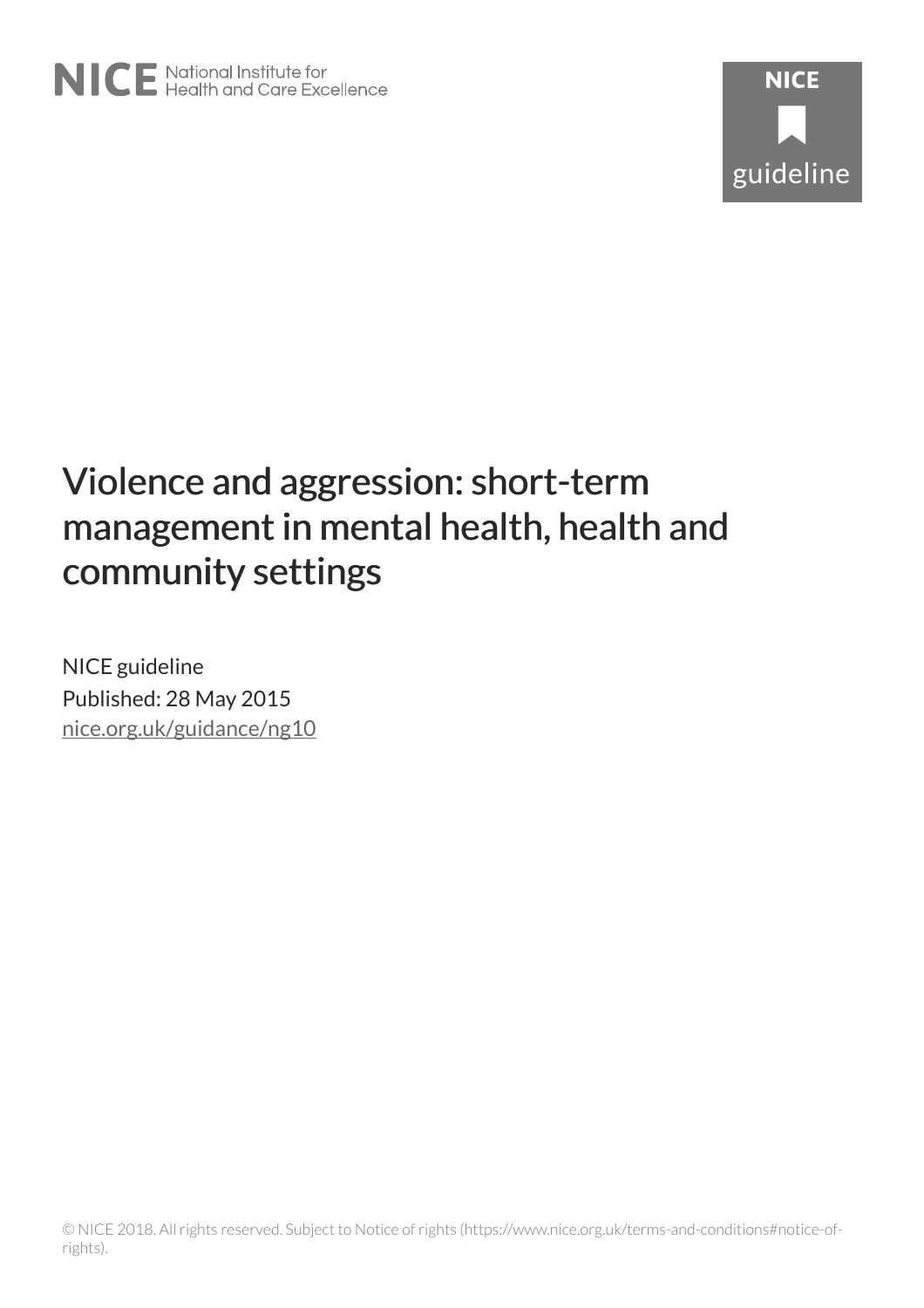## Your responsibility

The recommendations in this guideline represent the view of NICE, arrived at after careful consideration of the evidence available. When exercising their judgement, professionals and practitioners are expected to take this guideline fully into account, alongside the individual needs, preferences and values of their patients or the people using their service. It is not mandatory to apply the recommendations, and the guideline does not override the responsibility to make decisions appropriate to the circumstances of the individual, in consultation with them and their families and carers or guardian.

Local commissioners and providers of healthcare have a responsibility to enable the guideline to be applied when individual professionals and people using services wish to use it. They should do so in the context of local and national priorities for funding and developing services, and in light of their duties to have due regard to the need to eliminate unlawful discrimination, to advance equality of opportunity and to reduce health inequalities. Nothing in this guideline should be interpreted in a way that would be inconsistent with complying with those duties.

Commissioners and providers have a responsibility to promote an environmentally sustainable health and care system and should [assess and reduce the environmental impact of implementing](https://www.nice.org.uk/about/who-we-are/sustainability) [NICE recommendations](https://www.nice.org.uk/about/who-we-are/sustainability) wherever possible.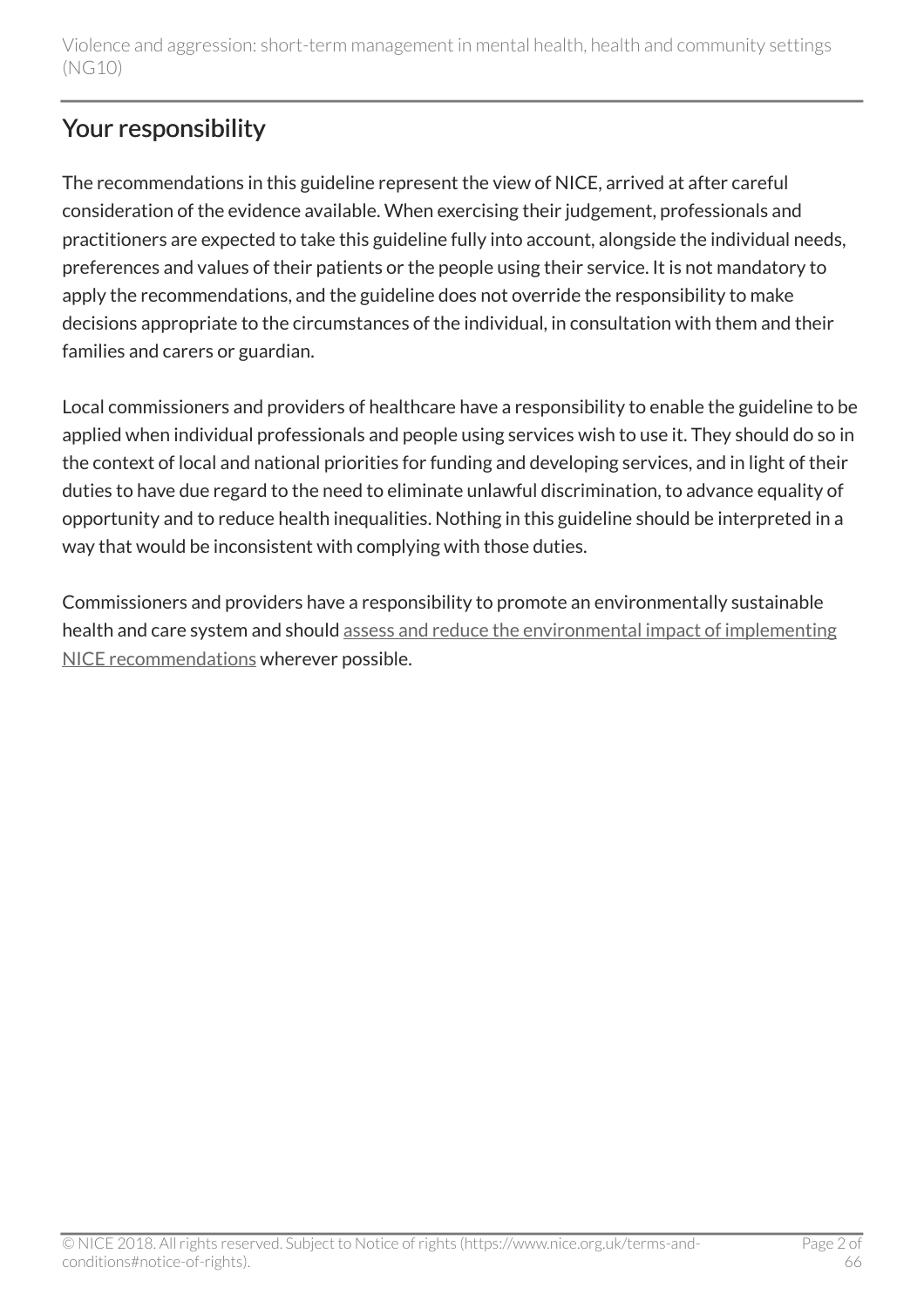## **Contents**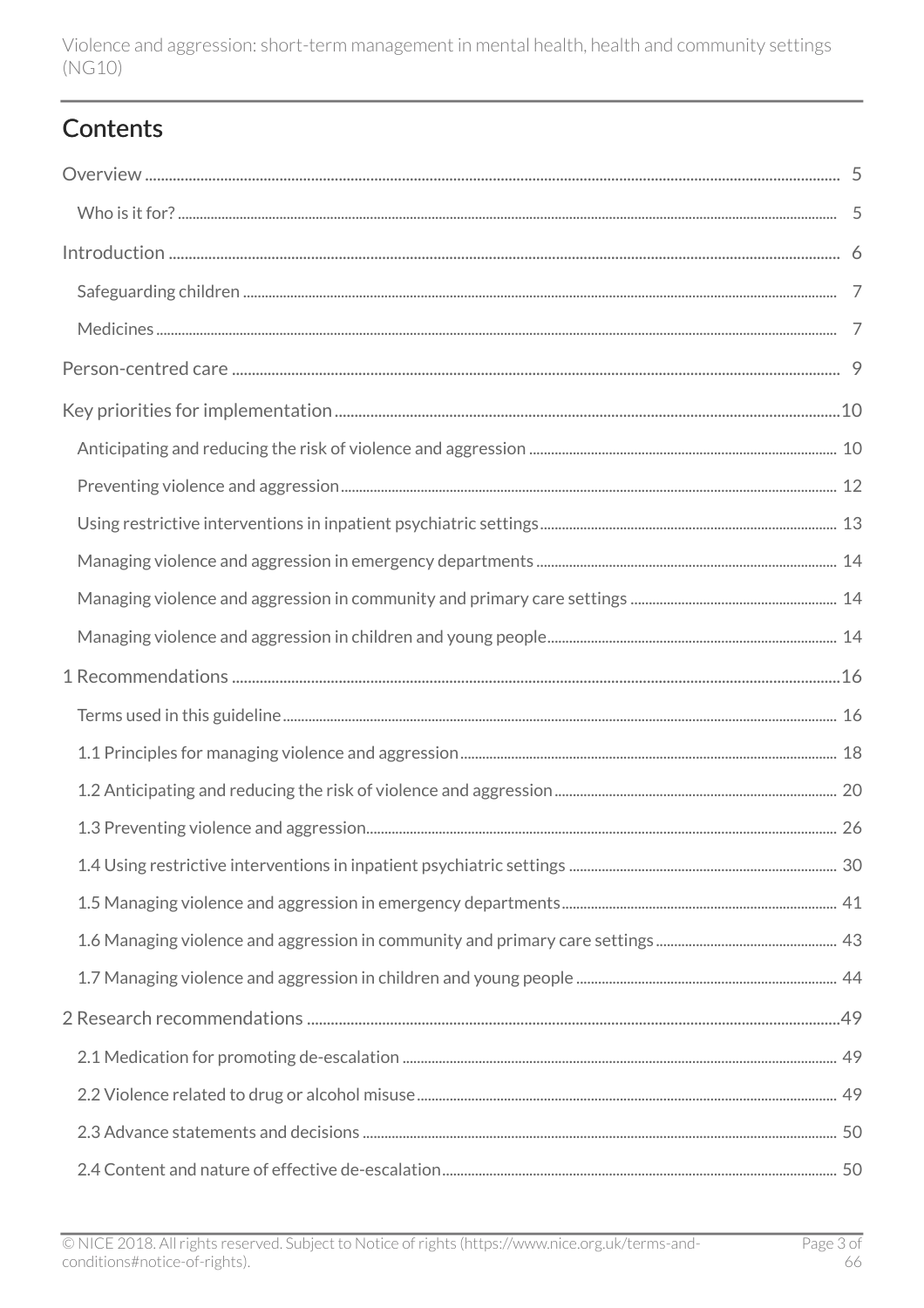| 4 The Guideline Development Group, National Collaborating Centre and NICE project team, and |
|---------------------------------------------------------------------------------------------|
|                                                                                             |
|                                                                                             |
|                                                                                             |
|                                                                                             |
|                                                                                             |
|                                                                                             |
|                                                                                             |
|                                                                                             |
|                                                                                             |
|                                                                                             |
|                                                                                             |
|                                                                                             |
|                                                                                             |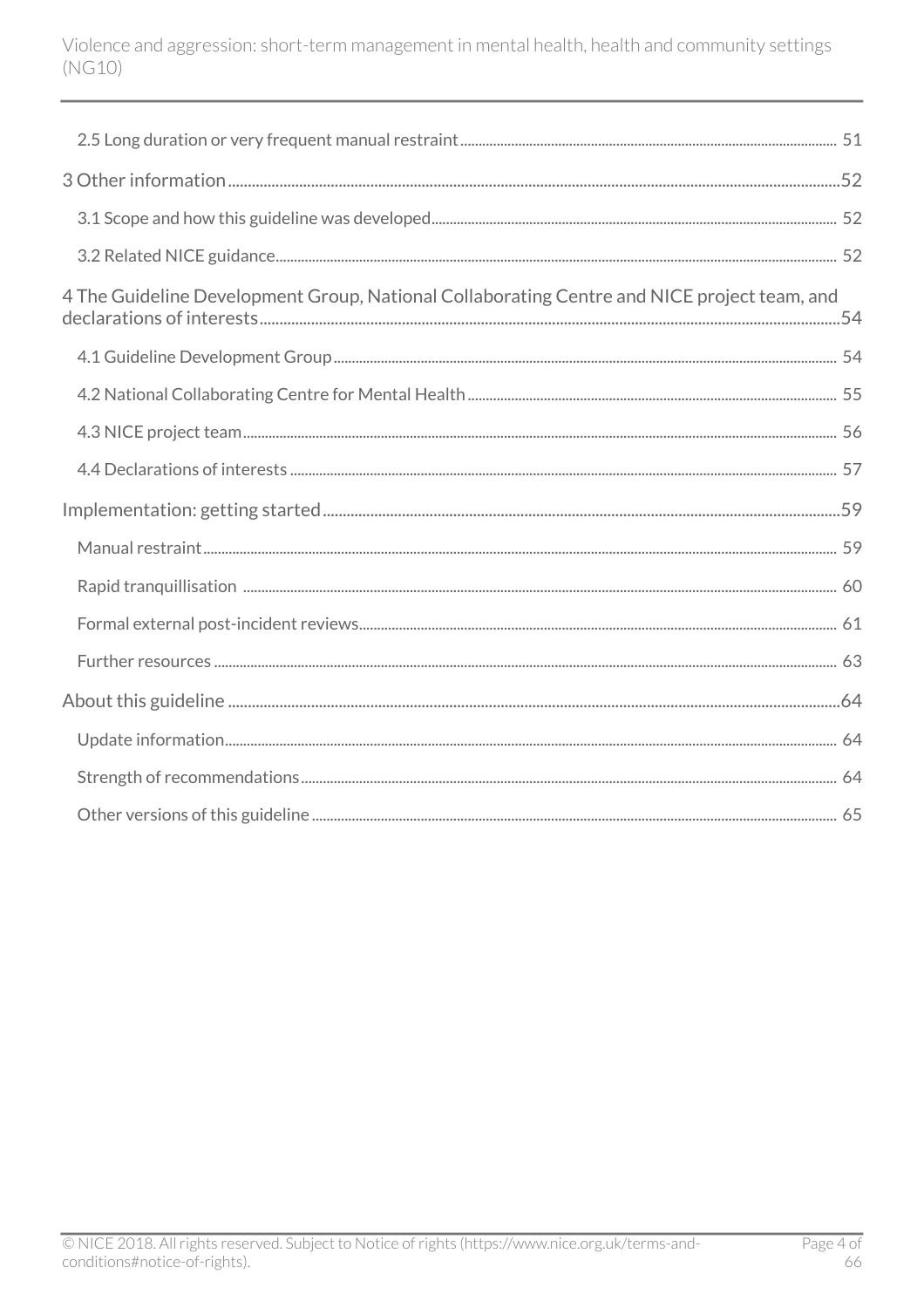This guideline replaces CG25.

This guideline is the basis of QS154.

## <span id="page-4-0"></span>**Overview**

This guideline covers the short-term management of violence and aggression in adults (aged 18 and over), young people (aged 13 to 17) and children (aged 12 and under). It is relevant for mental health, health and community settings. The guideline aims to safeguard both staff and people who use services by helping to prevent violent situations and providing guidance to manage them safely when they occur.

## <span id="page-4-1"></span>*Who is it for?*

- Healthcare professionals
- Adults, young people and children with a mental health problem who use services in mental health, health and community settings, and their families and carers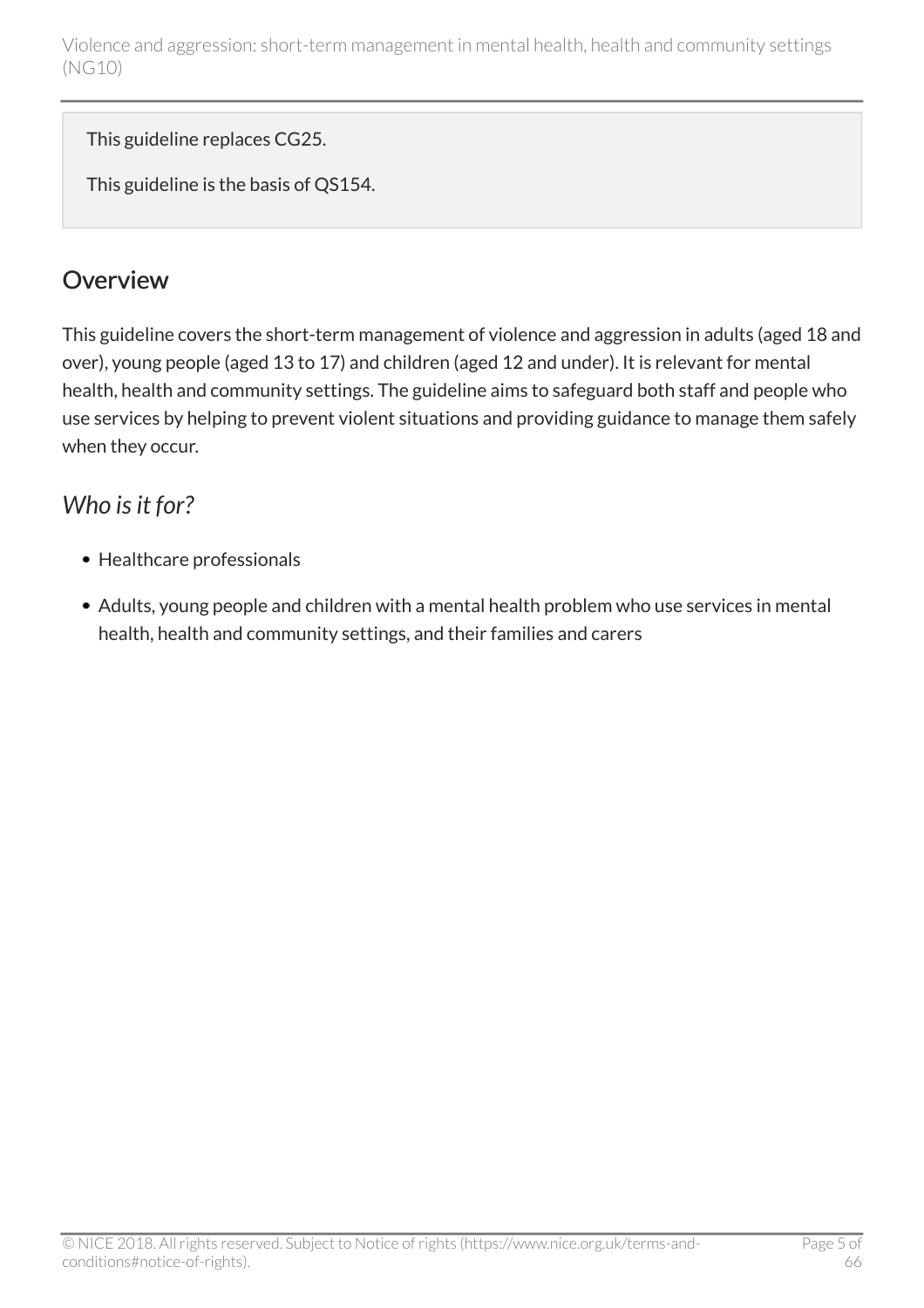## <span id="page-5-0"></span>**Introduction**

Violence and aggression refer to a range of behaviours or actions that can result in harm, hurt or injury to another person, regardless of whether the violence or aggression is physically or verbally expressed, physical harm is sustained or the intention is clear.

Violence and aggression are relatively common and serious occurrences in health and social care settings. Between 2013 and 2014 there were 68,683 assaults reported against NHS staff in England: 69% in mental health or learning disability settings, 27% against ambulance staff, 25% involving primary care staff and 26% involving acute hospital staff. Violence and aggression in mental health settings occur most frequently in inpatient psychiatric units and most acute hospital assaults take place in emergency departments.

The manifestation of violence and aggression depends on a combination of intrinsic factors, such as personality characteristics and intense mental distress, and extrinsic factors, such as the attitudes and behaviours of surrounding staff and service users, the physical setting and any restrictions that limit the service user's freedom. The impact of violence and aggression is significant and diverse, adversely affecting the health and safety of the service user, other service users in the vicinity, carers and staff. Violence and aggression can also affect public opinion about services and service users and result in a strong negative impact on the overall experience of care. Although the guideline contains recommendations on intervening before violence and aggression occur, it is not always possible to avoid violence. Therefore a graded set of interventions is needed to prevent minor violence from escalating into severe violence.

Since the publication of the previous guideline in 2005 (NICE guideline CG25) there have been some important advances in our knowledge of the management of violence and aggression, including service users' views on the use of physical intervention and seclusion, and the effectiveness, acceptability and safety of drugs and their dosages for rapid tranquillisation. The previous guideline was restricted to people aged 16 and over in adult psychiatric settings and emergency departments; this update has been expanded to include some of the previously excluded populations and settings. All areas of NICE guideline CG25 have been updated and this guideline replaces it in full.

This guideline covers the short-term management of violence and physically threatening behaviour in mental health, health and community settings. This includes inpatient psychiatric care, emergency and urgent care, secondary mental health care (such as care provided by assertive community teams, community mental health teams, early intervention teams and crisis resolution and home treatment teams), community healthcare, primary care, social care and care provided in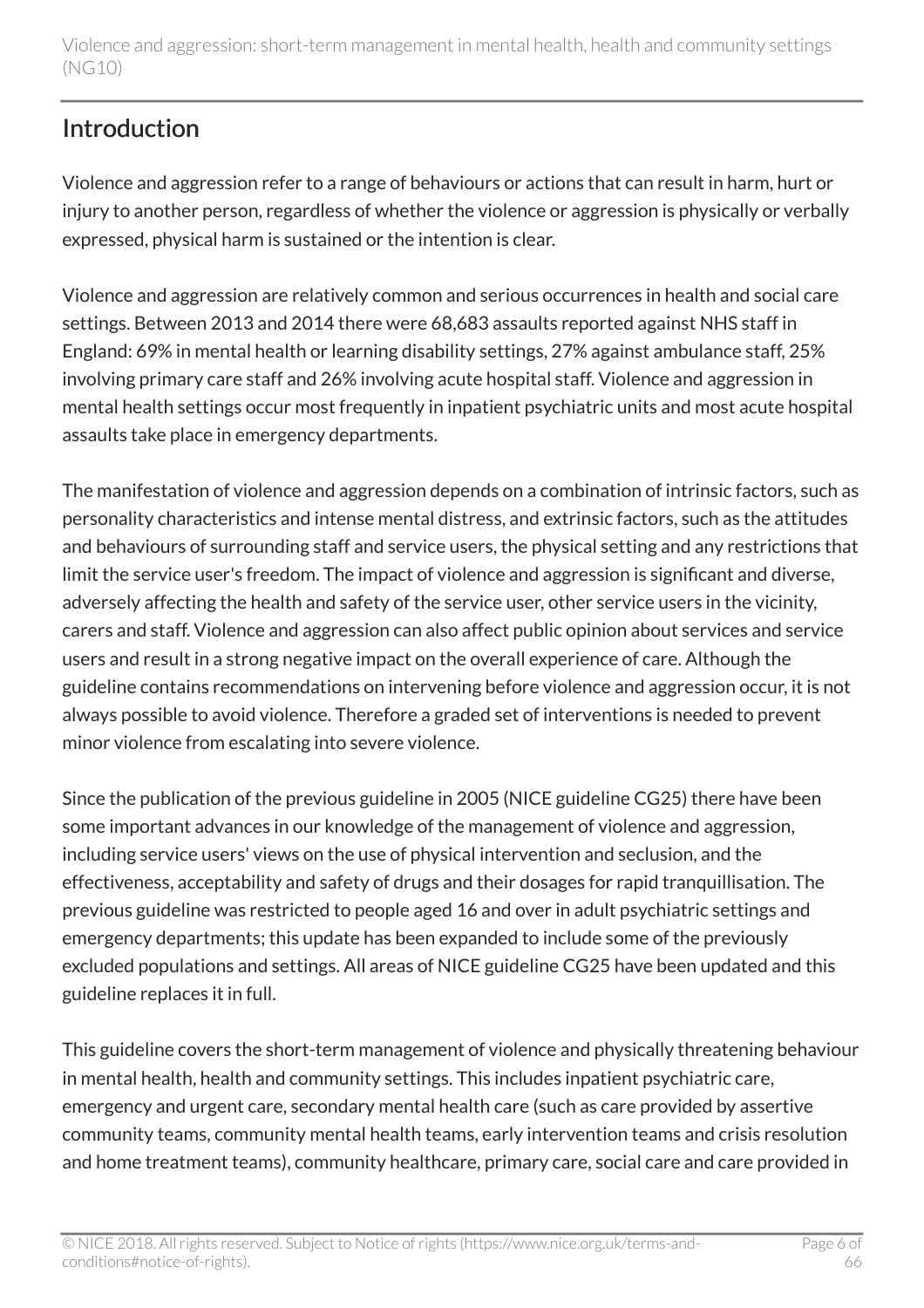people's homes. The guideline covers anticipating and reducing the risk of violence and aggression, prevention methods (such as searching, de-escalation and pharmacological strategies, including p.r.n. medication), restrictive interventions (for example, restraint, rapid tranquillisation and seclusion), staff training, and post-incident debrief and review.

This guideline includes adults (aged 18 and over), children (aged 12 and under) and young people (aged 13 to 17) with a mental health problem who are currently service users within mental health, health and community settings. It also covers carers of service users with mental health problems in these settings.

This guideline does not cover but may be relevant to practice regarding people who do not have mental health problems, those who are not carers of people with mental health problems, people in whom the primary behaviour is self-harm and people with a primary diagnosis of learning disability.

## <span id="page-6-0"></span>*Safeguarding children*

Remember that child maltreatment:

- is common
- can present anywhere, such as emergency departments and primary care or on home visits.

Be aware of or suspect abuse as a contributory factor to or cause of the symptoms or signs of violence or aggression in children. Abuse may also coexist with violence or aggression. See the NICE guideline on [child maltreatment](http://www.nice.org.uk/guidance/cg89) for clinical features that may be associated with maltreatment.

This section has been agreed with the Royal College of Paediatrics and Child Health.

## <span id="page-6-1"></span>*Medicines*

The guideline assumes that prescribers will use a medicine's summary of product characteristics to inform decisions made with individual service users.

This guideline recommends some medicines for indications for which they do not have a UK marketing authorisation at the date of consultation, if there is good evidence to support that use. The prescriber should follow relevant professional guidance, taking full responsibility for the decision. The service user (or those with authority to give consent on their behalf) should provide informed consent, which should be documented. See the General Medical Council's [Prescribing](http://www.gmc-uk.org/guidance/ethical_guidance/14327.asp)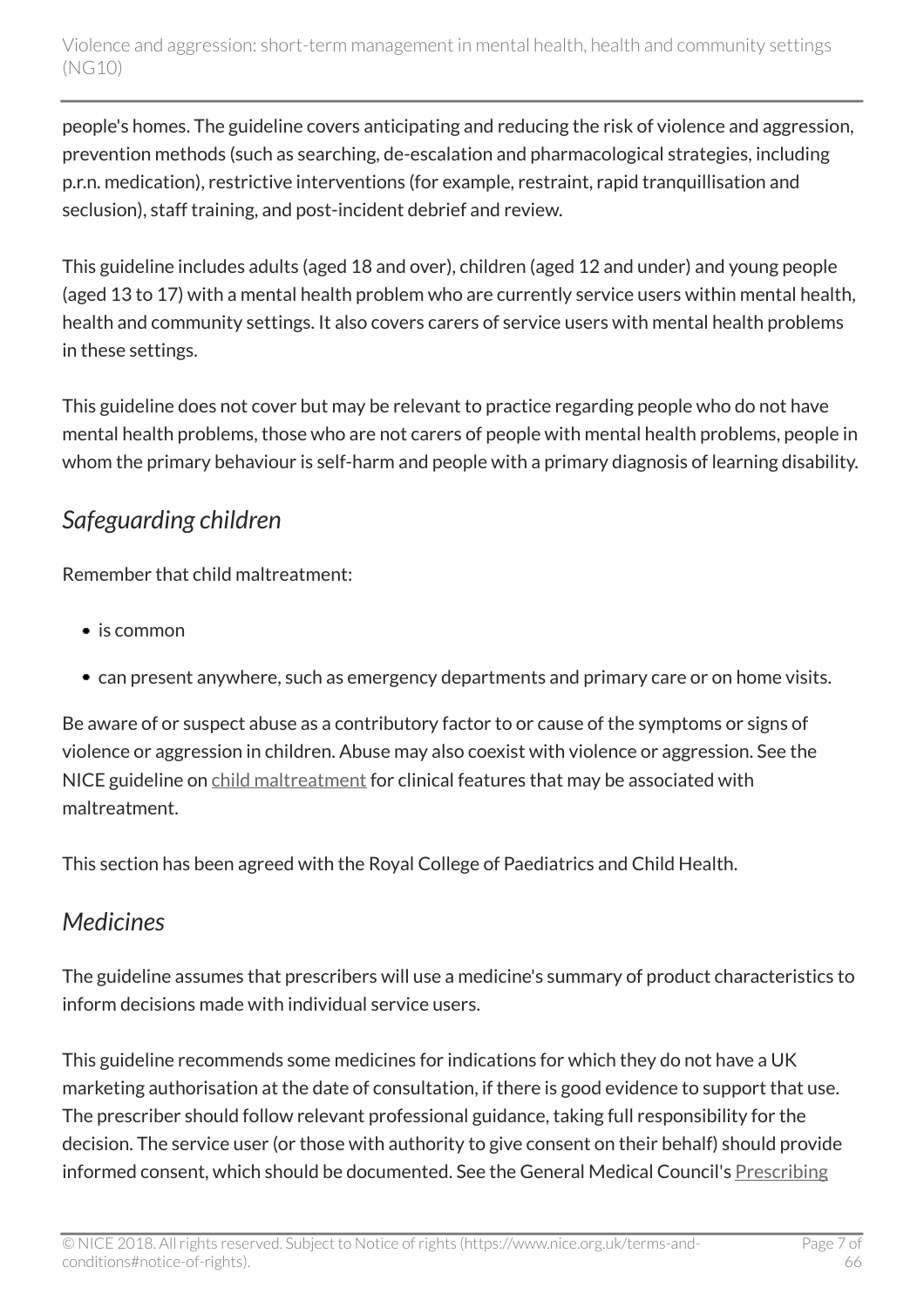[guidance: prescribing unlicensed medicines](http://www.gmc-uk.org/guidance/ethical_guidance/14327.asp) for further information. Where recommendations have been made for the use of medicines outside their licensed indications ('off-label use'), these medicines are marked with a footnote in the recommendations.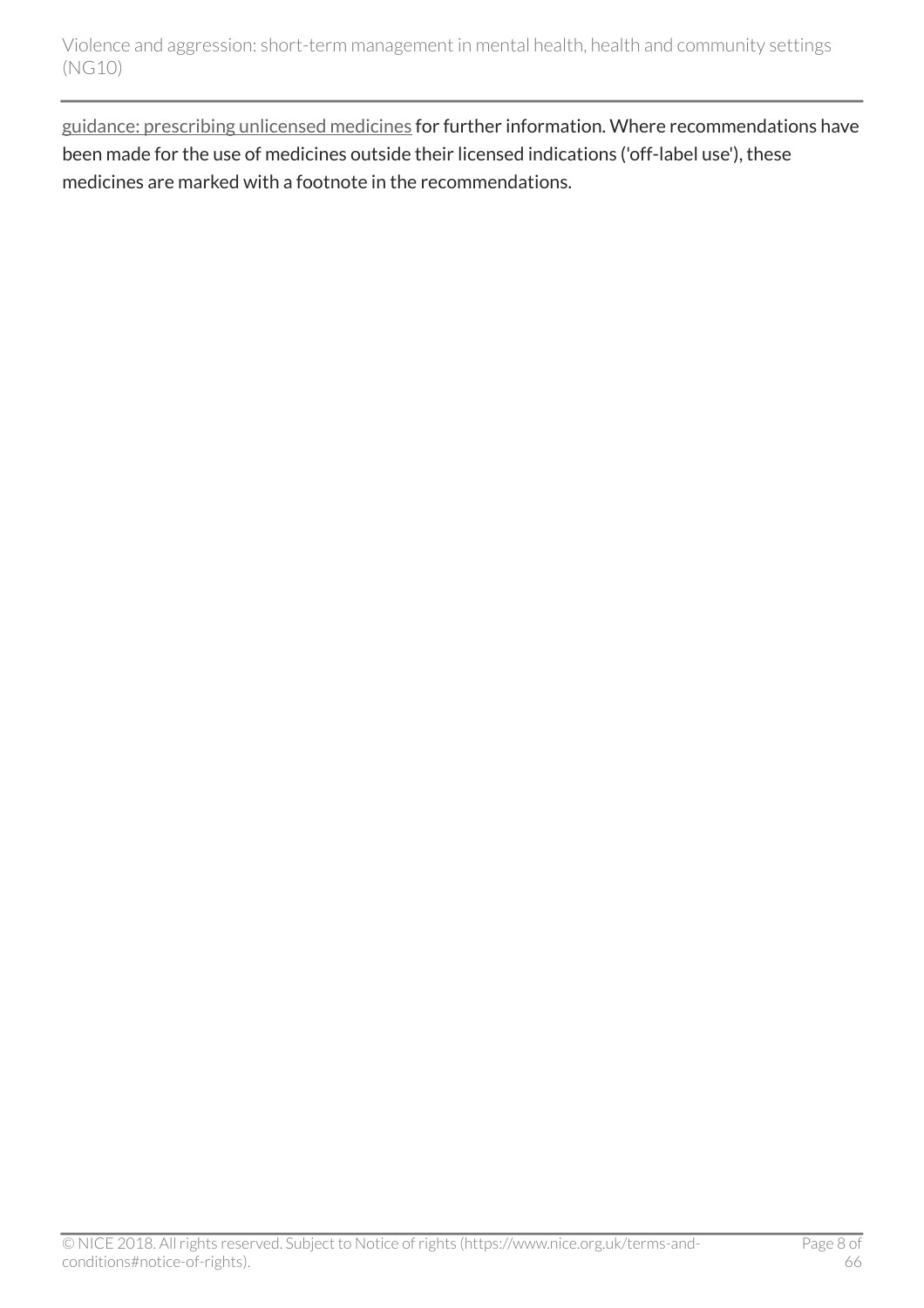## <span id="page-8-0"></span>Person-centred care

This guideline offers best practice advice on the care of service users with mental health problems whose behaviour is violent or aggressive.

Service users and healthcare professionals have rights and responsibilities as set out in the [NHS](https://www.gov.uk/government/publications/the-nhs-constitution-for-england) [Constitution for England](https://www.gov.uk/government/publications/the-nhs-constitution-for-england) – all NICE guidance is written to reflect these. Treatment and care should take into account individual needs and preferences. Service users should have the opportunity to make informed decisions about their care and treatment, in partnership with their healthcare professionals. If the service user is under 16, their family or carers should also be given information and support to help the child or young person to make decisions about their treatment. Healthcare professionals should follow the [Department of Health's advice on consent](https://www.gov.uk/government/publications/reference-guide-to-consent-for-examination-or-treatment-second-edition). If someone does not have capacity to make decisions, healthcare professionals should follow the [code of practice that](http://www.justice.gov.uk/protecting-the-vulnerable/mental-capacity-act) [accompanies the Mental Capacity Act](http://www.justice.gov.uk/protecting-the-vulnerable/mental-capacity-act) and the supplementary [code of practice on deprivation of](http://webarchive.nationalarchives.gov.uk/20130107105354/http:/www.dh.gov.uk/en/Publicationsandstatistics/Publications/PublicationsPolicyAndGuidance/DH_085476) [liberty safeguards](http://webarchive.nationalarchives.gov.uk/20130107105354/http:/www.dh.gov.uk/en/Publicationsandstatistics/Publications/PublicationsPolicyAndGuidance/DH_085476).

NICE has produced guidance on the components of good patient experience in adult NHS services. All healthcare professionals should follow the recommendations in [patient experience in adult NHS](http://www.nice.org.uk/guidance/cg138) [services.](http://www.nice.org.uk/guidance/cg138)

NICE has also produced guidance on the components of good service user experience. All healthcare professionals and social care practitioners working with people using adult NHS mental health services should follow the recommendations in [service user experience in adult mental](http://www.nice.org.uk/guidance/cg136) [health](http://www.nice.org.uk/guidance/cg136).

If a young person is moving between paediatric and adult services, care should be planned and managed according to the best practice guidance described in the Department of Health's [Transition: getting it right for young people.](http://webarchive.nationalarchives.gov.uk/20130107105354/http:/www.dh.gov.uk/en/Publicationsandstatistics/Publications/PublicationsPolicyAndGuidance/DH_4132145)

Adult and paediatric healthcare teams should work jointly to provide assessment and services to young people with mental health problems whose behaviour is violent or aggressive. Diagnosis and management should be reviewed throughout the transition process, and there should be clarity about who is the lead clinician to ensure continuity of care.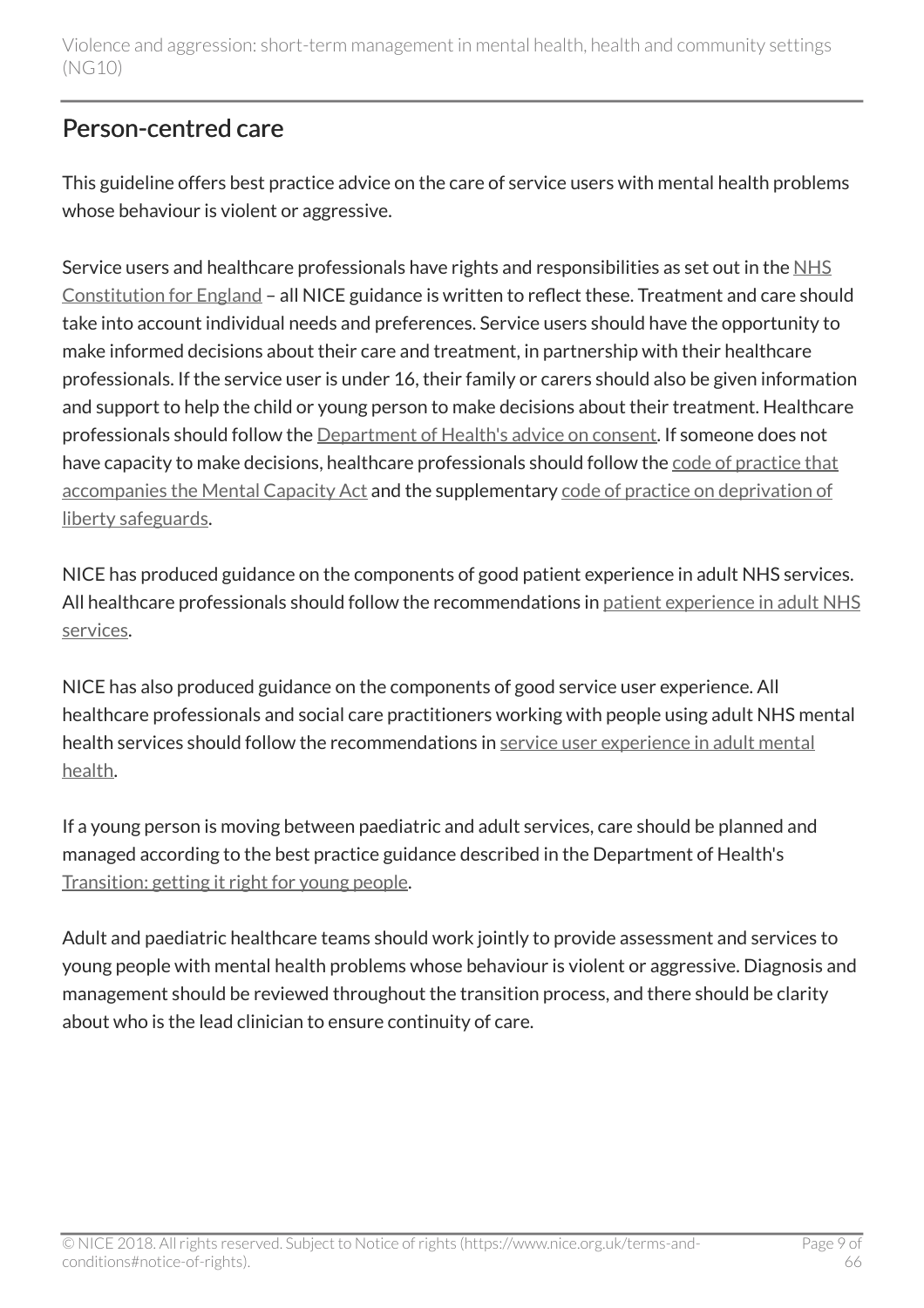## <span id="page-9-0"></span>Key priorities for implementation

The following recommendations have been identified as priorities for implementation. The full list of recommendations is in [section](http://live-publications.nice.org.uk/recommendations#principles-for-managing-violence-and-aggression) 1.

See [implementation: getting started](http://live-publications.nice.org.uk/implementation-getting-started#implementation-getting-started) for information about putting the recommendations on manual restraint, rapid tranquillisation and formal external post-incident reviews into practice.

## <span id="page-9-1"></span>*Anticipating and reducing the risk of violence and aggression*

## Reducing the use of restrictive interventions

## *Staff training*

- Health and social care provider organisations should train staff who work in services in which [restrictive interventions](http://live-publications.nice.org.uk/recommendations#terms-used-in-this-guideline) may be used in psychosocial methods to avoid or minimise restrictive interventions. This training should enable staff to develop:
	- a person-centred, values-based approach to care, in which personal relationships, continuity of care and a positive approach to promoting health underpin the therapeutic relationship
	- an understanding of the relationship between mental health problems and the risk of [violence and aggression](http://live-publications.nice.org.uk/recommendations#terms-used-in-this-guideline)
	- skills to assess why behaviour is likely to become violent or aggressive, including personal, constitutional, mental, physical, environmental, social, communicational, functional and behavioural factors
	- skills, methods and techniques to reduce or avert imminent violence and defuse aggression when it arises (for example, verbal [de-escalation\)](http://live-publications.nice.org.uk/recommendations#terms-used-in-this-guideline)
	- skills, methods and techniques to undertake restrictive interventions safely when these are required
	- skills to undertake an immediate post[-incident](http://live-publications.nice.org.uk/recommendations#terms-used-in-this-guideline) debrief (see [recommendations](http://live-publications.nice.org.uk/recommendations#_Ref395093591) 1.4.55–1.4.61)
	- skills to undertake a formal external post-incident review in collaboration with experienced service users who are not currently using the service (see [recommendations](http://live-publications.nice.org.uk/recommendations#_Ref395093591) 1.4.62–1.4.63).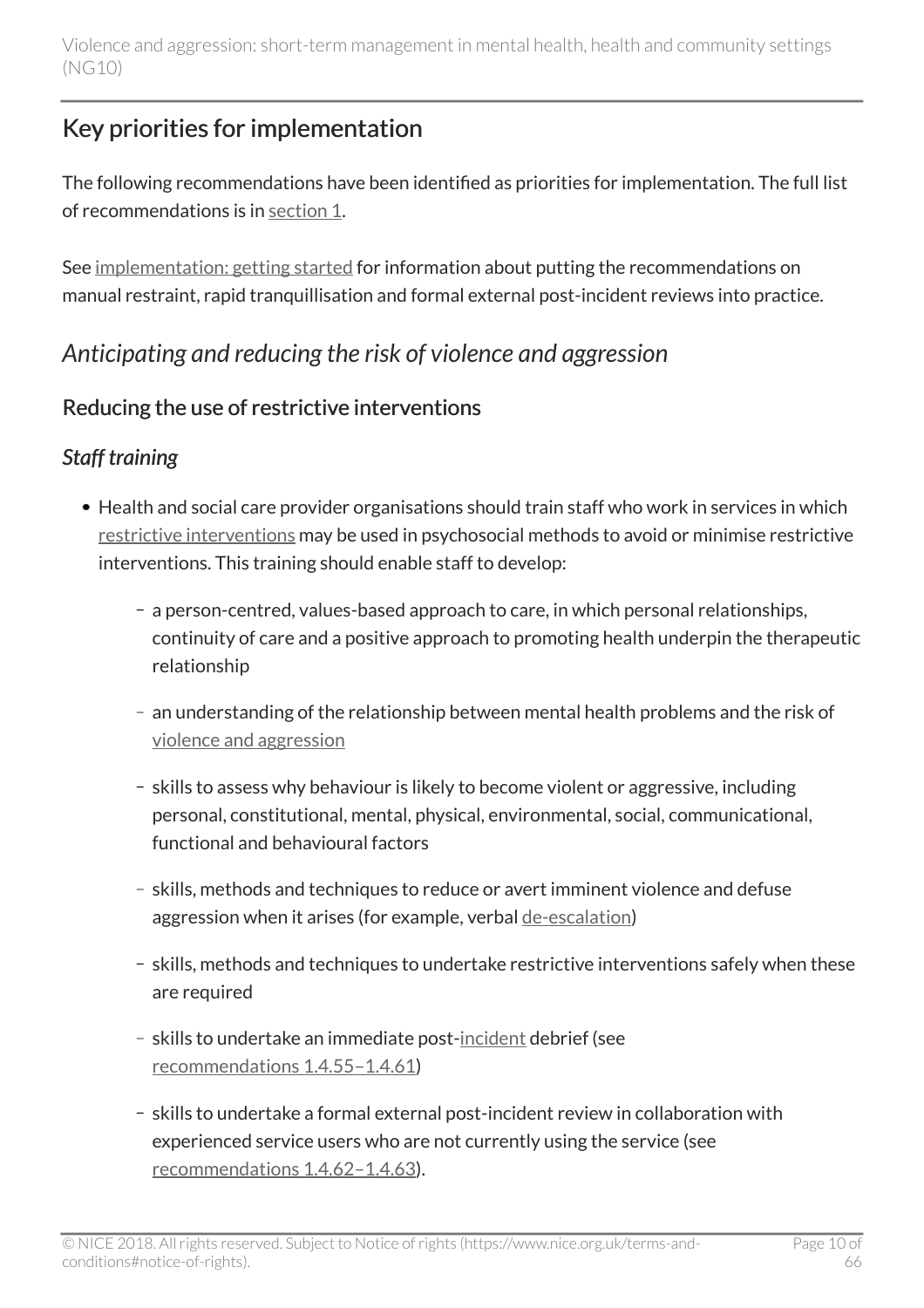## A framework for anticipating and reducing violence and aggression in inpatient psychiatric wards

- Use the following framework to anticipate violence and aggression in inpatient psychiatric wards, exploring each domain to identify ways to reduce violence and aggression and the use of restrictive interventions.
	- Ensure that the staff work as a therapeutic team by using a positive and encouraging approach, maintaining staff emotional regulation and self-management (see [recommendation 1.3.19](http://live-publications.nice.org.uk/recommendations#deescalation-techniques)) and encouraging good leadership.
	- Ensure that service users are offered appropriate psychological therapies, physical activities, leisure pursuits such as film clubs and reading or writing groups, and support for communication difficulties.
	- Recognise possible teasing, bullying, unwanted physical or sexual contact or miscommunication between service users.
	- Recognise how each service user's mental health problem might affect their behaviour (for example, their diagnosis, severity of illness, current symptoms and past history of violence or aggression).
	- Anticipate the impact of the regulatory process on each service user (for example, being formally detained, having leave refused, having a failed detention appeal or being in a very restricted environment such as a low-, medium- or high-secure hospital).
	- Improve or optimise the physical environment (for example, use unlocked doors whenever possible, enhance the décor, simplify the ward layout and ensure easy access to outside spaces and privacy).
	- Anticipate that restricting a service user's liberty and freedom of movement (for example, not allowing service users to leave the building) can be a trigger for violence and aggression.
	- Anticipate and manage any personal factors occurring outside the hospital (for example, family disputes or financial difficulties) that may affect a service user's behaviour.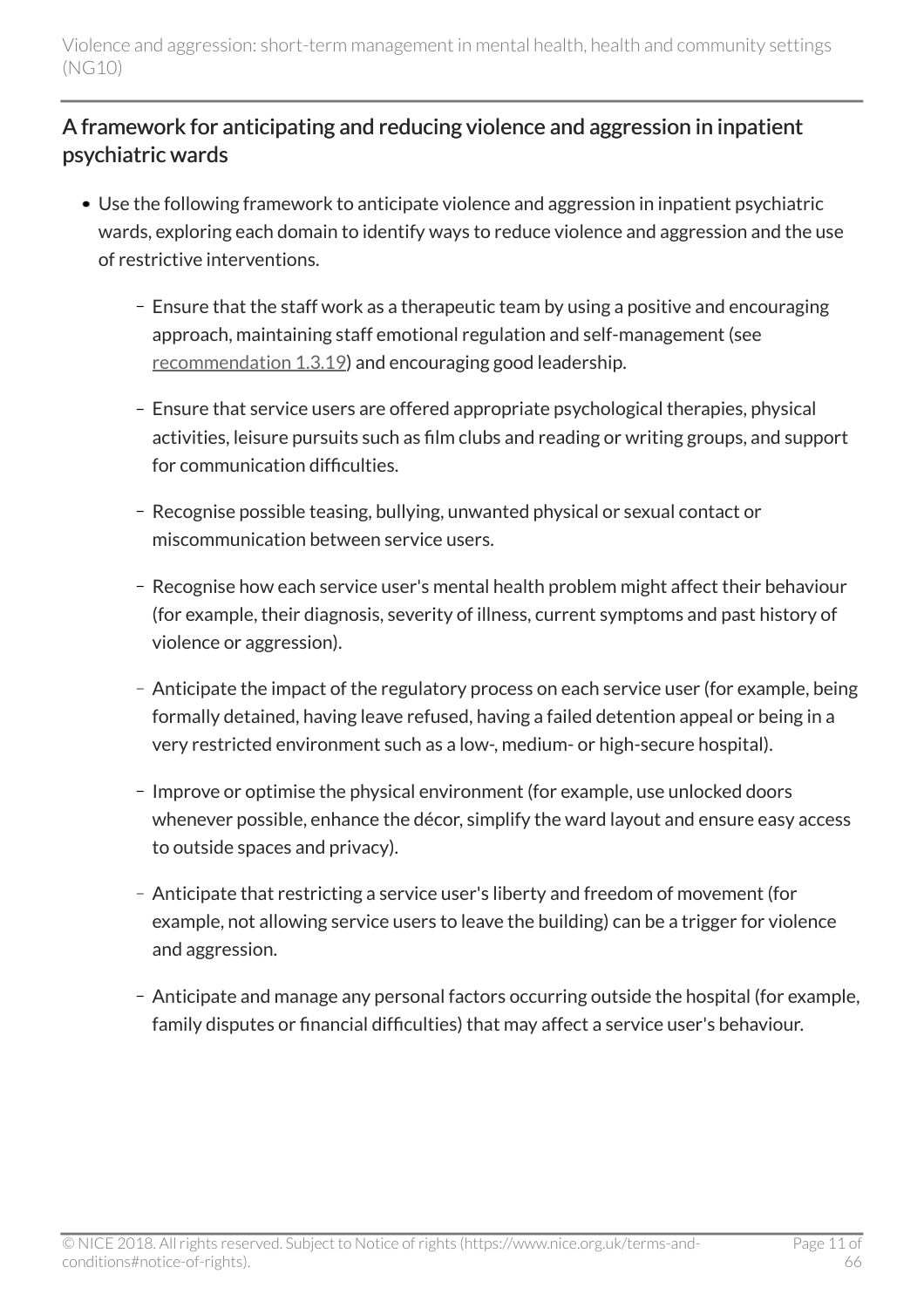## <span id="page-11-0"></span>*Preventing violence and aggression*

### Using p.r.n. medication

- When prescribing <u>[p.r.n.](http://live-publications.nice.org.uk/recommendations#terms-used-in-this-guideline)</u> medication as part of a strategy to de-escalate or prevent situations that may lead to violence and aggression:
	- do not prescribe p.r.n. medication routinely or automatically on admission
	- tailor p.r.n. medication to individual need and include discussion with the service user if possible
	- ensure there is clarity about the rationale and circumstances in which p.r.n. medication may be used and that these are included in the care plan
	- ensure that the maximum daily dose is specified and does not inadvertently exceed the maximum daily dose stated in the [British national formulary \(BNF\)](https://www.medicinescomplete.com/mc/bnf/current/) when combined with the person's standard dose or their dose for [rapid tranquillisation](http://live-publications.nice.org.uk/recommendations#terms-used-in-this-guideline)
	- only exceed the BNF maximum daily dose (including p.r.n. dose, the standard dose and dose for rapid tranquillisation) if this is planned to achieve an agreed therapeutic goal, documented and carried out under the direction of a senior doctor
	- ensure that the interval between p.r.n. doses is specified.

## De-escalation

## *Staff training*

- Health and social care provider organisations should give staff training in de-escalation that enables them to:
	- recognise the early signs of agitation, irritation, anger and aggression
	- understand the likely causes of aggression or violence, both generally and for each service user
	- use techniques for distraction and calming, and ways to encourage relaxation
	- recognise the importance of personal space
	- respond to a service user's anger in an appropriate, measured and reasonable way and avoid provocation.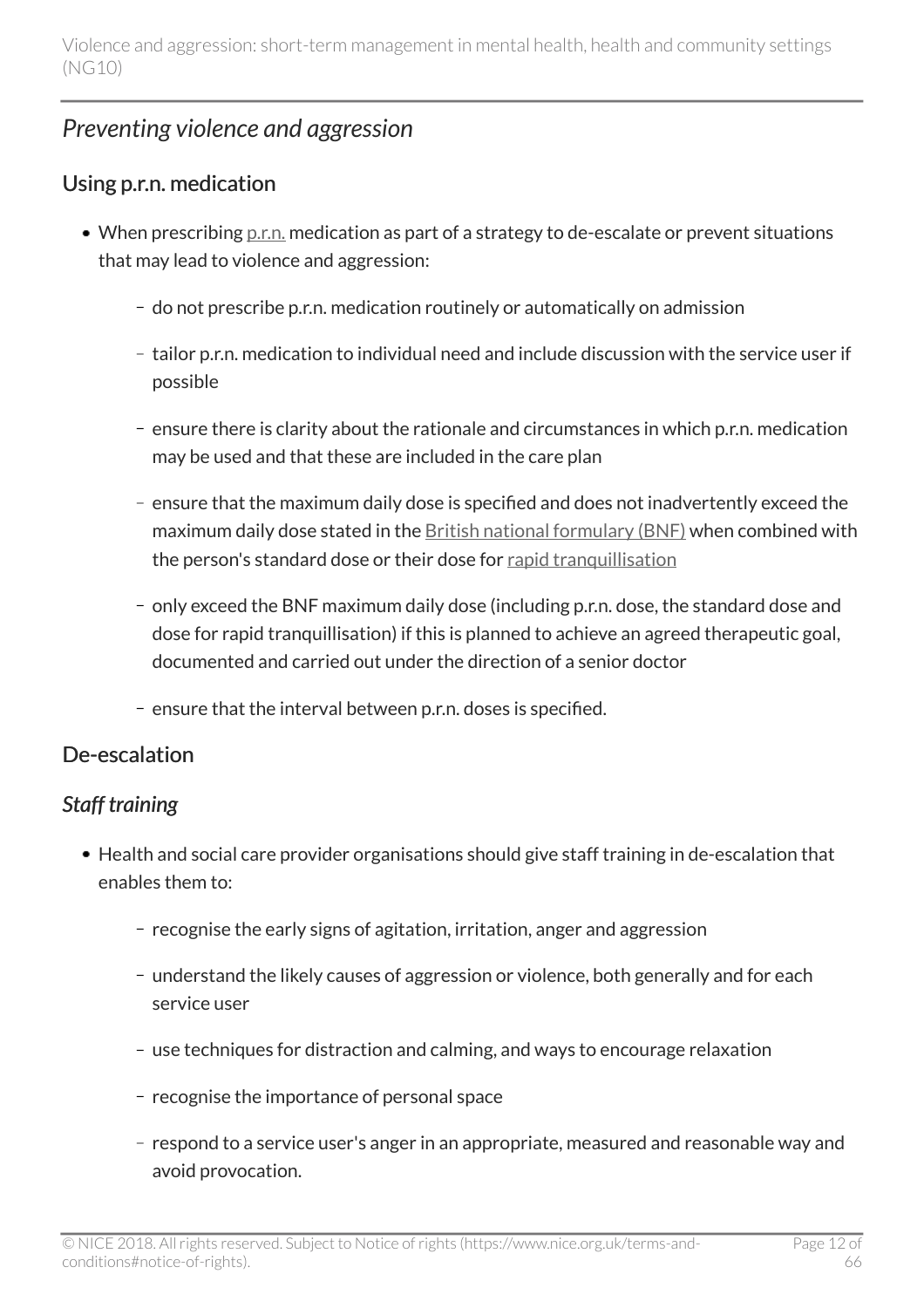## *General principles*

Establish a close working relationship with service users at the earliest opportunity and sensitively monitor changes in their mood or composure that may lead to aggression or violence.

## <span id="page-12-0"></span>*Using restrictive interventions in inpatient psychiatric settings*

## Using restrictive interventions

Do not use restrictive interventions to punish, inflict pain, suffering or humiliation, or establish dominance.

## Rapid tranquillisation

• If there is evidence of cardiovascular disease, including a prolonged QT interval, or no electrocardiogram has been carried out, avoid intramuscular haloperidol combined with intramuscular promethazine and use intramuscular lorazepam instead.

## Post-incident debrief and review

### *Formal external post-incident review*

- The service user experience monitoring unit or equivalent service user group should undertake a formal external post-incident review as soon as possible and no later than 72 hours after the incident. The unit or group should ensure that the formal external post-incident review:
	- is led by a service user and includes staff from outside the ward where the incident took place, all of whom are trained to undertake investigations that aim to help staff learn and improve rather than assign blame
	- uses the information recorded in the immediate post-incident debrief and the service user's notes relating to the incident
	- includes interviews with staff, the service user involved and any witnesses if further information is needed
	- uses the framework in [recommendation](http://live-publications.nice.org.uk/recommendations#_Ref398629147) 1.2.7 to:
		- $\Diamond$  evaluate the physical and emotional impact on everyone involved, including witnesses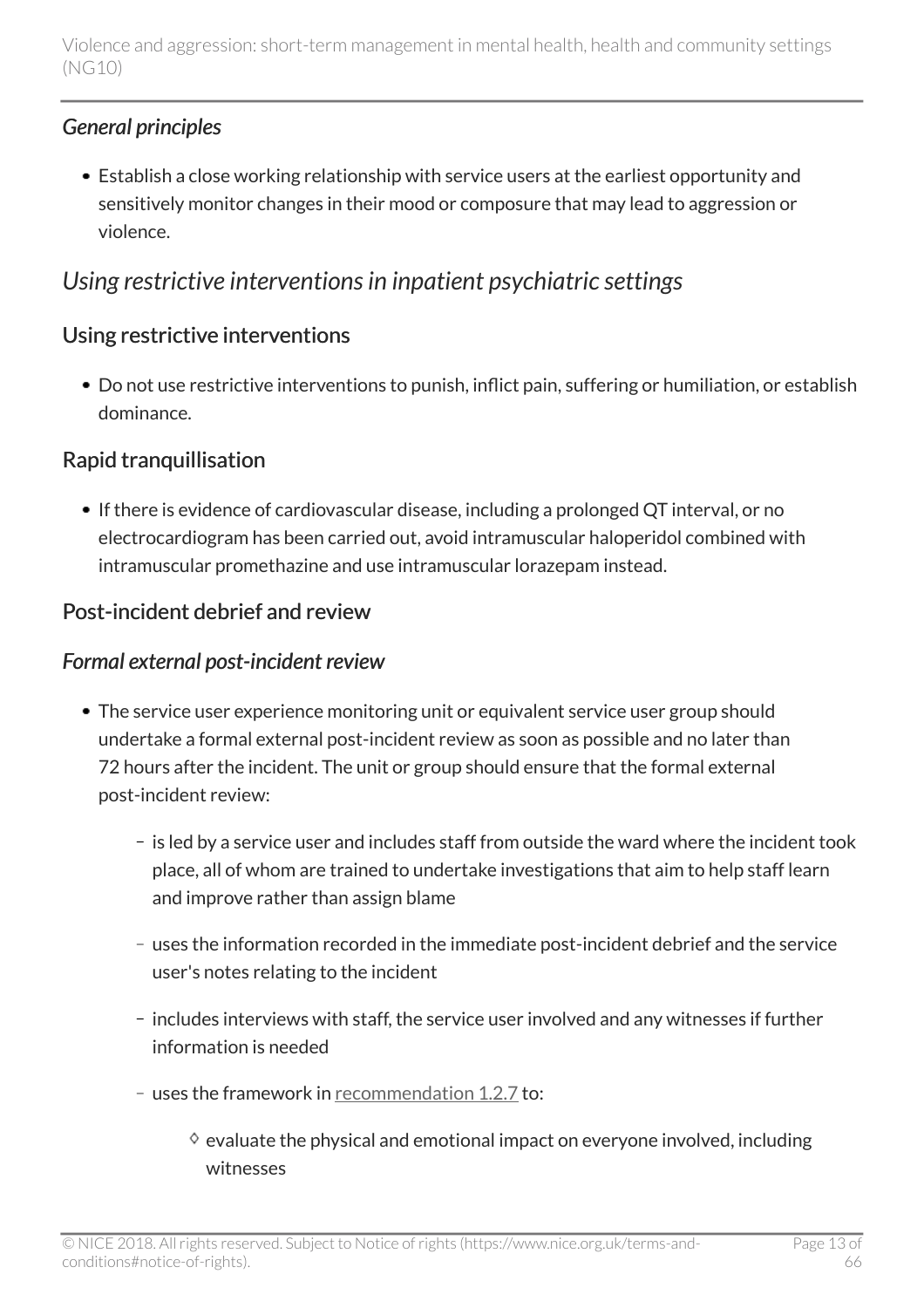- $\Diamond$  help service users and staff to identify what led to the incident and what could have been done differently
- $\Diamond$  determine whether alternatives, including less restrictive interventions, were discussed
- $\Diamond$  determine whether service barriers or constraints make it difficult to avoid the same course of actions in future
- $\Diamond$  recommend changes to the service's philosophy, policies, care environment, treatment approaches, staff education and training, if appropriate
- $\diamond$  avoid a similar incident happening in future, if possible.

## <span id="page-13-0"></span>*Managing violence and aggression in emergency departments*

• If a service user with a mental health problem becomes aggressive or violent, do not exclude them from the emergency department. Manage the violence or aggression in line with [recommendations](http://live-publications.nice.org.uk/recommendations#_Ref396990971) 1.4.1–1.4.45 and do not use [seclusion](http://live-publications.nice.org.uk/recommendations#terms-used-in-this-guideline). Regard the situation as a psychiatric emergency and refer the service user to mental health services urgently for a psychiatric assessment within 1 hour.

## <span id="page-13-1"></span>*Managing violence and aggression in community and primary care settings*

Health and social care provider organisations, including ambulance trusts, should consider training staff working in community and primary care settings in methods of avoiding violence, including anticipation, prevention, de-escalation and **breakaway** techniques, depending on the frequency of violence and aggression in each setting and the extent to which staff move between settings.

## <span id="page-13-2"></span>*Managing violence and aggression in children and young people*

### Staff training

- Child and adolescent mental health services (CAMHS) should ensure that staff are trained in the management of violence and aggression using a training programme designed specifically for staff working with [children](http://live-publications.nice.org.uk/recommendations#terms-used-in-this-guideline) and [young people](http://live-publications.nice.org.uk/recommendations#terms-used-in-this-guideline). Training programmes should include the use of psychosocial methods to avoid or minimise restrictive interventions whenever possible. Staff who might undertake restrictive interventions should be trained:
	- $-$  in the use of these interventions in these age groups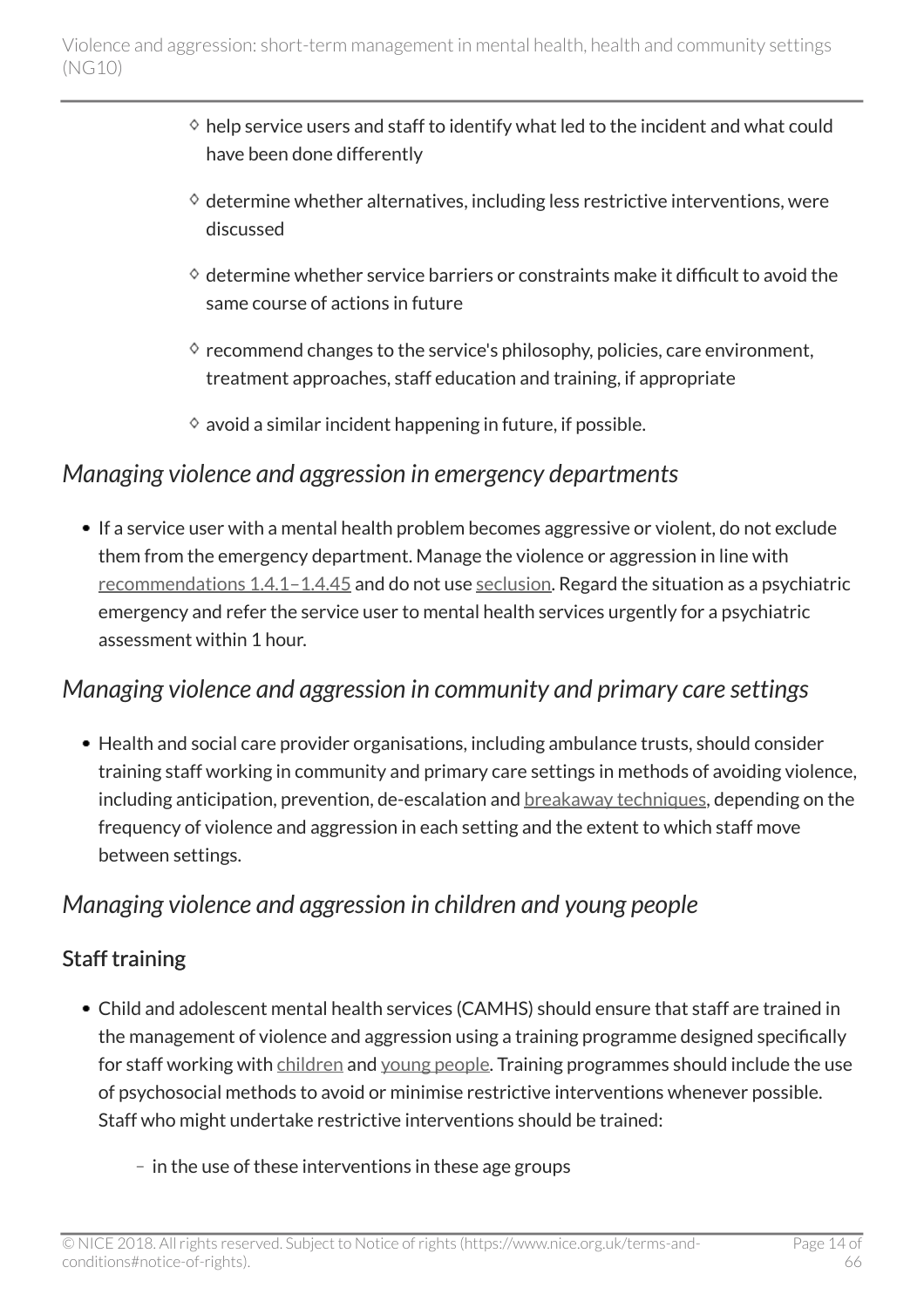- to adapt the [manual restraint](http://live-publications.nice.org.uk/recommendations#terms-used-in-this-guideline) techniques for adults in [recommendations](http://live-publications.nice.org.uk/recommendations#_Ref411525530) 1.4.23-1.4.33, adjusting them according to the child or young person's height, weight and physical strength
- $-$  in the use of resuscitation equipment (see [recommendation](http://live-publications.nice.org.uk/recommendations#staffing-and-equipment) 1.4.3) in children and young people.

#### Managing violence and aggression

- Manage violence and aggression in children and young people in line with the recommendations for adults in [sections](http://live-publications.nice.org.uk/recommendations#principles-for-managing-violence-and-aggression) 1.1-1.6, taking into account:
	- the child or young person's level of physical, intellectual, emotional and psychological maturity
	- the recommendations for children and young people in this section
	- that the Mental Capacity Act 2005 applies to young people aged 16 and over.

#### Assessment and initial management

Identify any history of aggression or aggression trigger factors, including experience of abuse or trauma and previous response to management of violence or aggression.

The wording used in the recommendations in this guideline (for example, words such as 'offer' and 'consider') denotes the certainty with which the recommendation is made (the strength of the recommendation). See [about this guideline](http://live-publications.nice.org.uk/about-this-guideline#about-this-guideline) for details.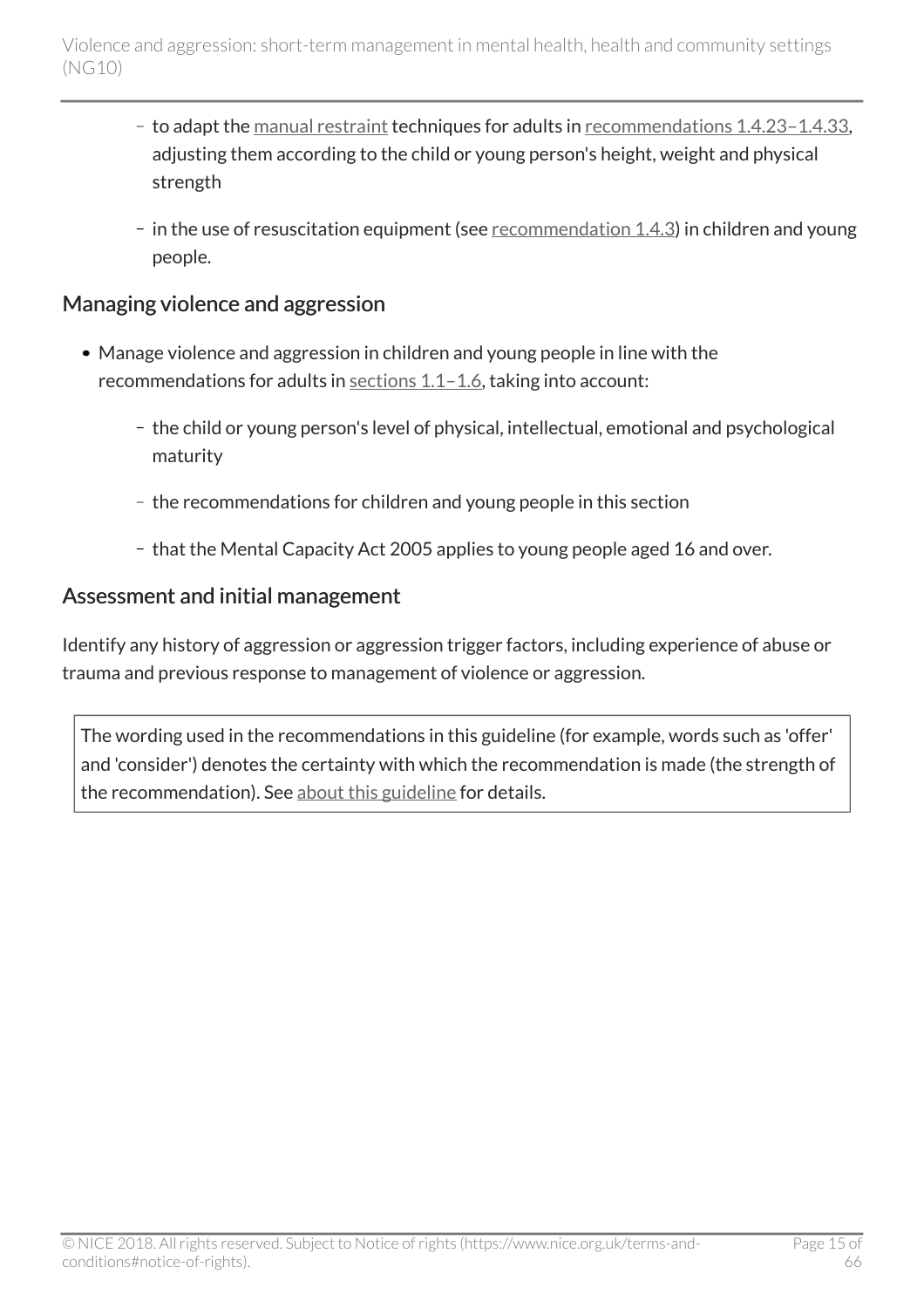## <span id="page-15-0"></span>1 Recommendations

The following guidance is based on the best available evidence. The [full guideline](http://www.nice.org.uk/guidance/ng10/evidence) gives details of the methods and the evidence used to develop the guidance.

## <span id="page-15-1"></span>*Terms used in this guideline*

Advance decision A written statement made by a person aged 18 or over that is legally binding and conveys a person's decision to refuse specific treatments and interventions in the future.

Advance statement A written statement that conveys a person's preferences, wishes, beliefs and values about their future treatment and care. An advance statement is not legally binding.

Advocate A person who represents someone's interests independently of any organisation, and helps them to get the care and support they need.

Breakaway techniques A set of physical skills to help separate or break away from an aggressor in a safe manner. They do not involve the use of restraint.

Carer A person who provides unpaid support to a partner, family member, friend or neighbour who is ill, struggling or disabled.

Children People aged 12 years or under.

De-escalation The use of techniques (including verbal and non-verbal communication skills) aimed at defusing anger and averting aggression. P.r.n. medication can be used as part of a de-escalation strategy but p.r.n. medication used alone is not de-escalation.

Incident Any event that involves the use of a restrictive intervention – restraint, rapid tranquillisation or seclusion (but not observation) – to manage violence or aggression.

Manual restraint A skilled, hands-on method of physical restraint used by trained healthcare professionals to prevent service users from harming themselves, endangering others or compromising the therapeutic environment. Its purpose is to safely immobilise the service user.

Mechanical restraint A method of physical intervention involving the use of authorised equipment, for example handcuffs or restraining belts, applied in a skilled manner by designated healthcare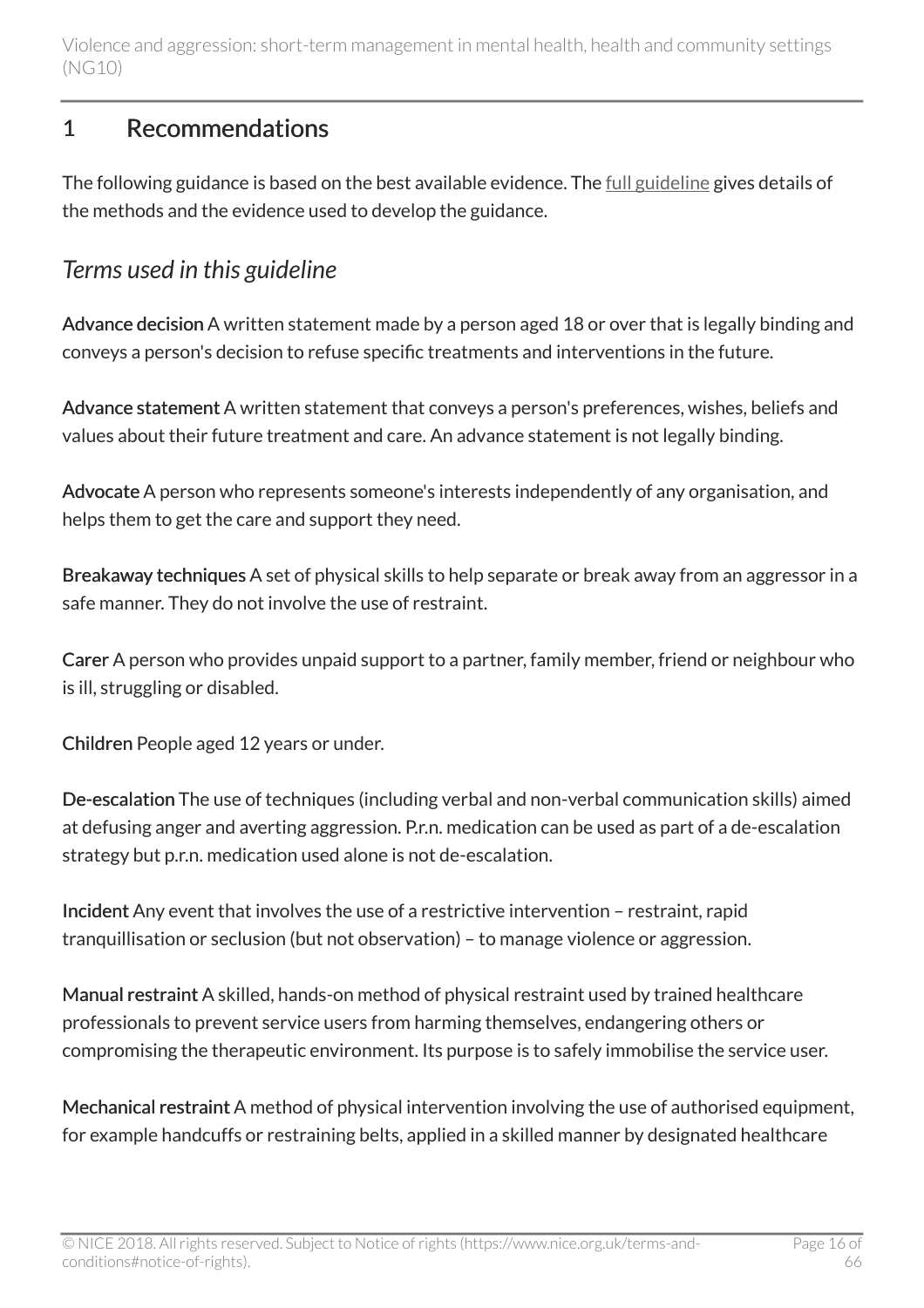professionals. Its purpose is to safely immobilise or restrict movement of part(s) of the body of the service user.

Observation A minimally restrictive intervention of varying intensity in which a member of the healthcare staff observes and maintains contact with a service user to ensure the service user's safety and the safety of others. There are different levels of observation, as defined in [recommendation](http://live-publications.nice.org.uk/recommendations#_Ref398644986) 1.4.11.

Positive engagement An intervention that aims to empower service users to actively participate in their care. Rather than 'having things done to' them, service users negotiate the level of engagement that will be most therapeutic.

p.r.n. (pro re nata) When needed. In this guideline, p.r.n. refers to the use of medication as part of a strategy to de-escalate or prevent situations that may lead to violence or aggression; it does not refer to p.r.n. medication used on its own for rapid tranquillisation during an episode of violence of aggression

Rapid tranquillisation Use of medication by the parenteral route (usually intramuscular or, exceptionally, intravenous) if oral medication is not possible or appropriate and urgent sedation with medication is needed.

Restrictive interventions Interventions that may infringe a person's human rights and freedom of movement, including observation, seclusion, manual restraint, mechanical restraint and rapid tranquillisation.

Seclusion Defined in accordance with the Mental Health Act 1983 Code of Practice: 'the supervised confinement of a patient in a room, which may be locked. Its sole aim is to contain severely disturbed behaviour that is likely to cause harm to others'.

Violence and aggression A range of behaviours or actions that can result in harm, hurt or injury to another person, regardless of whether the violence or aggression is physically or verbally expressed, physical harm is sustained or the intention is clear.

Young people People aged between 13 and 17 years.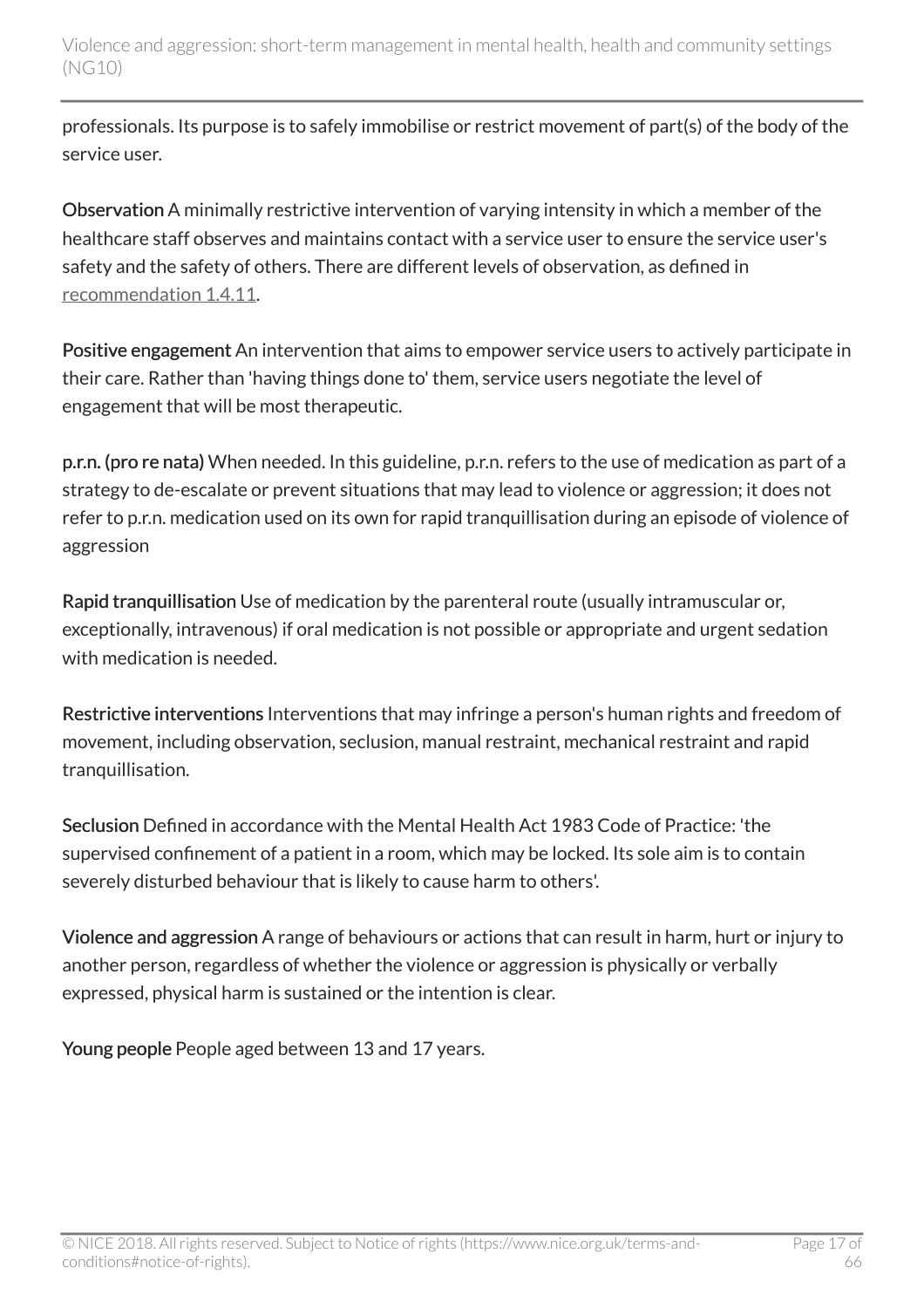## <span id="page-17-0"></span>*1.1 Principles for managing violence and aggression*

#### Improving service user experience

- 1.1.1 Use this guideline in conjunction with NICE's guideline on [service user](http://www.nice.org.uk/guidance/cg136) [experience in adult mental health](http://www.nice.org.uk/guidance/cg136) and:
	- work in partnership with service users and their [carers](http://live-publications.nice.org.uk/recommendations#terms-used-in-this-guideline)
	- adopt approaches to care that respect service users' independence, choice and human rights
	- increase social inclusion by decreasing exclusionary practices, such as the use of [seclusion](http://live-publications.nice.org.uk/recommendations#terms-used-in-this-guideline) and the Mental Health Act 1983.
- 1.1.2 Ensure that the safety and dignity of service users and the safety of staff are priorities when anticipating or managing [violence and aggression](http://live-publications.nice.org.uk/recommendations#terms-used-in-this-guideline).
- 1.1.3 Use of [restrictive interventions](http://live-publications.nice.org.uk/recommendations#terms-used-in-this-guideline) must be undertaken in a manner that complies with the Human Rights Act 1998 and the relevant rights in the European Convention on Human Rights.
- 1.1.4 Unless a service user is detained under the Mental Health Act 1983 or subject to a deprivation of liberty authorisation or order under the Mental Capacity Act 2005, health and social care provider organisations must ensure that the use of restrictive interventions does not impose restrictions that amount to a deprivation of liberty.

#### Staff training

1.1.5 In any setting in which restrictive interventions could be used, health and social care provider organisations should train staff to understand and apply the Human Rights Act 1998, the Mental Capacity Act 2005 and the Mental Health Act 1983.

#### Involving service users in decision-making

1.1.6 Involve service users in all decisions about their care and treatment, and develop care and risk management plans jointly with them. If a service user is unable or unwilling to participate, offer them the opportunity to review and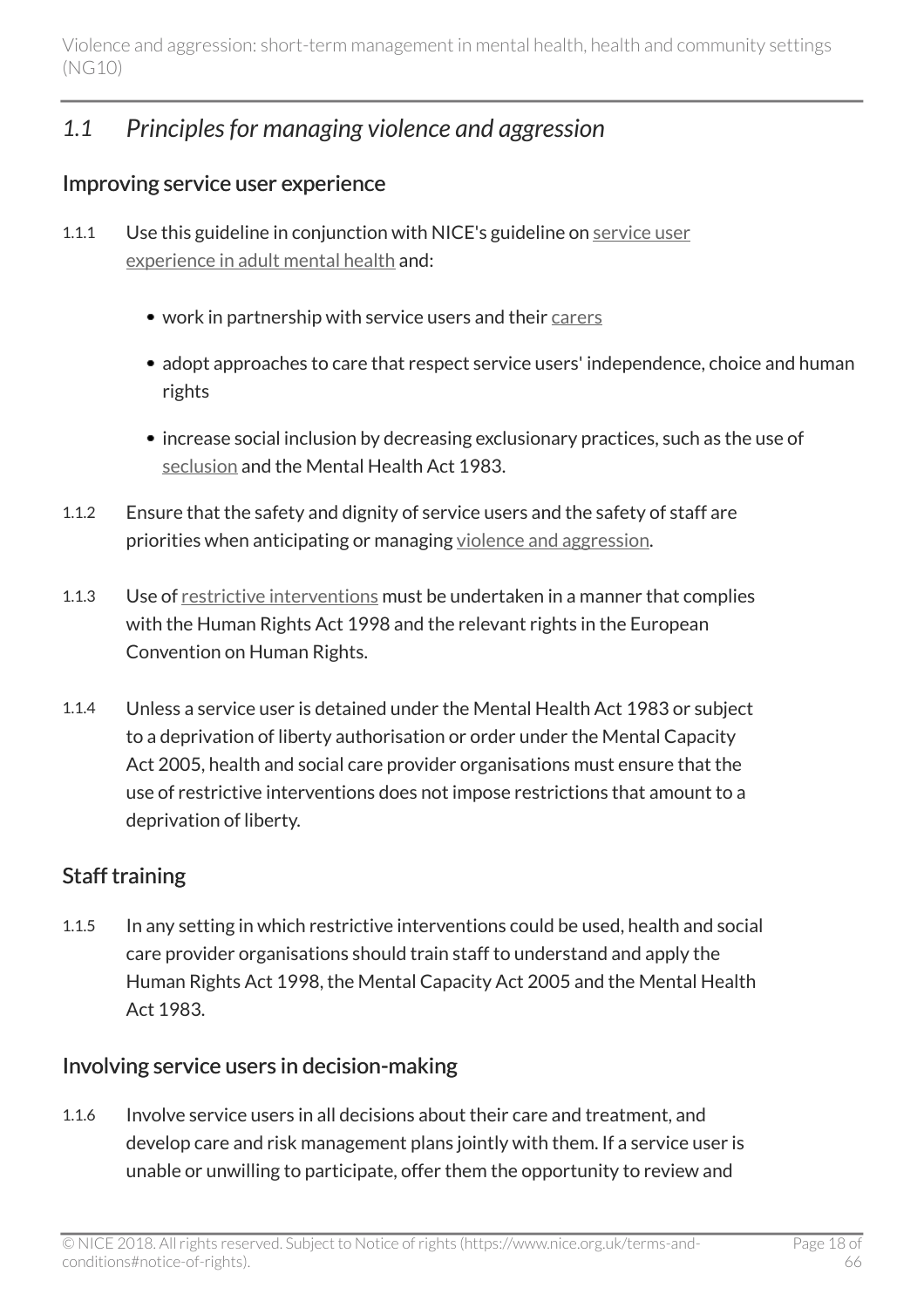revise the plans as soon as they are able or willing and, if they agree, involve their carer.

- 1.1.7 Check whether service users have made [advance decisions](http://live-publications.nice.org.uk/recommendations#terms-used-in-this-guideline) or [advance](http://live-publications.nice.org.uk/recommendations#terms-used-in-this-guideline) [statements](http://live-publications.nice.org.uk/recommendations#terms-used-in-this-guideline) about the use of restrictive interventions, and whether a decision-maker has been appointed for them, as soon as possible (for example, during admission to an inpatient psychiatric unit) and take this information into account when making decisions about care.
- 1.1.8 If a service user has not made any advance decisions or statements about the use of restrictive interventions, encourage them to do so as soon as possible (for example, during admission to an inpatient psychiatric unit). Ensure that service users understand the main side-effect profiles of the medications recommended in this guideline for [rapid tranquillisation](http://live-publications.nice.org.uk/recommendations#terms-used-in-this-guideline) (see [recommendation](http://live-publications.nice.org.uk/recommendations#_Ref398647936) 1.4.37) so that they can make an informed choice.
- 1.1.9 Ensure that service users understand that during any restrictive intervention their human rights will be respected and the least restrictive intervention will be used to enable them to exercise their rights (for example, their right to follow religious or cultural practices during restrictive interventions) as much as possible. Identify and reduce any barriers to a service user exercising their rights and, if this is not possible, record the reasons in their notes.
- 1.1.10 Ensure that carers are involved in decision-making whenever possible, if the service user agrees, and that carers are involved in decision-making for all service users who lack mental capacity, in accordance with the Mental Capacity Act 2005.

### Preventing violations of service users' rights

1.1.11 Evaluate, together with the service user, whether adjustments to services are needed to ensure that their rights and those of their carers (including rights related to protected characteristics as defined by the Equality Act 2010) are respected, and make any adjustments that are needed. Adjustments might include providing a particular type of support, modifying the way services are delivered or the approach to interaction with the service user, or making changes to facilities. Record this in the service user's care plan.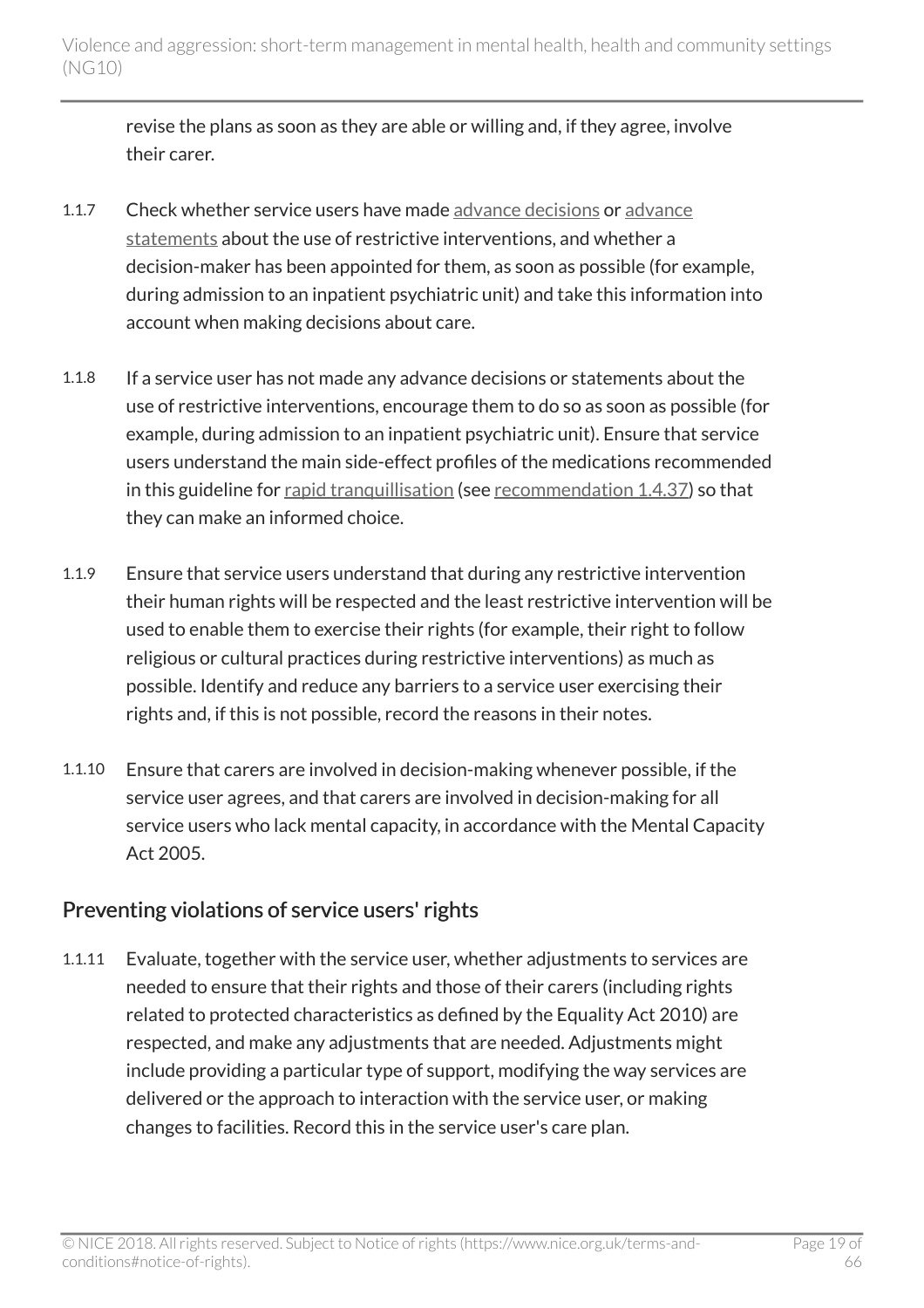1.1.12 Health and social care provider organisations should train staff in cultural awareness and in the organisation's duties under the Equality Act 2010.

## Working with the police

- 1.1.13 Health and social care provider organisations should work with the police, and local service user groups if possible, to develop policies for joint working and locally agreed operating protocols that cover:
	- when and how police enter health or social care settings (including psychiatric and forensic inpatients, emergency departments, general health inpatients, GP surgeries, social care and community settings and 136 place-of-safety suites)
	- when and how health and social care professionals enter police cells
	- transferring service users between settings.

Review the operating protocols regularly to ensure compliance with the policies and update the policies in light of operational experience.

## <span id="page-19-0"></span>*1.2 Anticipating and reducing the risk of violence and aggression*

### Reducing the use of restrictive interventions

### *Staff training*

- 1.2.1 Health and social care provider organisations should train staff who work in services in which [restrictive interventions](http://live-publications.nice.org.uk/recommendations#terms-used-in-this-guideline) may be used in psychosocial methods to avoid or minimise restrictive interventions. This training should enable staff to develop:
	- a person-centred, values-based approach to care, in which personal relationships, continuity of care and a positive approach to promoting health underpin the therapeutic relationship
	- an understanding of the relationship between mental health problems and the risk of [violence and aggression](http://live-publications.nice.org.uk/recommendations#terms-used-in-this-guideline)
	- skills to assess why behaviour is likely to become violent or aggressive, including personal, constitutional, mental, physical, environmental, social, communicational, functional and behavioural factors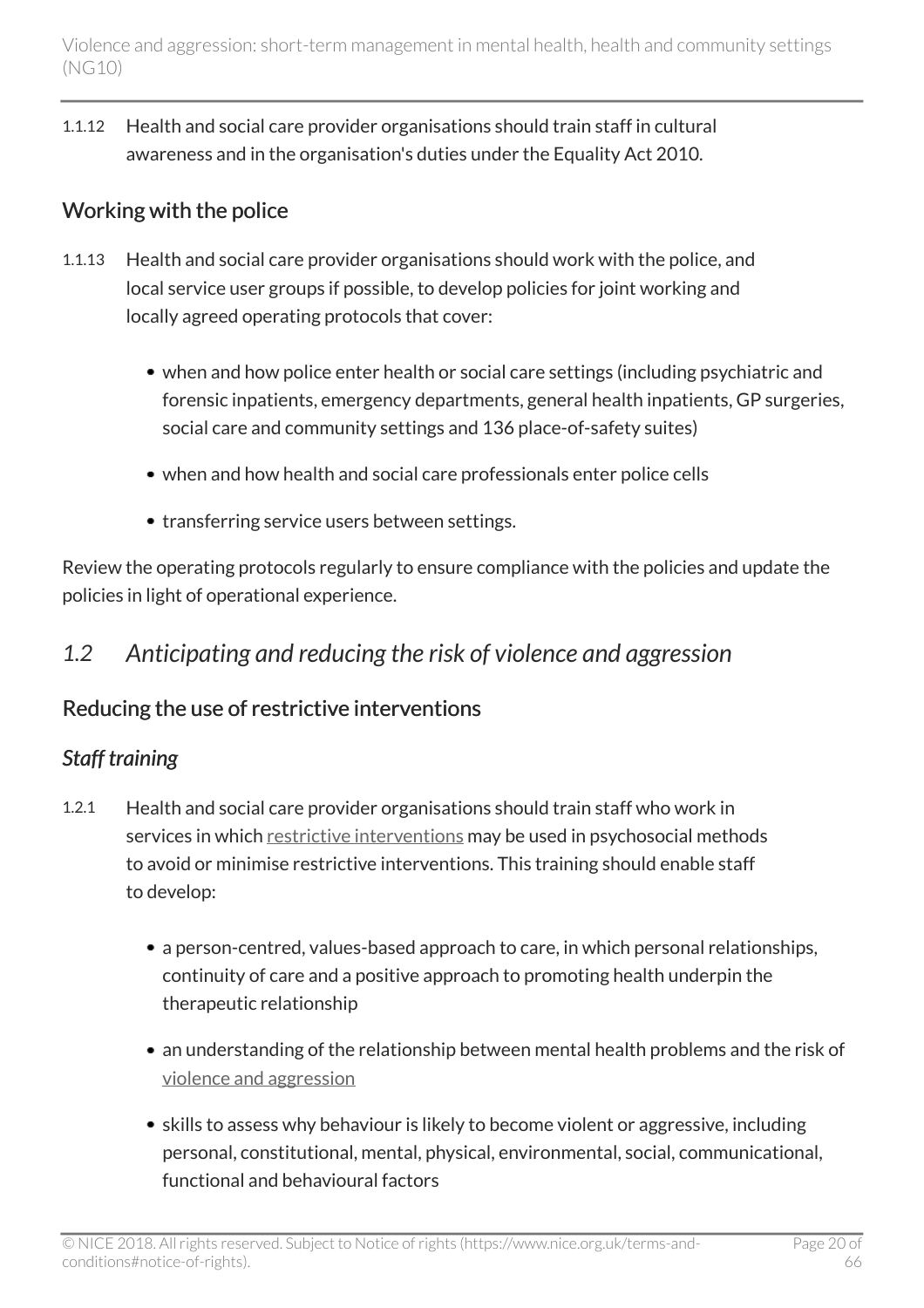- skills, methods and techniques to reduce or avert imminent violence and defuse aggression when it arises (for example, verbal de-escalation)
- skills, methods and techniques to undertake restrictive interventions safely when these are required
- skills to undertake an immediate post-[incident](http://live-publications.nice.org.uk/recommendations#terms-used-in-this-guideline) debrief (see [recommendations](http://live-publications.nice.org.uk/recommendations#_Ref395093591) 1.4.55–1.4.61)
- skills to undertake a formal external post-incident review in collaboration with experienced service users who are not currently using the service (see [recommendations](http://live-publications.nice.org.uk/recommendations#_Ref410220432) 1.4.62–1.4.63).

#### *Restrictive intervention reduction programme*

- 1.2.2 Health and social care provider organisations should ensure that all services that use restrictive interventions have a restrictive intervention reduction programme (see recommendation 1.2.3) to reduce the incidence of violence and aggression and the use of restrictive interventions.
- 1.2.3 Restrictive intervention reduction programmes should:
	- ensure effective service leadership
	- address environmental factors likely to increase or decrease the need for restrictive interventions (see recommendation 1.2.7)
	- involve and empower service users and their [carers](http://live-publications.nice.org.uk/recommendations#terms-used-in-this-guideline)
	- include leisure activities that are personally meaningful and physical exercise for service users
	- use clear and simple care pathways
	- use [de-escalation](http://live-publications.nice.org.uk/recommendations#terms-used-in-this-guideline)
	- use crisis and risk management plans and strategies to reduce the need for restrictive interventions
	- include post-incident debrief and review (see [recommendations](http://live-publications.nice.org.uk/recommendations#_Ref395093591) 1.4.55-1.4.61)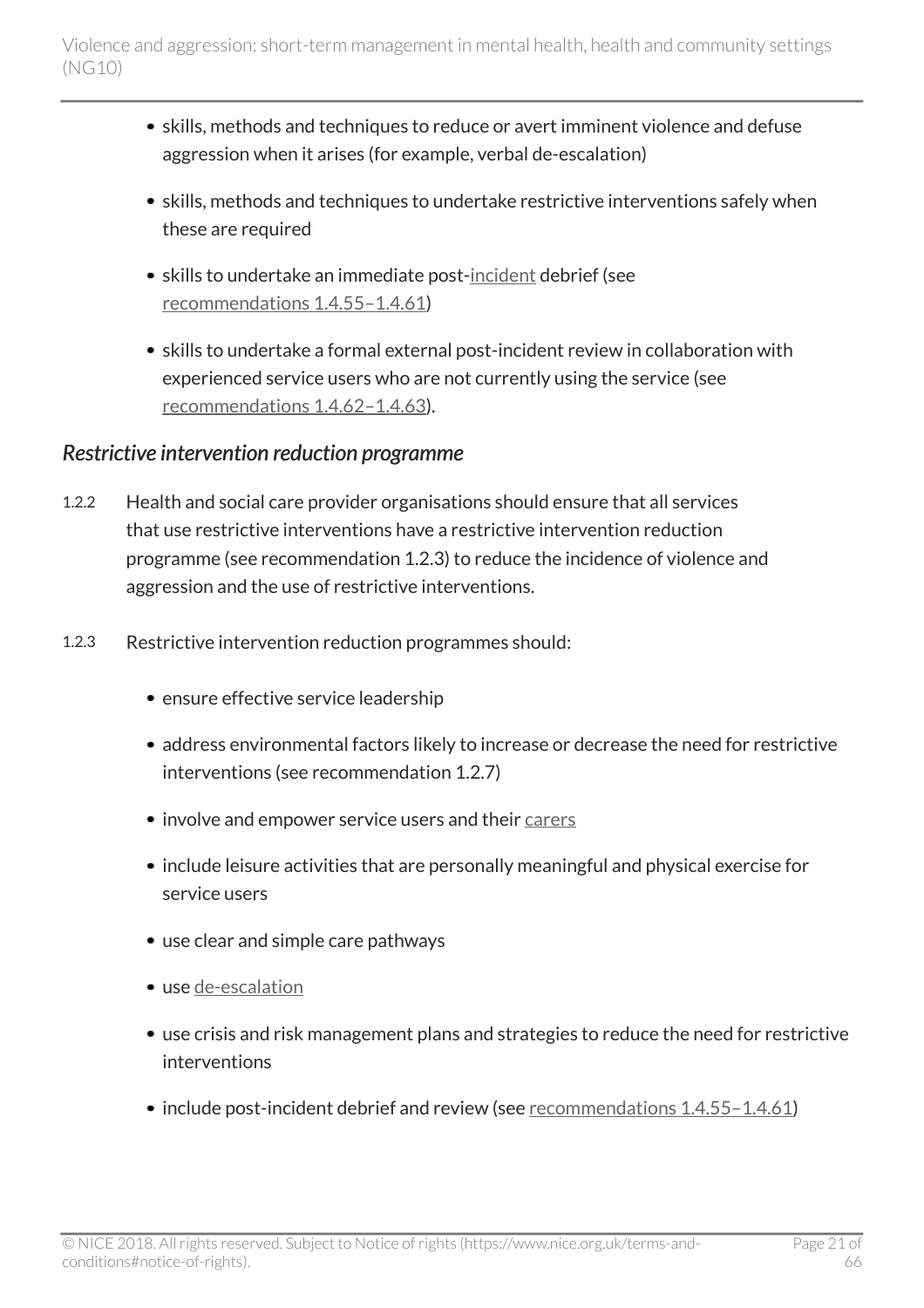- explore the current and potential use of technology in reporting, monitoring and improving the use of restrictive interventions
- have routine outcome monitoring, including quality of life and service user experience
- be based on outcome measures (safety, effectiveness and service user experience) to support quality improvement programmes
- include regular staff training in line with recommendation 1.2.1.
- 1.2.4 Health and social care provider organisations should collate, analyse and synthesise all data about violent events and the use of restrictive interventions, and involve service users in the process. The information should:
	- be shared with the teams and services involved
	- be shared with the trust board or equivalent organisational governing body
	- be linked to the standards set in safeguarding procedures.
- 1.2.5 Health and social care provider organisations should develop a service user experience monitoring unit, or equivalent service user group, led by service users and including staff, to report and analyse data on violence and aggression and the use of restrictive interventions.
- 1.2.6 Health and social care provider organisations should publish board reports on their public websites that include data about incidents of violence and aggression and use of restrictive interventions within each team, ward and service, and include reasons for the similarities and differences between services.

## A framework for anticipating and reducing violence and aggression in inpatient psychiatric wards

- 1.2.7 Use the following framework to anticipate violence and aggression in inpatient psychiatric wards, exploring each domain to identify ways to reduce violence and aggression and the use of restrictive interventions.
	- Ensure that the staff work as a therapeutic team by using a positive and encouraging approach, maintaining staff emotional regulation and self-management (see [recommendation](http://live-publications.nice.org.uk/recommendations#deescalation-techniques) 1.3.19) and encouraging good leadership.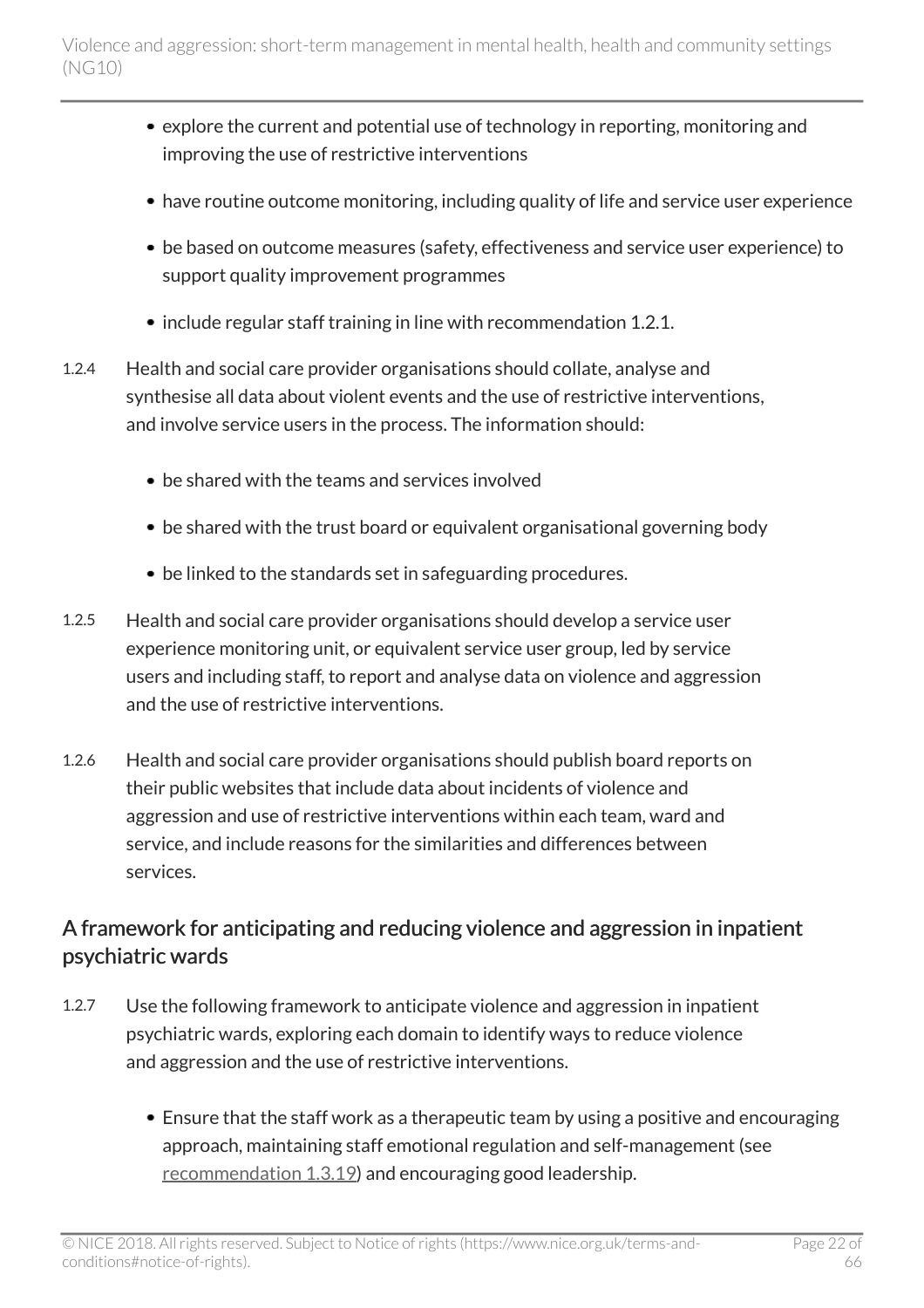- Ensure that service users are offered appropriate psychological therapies, physical activities, leisure pursuits such as film clubs and reading or writing groups, and support for communication difficulties.
- Recognise possible teasing, bullying, unwanted physical or sexual contact, or miscommunication between service users.
- Recognise how each service user's mental health problem might affect their behaviour (for example, their diagnosis, severity of illness, current symptoms and past history of violence or aggression).
- Anticipate the impact of the regulatory process on each service user, for example, being formally detained, having leave refused, having a failed detention appeal or being in a very restricted environment such as a low-, medium- or high-secure hospital.
- Improve or optimise the physical environment (for example, use unlocked doors whenever possible, enhance the décor, simplify the ward layout and ensure easy access to outside spaces and privacy).
- Anticipate that restricting a service user's liberty and freedom of movement (for example, not allowing service users to leave the building) can be a trigger for violence and aggression.
- Anticipate and manage any personal factors occurring outside the hospital (for example, family disputes or financial difficulties) that may affect a service user's behaviour.

#### Assessing and managing the risk of violence and aggression

- 1.2.8 When assessing and managing the risk of violence and aggression use a multidisciplinary approach that reflects the care setting.
- 1.2.9 Before assessing the risk of violence or aggression:
	- Take into account previous violent or aggressive episodes because these are associated with an increased risk of future violence and aggression.
	- Do not make negative assumptions based on culture, religion or ethnicity.
	- Recognise that unfamiliar cultural practices and customs could be misinterpreted as being aggressive.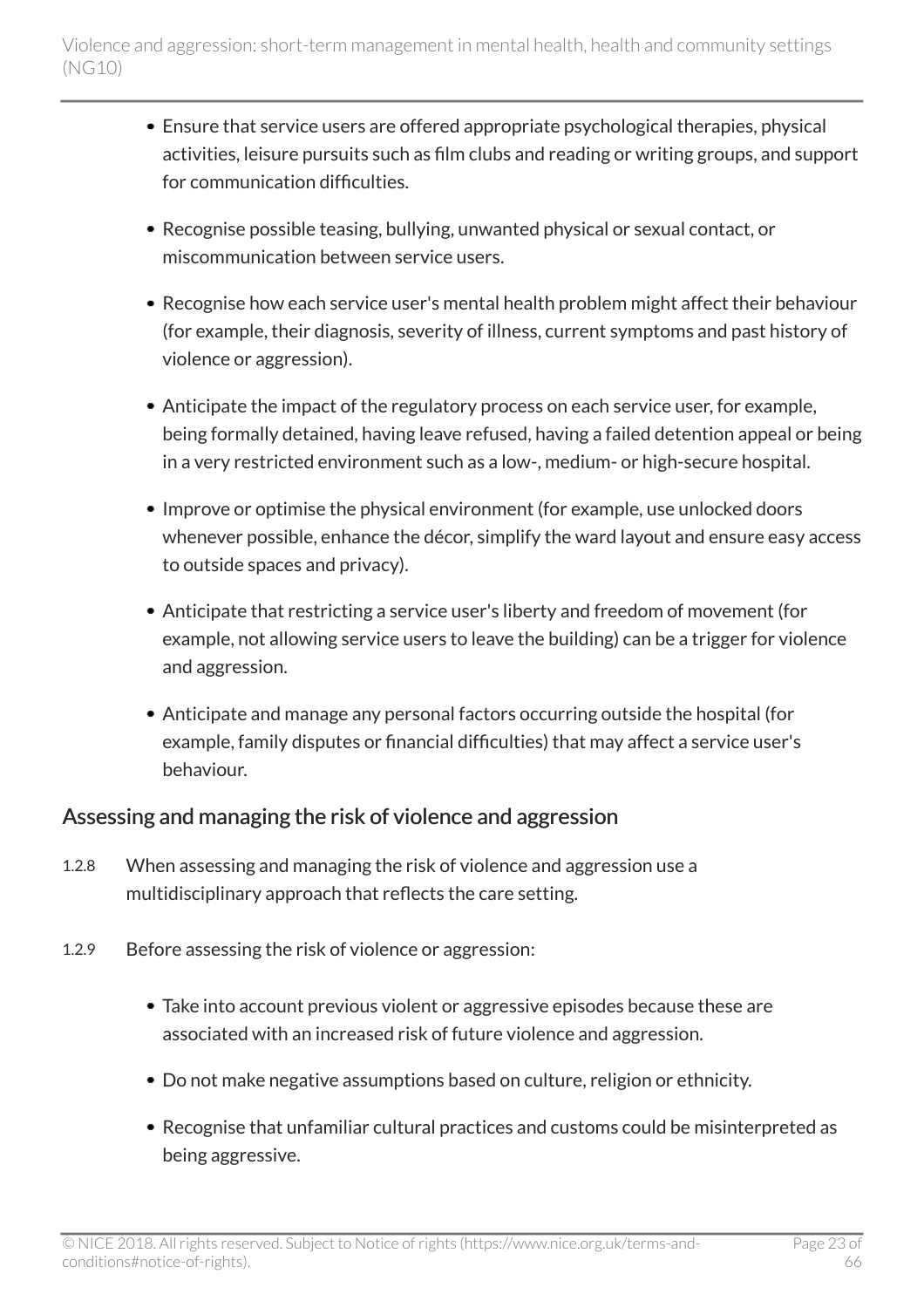- Ensure that the risk assessment will be objective and take into account the degree to which the perceived risk can be verified.
- 1.2.10 Carry out the risk assessment with the service user and, if they agree, their carer. If this finds that the service user could become violent or aggressive, set out approaches that address:
	- service user-related domains in the framework (see recommendation 1.2.7)
	- contexts in which violence and aggression tend to occur
	- usual manifestations and factors likely to be associated with the development of violence and aggression
	- primary prevention strategies that focus on improving quality of life and meeting the service user's needs
	- symptoms or feelings that may lead to violence and aggression, such as anxiety, agitation, disappointment, jealousy and anger, and secondary prevention strategies focusing on these symptoms or feelings
	- de-escalation techniques that have worked effectively in the past
	- restrictive interventions that have worked effectively in the past, when they are most likely to be necessary and how potential harm or discomfort can be minimised.
- 1.2.11 Consider using an actuarial prediction instrument such as the BVC (Brøset Violence Checklist) or the DASA-IV (Dynamic Appraisal of Situational Aggression – Inpatient Version), rather than unstructured clinical judgement alone, to monitor and reduce incidents of violence and aggression and to help develop a risk management plan in inpatient psychiatric settings.
- 1.2.12 Consider offering service users with a history of violence or aggression psychological help to develop greater self-control and techniques for self-soothing.
- 1.2.13 Regularly review risk assessments and risk management plans, addressing the service user and environmental domains listed in recommendation 1.2.7 and following recommendations 1.2.9 and 1.2.10. The regularity of the review should depend on the assessment of the level of risk. Base the care plan on accurate and thorough risk assessments.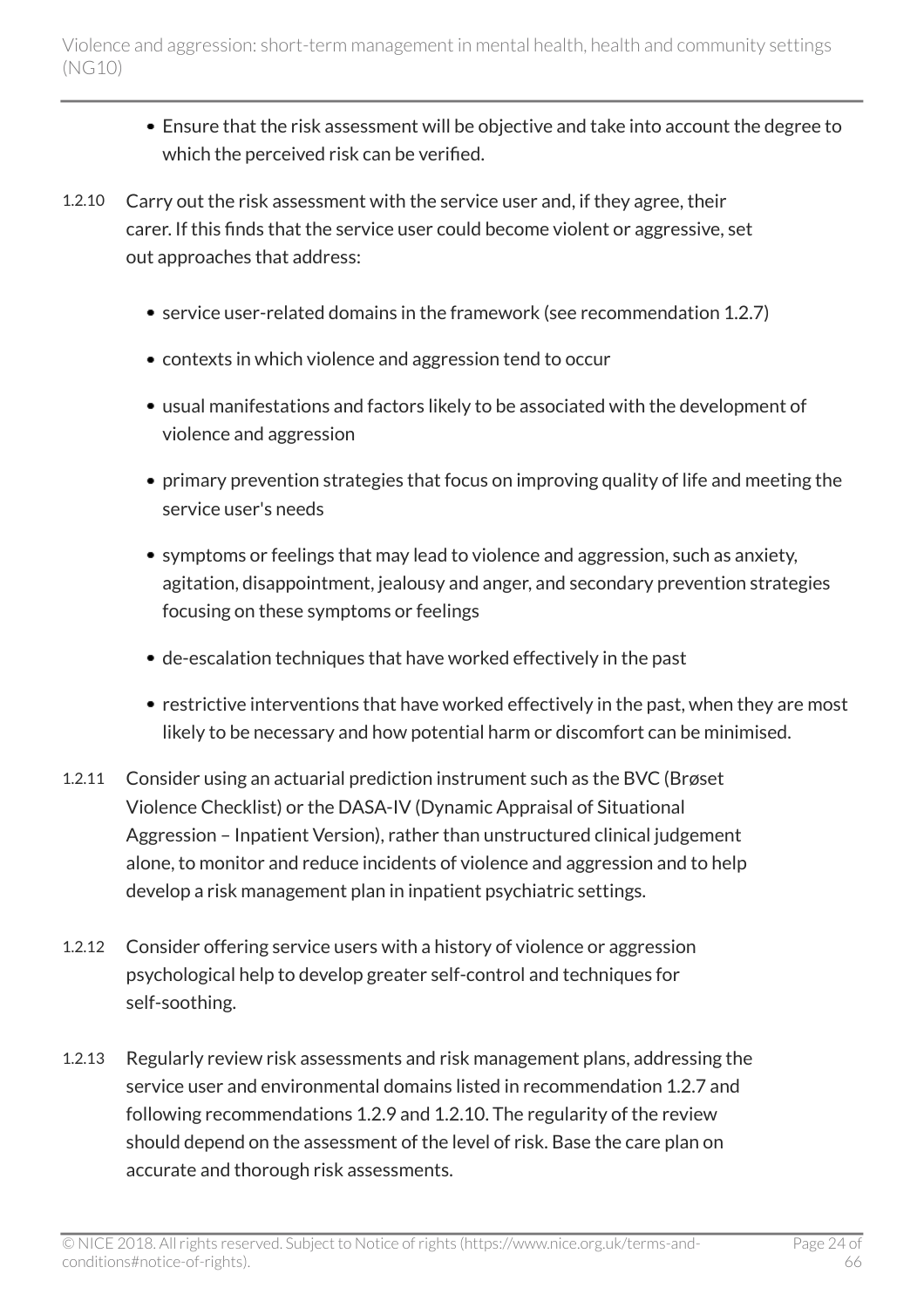1.2.14 If service users are transferring to another agency or care setting, or being discharged, share the content of the risk assessment with staff in the relevant agencies or care settings, and with carers.

### An individualised pharmacological strategy to reduce the risk of violence and aggression

- 1.2.15 A multidisciplinary team that includes a psychiatrist and a specialist pharmacist should develop and document an individualised pharmacological strategy for using routine and [p.r.n.](http://live-publications.nice.org.uk/recommendations#terms-used-in-this-guideline) medication to calm, relax, tranquillise or sedate service users who are at risk of violence and aggression as soon as possible after admission to an inpatient psychiatric unit.
- 1.2.16 The multidisciplinary team should review the pharmacological strategy and the use of medication at least once a week and more frequently if events are escalating and restrictive interventions are being planned or used. The review should be recorded and include:
	- clarification of target symptoms
	- the likely timescale for response to medication
	- the total daily dose of medication, prescribed and administered, including p.r.n. medication
	- the number of and reason for any missed doses
	- therapeutic response
	- the emergence of unwanted effects.

If [rapid tranquillisation](http://live-publications.nice.org.uk/recommendations#terms-used-in-this-guideline) is being used, a senior doctor should review all medication at least once a day.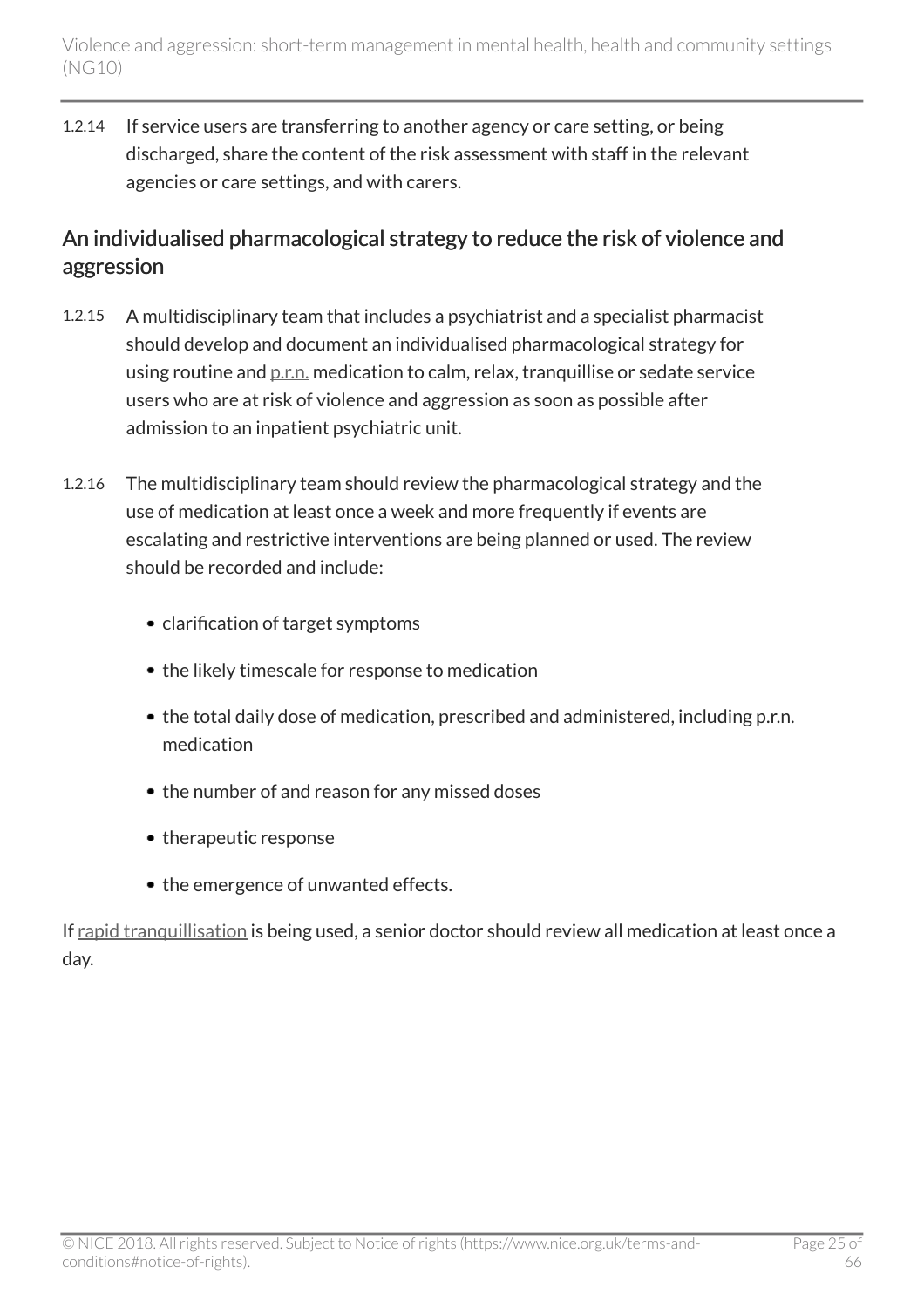## <span id="page-25-0"></span>*1.3 Preventing violence and aggression*

## Searching

### *Developing a policy on searching*

- 1.3.1 Health and social care provider organisations should have an operational policy on the searching of service users, their belongings and the environment in which they are accommodated, and the searching of [carers](http://live-publications.nice.org.uk/recommendations#terms-used-in-this-guideline) and visitors. The policy should address:
	- the reasons for carrying out a search, ensuring that the decision to search is proportionate to the risks
	- the searching of service users detained under the Mental Health Act 1983 who lack mental capacity
	- the rationale for repeated searching of service users, carers or visitors, for example those who misuse drugs or alcohol
	- the legal grounds for, and the methods used when, undertaking a search without consent, including when the person physically resists searching
	- which staff members are allowed to undertake searching and in which contexts
	- who and what can be searched, including persons, clothing, possessions and environments
	- the storage, return and disposal of drugs or alcohol
	- how to manage any firearms or other weapons carried by service users, including when to call the police
	- links to other related policies such as those on drugs and alcohol, and on police liaison.
- 1.3.2 Develop and share a clear and easily understandable summary of the policy on searching, for use across the organisation for all service users, carers or visitors who may be searched.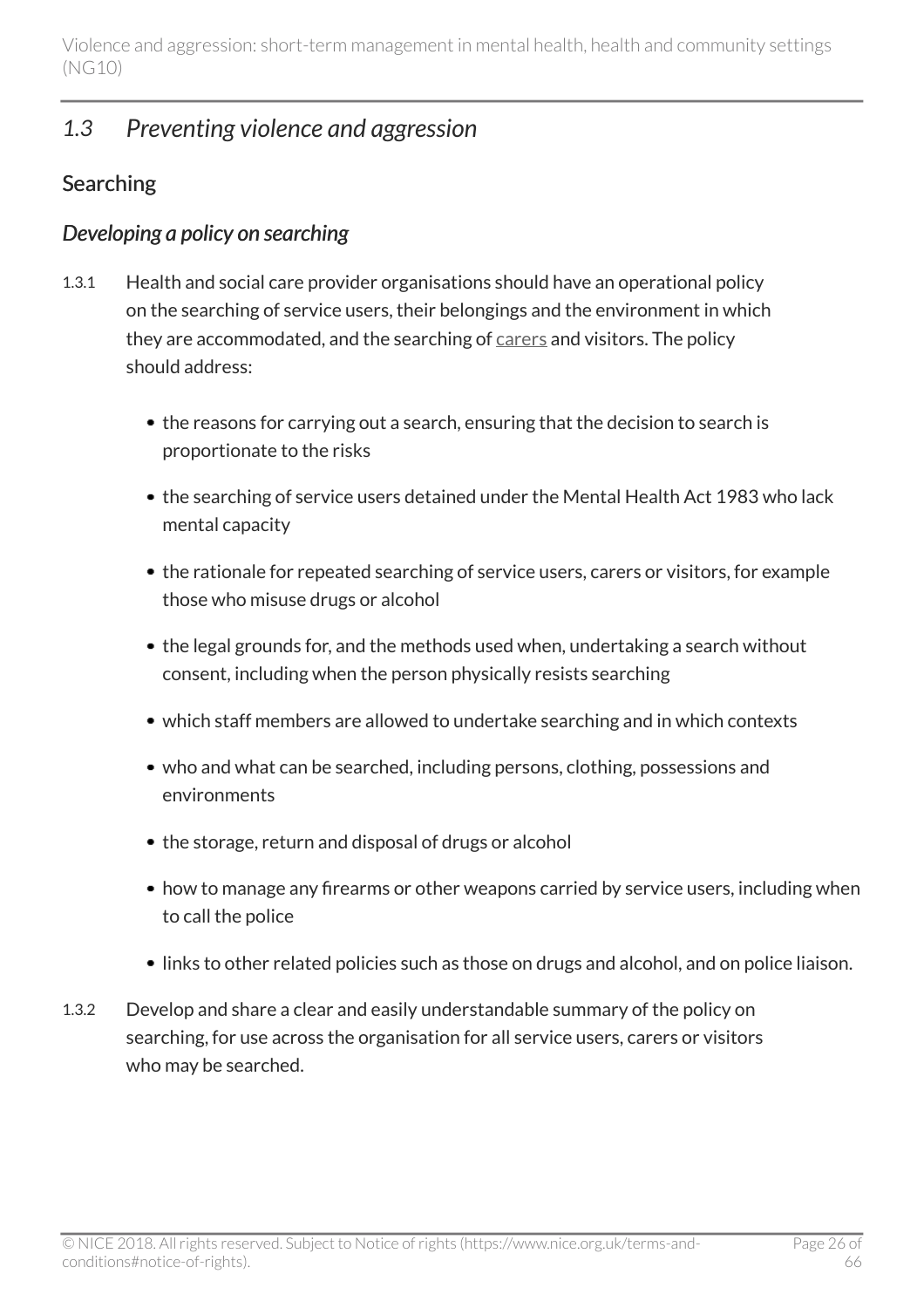### *Carrying out searches*

- 1.3.3 Health and social care provider organisations should ensure that searches are undertaken by 2 members of staff, at least 1 of whom should be the same sex as the person being searched.
- 1.3.4 When a decision has been made to undertake a search:
	- provide the person who is to be searched with the summary of the organisation's policy on searching
	- seek consent to undertake the search
	- explain what is being done and why throughout the search
	- ensure the person's dignity and privacy are respected during the search
	- record what was searched, why and how it was searched, and the disposal of any items found.
- 1.3.5 If a service user refuses to be searched, carry out a multidisciplinary review of the need to perform a search using physical force and explore any consequences in advance. Use physical force only as a last resort.
- 1.3.6 If consent for a search has not been given, a multidisciplinary review has been conducted and physical force has been used, conduct an immediate post[-incident](http://live-publications.nice.org.uk/recommendations#terms-used-in-this-guideline) debrief (see [recommendations](http://live-publications.nice.org.uk/recommendations#_Ref395093591) 1.4.55-1.4.61) and a formal external post-incident review (see [recommendations](http://live-publications.nice.org.uk/recommendations#_Ref410220432) 1.4.62–1.4.63) with the service user that includes a visit from an advocacy service or hospital manager.
- 1.3.7 If a service user is carrying a weapon, ask them to place it in a neutral location rather than handing it over.
- 1.3.8 If a service user who is at risk of becoming [violent or aggressive](http://live-publications.nice.org.uk/recommendations#terms-used-in-this-guideline) is in a room or area where there are objects that could be used as weapons, remove the objects or relocate the service user.
- 1.3.9 Audit the exercise of powers of search and report the outcomes to the trust board or equivalent governing body at least twice a year.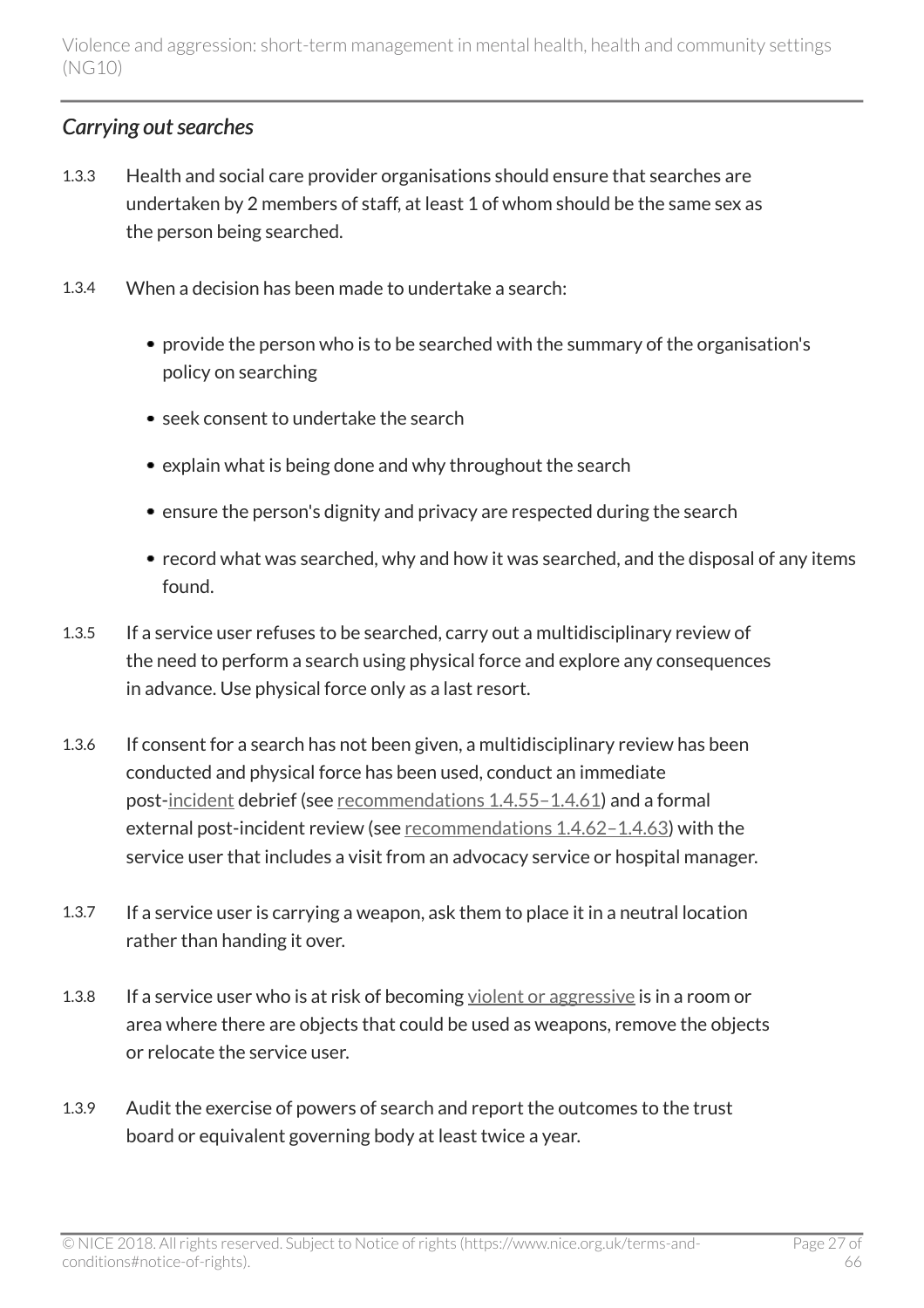## Using p.r.n. medication

- 1.3.10 When prescribing  $p.r.n.$  medication as part of a strategy to de-escalate or prevent situations that may lead to violence and aggression:
	- do not prescribe p.r.n. medication routinely or automatically on admission
	- tailor p.r.n. medication to individual need and include discussion with the service user if possible
	- ensure there is clarity about the rationale and circumstances in which p.r.n. medication may be used and that these are included in the care plan
	- ensure that the maximum daily dose is specified and does not inadvertently exceed the maximum daily dose stated in the [British national formulary \(BNF\)](https://www.medicinescomplete.com/mc/bnf/current/) when combined with the person's standard dose or their dose for [rapid tranquillisation](http://live-publications.nice.org.uk/recommendations#terms-used-in-this-guideline)
	- only exceed the BNF maximum daily dose (including p.r.n. dose, the standard dose and dose for rapid tranquillisation) if this is planned to achieve an agreed therapeutic goal, documented, and carried out under the direction of a senior doctor
	- ensure that the interval between p.r.n. doses is specified.
- 1.3.11 The multidisciplinary team should review p.r.n. medication at least once a week and, if p.r.n. medication is to be continued, the rationale for its continuation should be included in the review. If p.r.n. medication has not been used since the last review, consider stopping it.

### De-escalation

## *Staff training*

- 1.3.12 Health and social care provider organisations should give staff training in [de](http://live-publications.nice.org.uk/recommendations#terms-used-in-this-guideline)[escalation](http://live-publications.nice.org.uk/recommendations#terms-used-in-this-guideline) that enables them to:
	- recognise the early signs of agitation, irritation, anger and aggression
	- understand the likely causes of aggression or violence, both generally and for each service user
	- use techniques for distraction and calming, and ways to encourage relaxation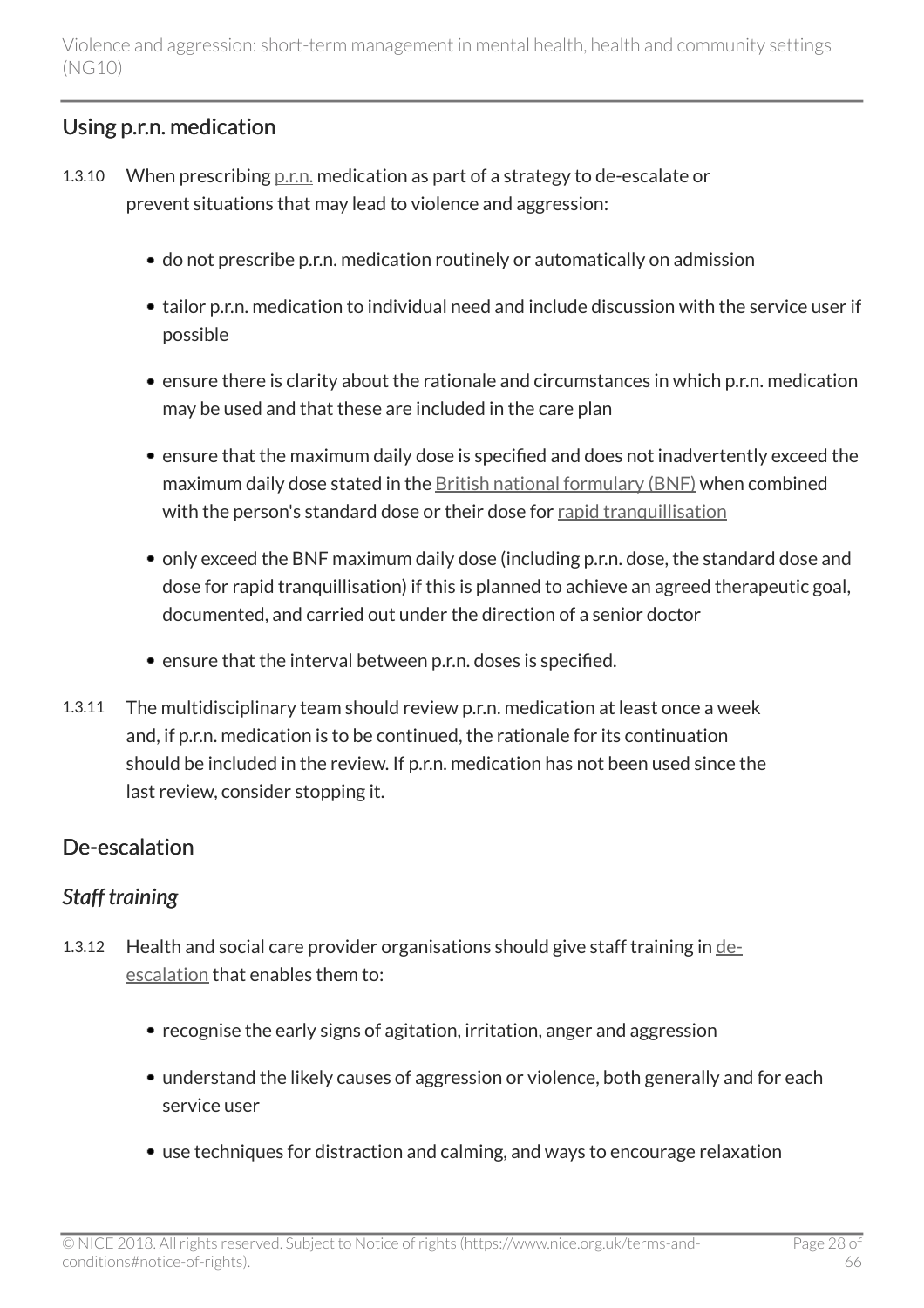- recognise the importance of personal space
- respond to a service user's anger in an appropriate, measured and reasonable way and avoid provocation.

#### *General principles*

- 1.3.13 Establish a close working relationship with service users at the earliest opportunity and sensitively monitor changes in their mood or composure that may lead to aggression or violence.
- 1.3.14 Separate agitated service users from others (using quiet areas of the ward, bedrooms, comfort rooms, gardens or other available spaces) to aid de-escalation, ensuring that staff do not become isolated.
- 1.3.15 Use a wide range of verbal and non-verbal skills and interactional techniques to avoid or manage known 'flashpoint' situations (such as refusing a service user's request, asking them to stop doing something they wish to do or asking that they do something they don't wish to do) without provoking aggression.
- 1.3.16 Encourage service users to recognise their own triggers and early warning signs of violence and aggression and other vulnerabilities, and to discuss and negotiate their wishes should they become agitated. Include this information in care plans and [advance statements](http://live-publications.nice.org.uk/recommendations#terms-used-in-this-guideline) and give a copy to the service user.
- 1.3.17 Communicate respect for and empathy with the service user at all stages of de-escalation.

#### *De-escalation techniques*

- 1.3.18 If a service user becomes agitated or angry, 1 staff member should take the primary role in communicating with them. That staff member should assess the situation for safety, seek clarification with the service user and negotiate to resolve the situation in a non-confrontational manner.
- 1.3.19 Use emotional regulation and self-management techniques to control verbal and non-verbal expressions of anxiety or frustration (for example, body posture and eye contact) when carrying out de-escalation.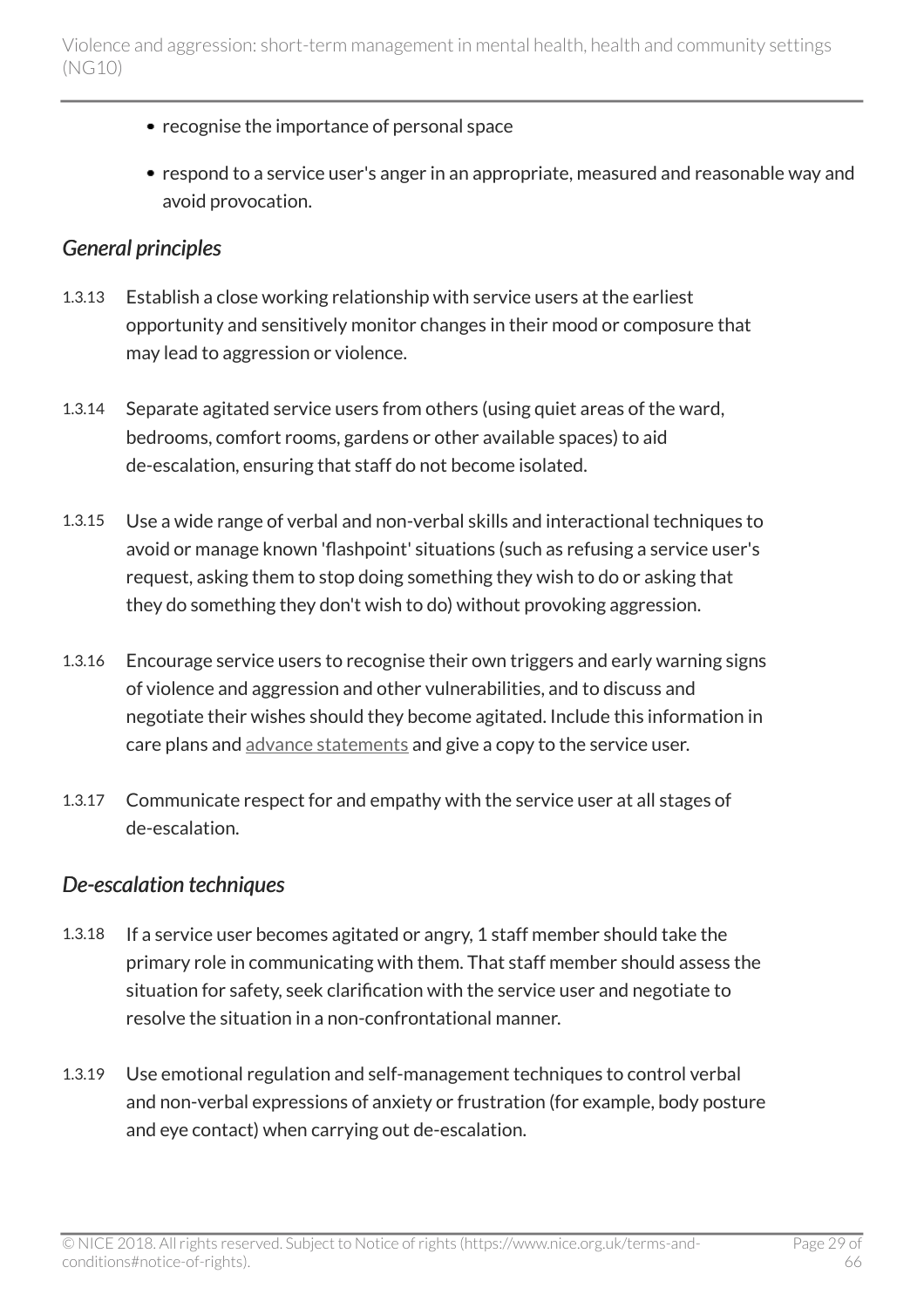1.3.20 Use a designated area or room to reduce emotional arousal or agitation and support the service user to become calm. In services where [seclusion](http://live-publications.nice.org.uk/recommendations#terms-used-in-this-guideline) is practised, do not routinely use the seclusion room for this purpose because the service user may perceive this as threatening.

## <span id="page-29-0"></span>*1.4 Using restrictive interventions in inpatient psychiatric settings*

[Restrictive interventions](http://live-publications.nice.org.uk/recommendations#terms-used-in-this-guideline) are most likely to be used in inpatient psychiatric settings, but may be used in emergency departments, outpatient services and child and adolescent mental health services (CAMHS).

See [implementation: getting started](http://live-publications.nice.org.uk/implementation-getting-started#implementation-getting-started) for information about putting the recommendations on manual restraint, rapid tranquillisation and formal external post-incident reviews into practice.

### Staff training

1.4.1 Health and social care provider organisations should train staff working in inpatient psychiatric settings to undertake restrictive interventions and understand the risks involved in their use, including the side-effect profiles of the medication recommended for [rapid tranquillisation](http://live-publications.nice.org.uk/recommendations#terms-used-in-this-guideline) in this guideline, and to communicate these risks to service users.

#### Staffing and equipment

- 1.4.2 Health and social care provider organisations should:
	- define staff:patient ratios for each inpatient psychiatric ward and the numbers of staff required to undertake restrictive interventions
	- ensure that restrictive interventions are used only if there are sufficient numbers of trained staff available
	- ensure the safety of staff during the use of restrictive interventions, including techniques to avoid injuries from needles during rapid tranquillisation.
- 1.4.3 Health and social care provider organisations should ensure that resuscitation equipment is immediately available if restrictive interventions might be used and: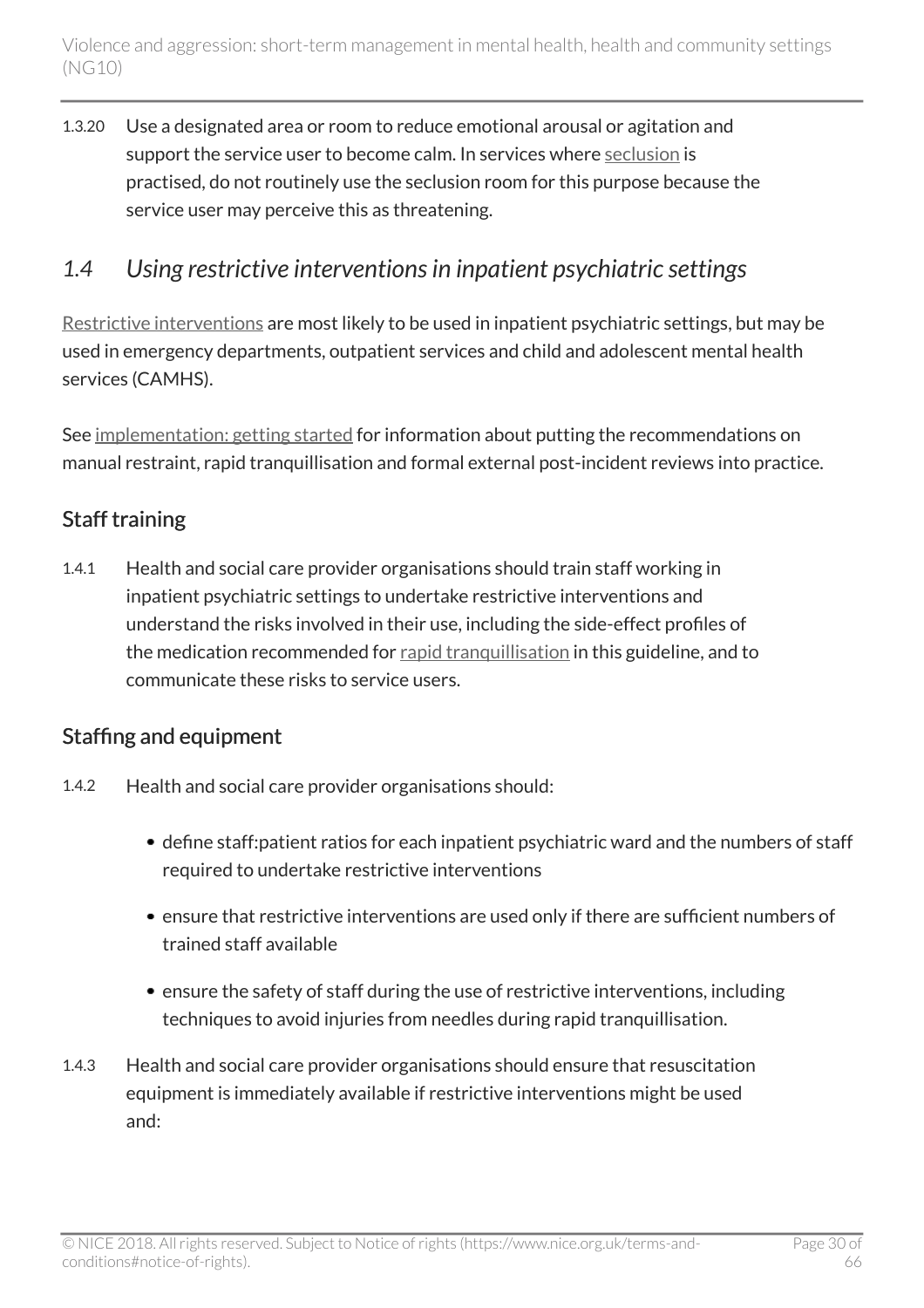- include an automatic external defibrillator, a bag valve mask, oxygen, cannulas, intravenous fluids, suction and first-line resuscitation medications
- maintain equipment and check it every week.
- 1.4.4 Staff trained in immediate life support and a doctor trained to use resuscitation equipment should be immediately available to attend an emergency if restrictive interventions might be used.

#### Using restrictive interventions

- 1.4.5 Use a restrictive intervention only if [de-escalation](http://live-publications.nice.org.uk/recommendations#terms-used-in-this-guideline) and other preventive strategies, including [p.r.n.](http://live-publications.nice.org.uk/recommendations#terms-used-in-this-guideline) medication, have failed and there is potential for harm to the service user or other people if no action is taken. Continue to attempt de-escalation throughout a restrictive intervention.
- 1.4.6 Do not use restrictive interventions to punish, inflict pain, suffering or humiliation, or establish dominance.
- 1.4.7 Ensure that the techniques and methods used to restrict a service user:
	- are proportionate to the risk and potential seriousness of harm
	- are the least restrictive option to meet the need
	- are used for no longer than necessary
	- take account of the service user's preferences, if known and it is possible to do so
	- take account of the service user's physical health, degree of frailty and developmental age.

#### **Observation**

#### *General principles*

- 1.4.8 Staff should be aware of the location of all service users for whom they are responsible, but not all service users need to be kept within sight.
- 1.4.9 At least once during each shift a nurse should set aside dedicated time to assess the mental state of, and engage positively with, the service user. As part of the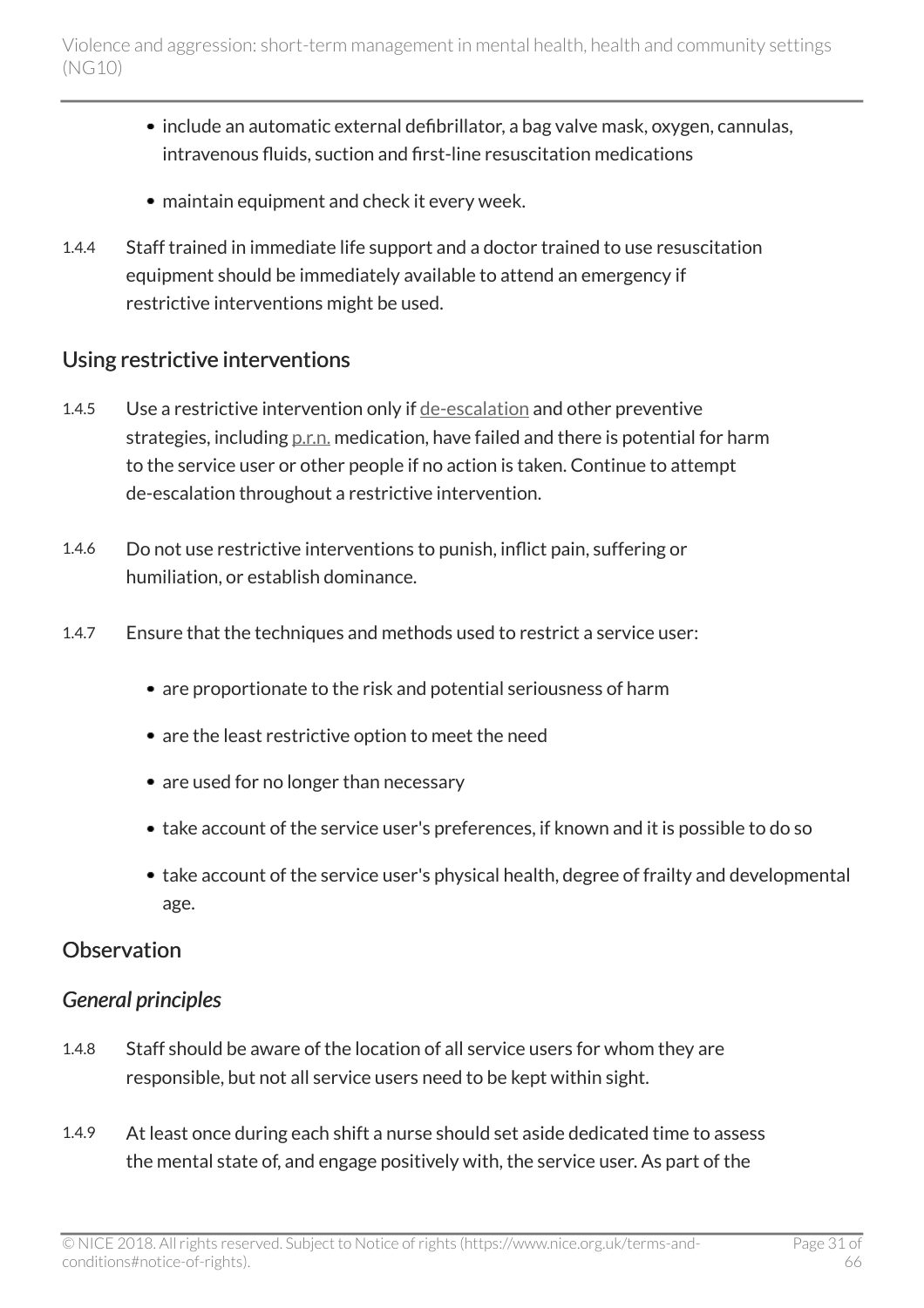assessment, the nurse should evaluate the impact of the service user's mental state on the risk of violence and aggression, and record any risk in the notes.

### *Developing a policy on observation*

- 1.4.10 Health and social care provider organisations should have a policy on [observation](http://live-publications.nice.org.uk/recommendations#terms-used-in-this-guideline) and [positive engagement](http://live-publications.nice.org.uk/recommendations#terms-used-in-this-guideline) that includes:
	- definitions of levels of observation in line with recommendation 1.4.11
	- who can instigate, increase, decrease and review observation
	- when an observer should be male or female
	- how often reviews should take place
	- how service users' experience of observation will be taken into account
	- how to ensure that observation is underpinned by continuous attempts to engage therapeutically
	- the levels of observation necessary during the use of other restrictive interventions (for example, [seclusion](http://live-publications.nice.org.uk/recommendations#terms-used-in-this-guideline))
	- the need for multidisciplinary review when observation continues for 1 week or more.

#### *Levels of observation*

- 1.4.11 Staff in inpatient psychiatric wards (including general adult wards, older adult wards, psychiatric intensive care units and forensic wards) should use the following definitions for levels of observation, unless a locally agreed policy states otherwise.
	- Low-level intermittent observation: the baseline level of observation in a specified psychiatric setting. The frequency of observation is once every 30–60 minutes.
	- High-level intermittent observation: usually used if a service user is at risk of becoming violent or aggressive but does not represent an immediate risk. The frequency of observation is once every 15–30 minutes.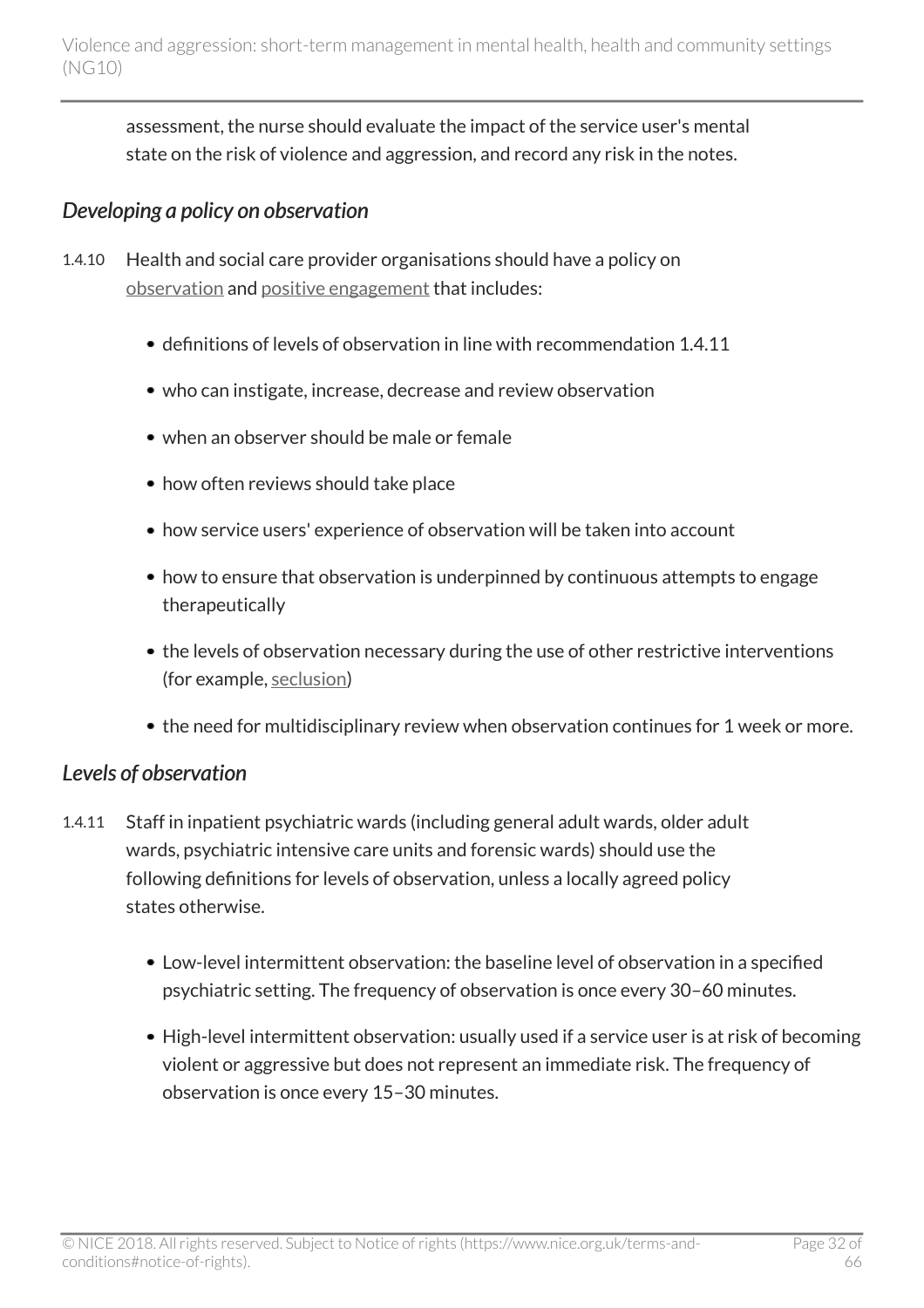- Continuous observation: usually used when a service user presents an immediate threat and needs to be kept within eyesight or at arm's length of a designated one-to-one nurse, with immediate access to other members of staff if needed.
- Multiprofessional continuous observation: usually used when a service user is at the highest risk of harming themselves or others and needs to be kept within eyesight of 2 or 3 staff members and at arm's length of at least 1 staff member.

#### *Using observation*

- 1.4.12 Use observation only after positive engagement with the service user has failed to dissipate the risk of [violence and aggression](http://live-publications.nice.org.uk/recommendations#terms-used-in-this-guideline).
- 1.4.13 Recognise that service users sometimes find observation provocative, and that it can lead to feelings of isolation and dehumanisation.
- 1.4.14 Use the least intrusive level of observation necessary, balancing the service user's safety, dignity and privacy with the need to maintain the safety of those around them.
- 1.4.15 Give the service user information about why they are under observation, the aims of observation, how long it is likely to last and what needs to be achieved for it to be stopped. If the service user agrees, tell their [carer](http://live-publications.nice.org.uk/recommendations#terms-used-in-this-guideline) about the aims and level of observation.
- 1.4.16 Record decisions about observation levels in the service user's notes and clearly specify the reasons for the observation.
- 1.4.17 When deciding on levels of observation take into account:
	- the service user's current mental state
	- any prescribed and non-prescribed medications and their effects
	- the current assessment of risk
	- the views of the service user, as far as possible.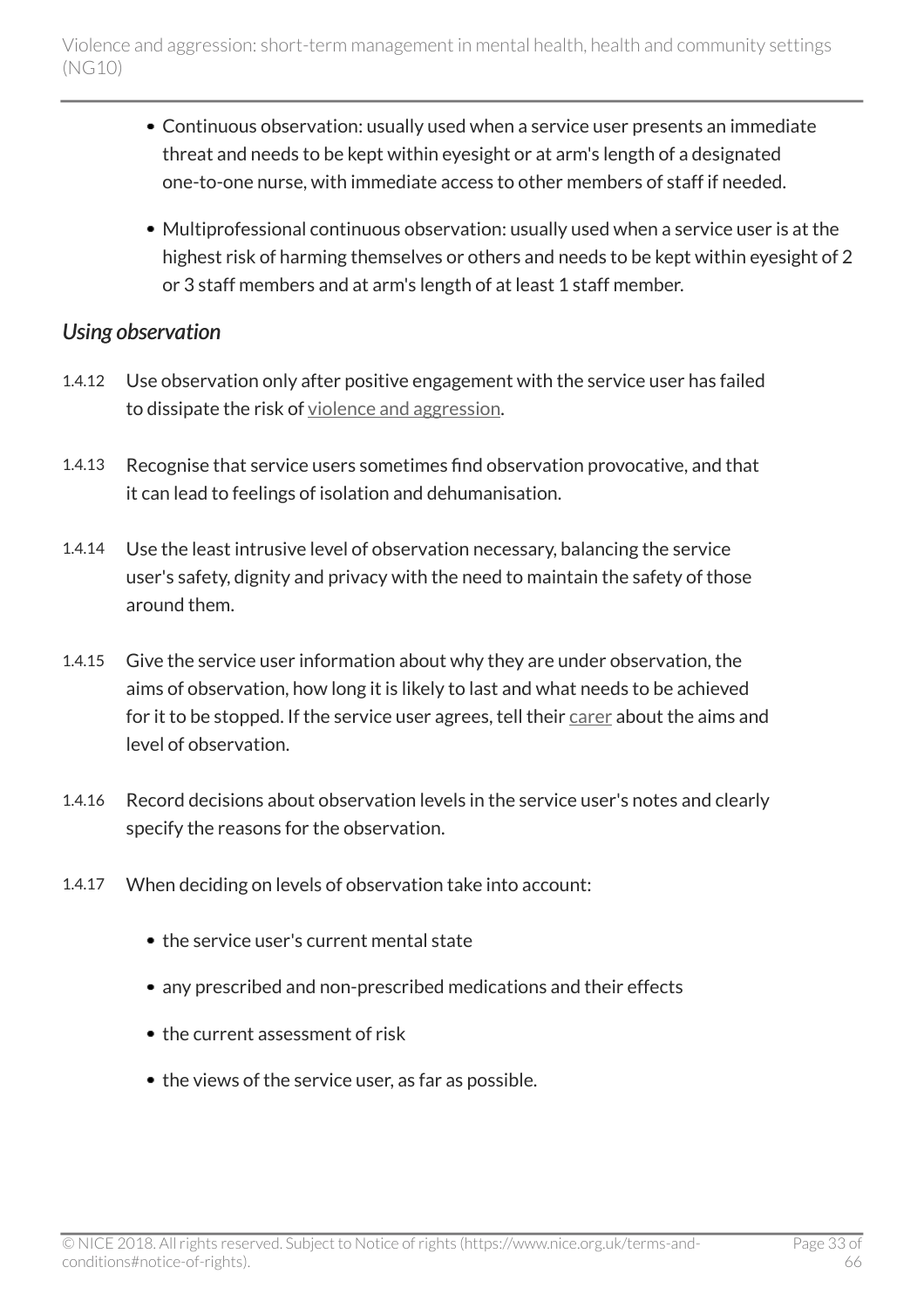- 1.4.18 Record clearly the names and titles of the staff responsible for carrying out a review of observation levels (see recommendation 1.4.11) and when the review should take place.
- 1.4.19 Staff undertaking observation should:
	- take an active role in engaging positively with the service user
	- be appropriately briefed about the service user's history, background, specific risk factors and particular needs
	- be familiar with the ward, the ward policy for emergency procedures and potential risks in the environment
	- be approachable, listen to the service user and be able to convey to the service user that they are valued.
- 1.4.20 Ensure that an individual staff member does not undertake a continuous period of observation above the general level for longer than 2 hours. If observation is needed for longer than 2 hours, ensure the staff member has regular breaks.
- 1.4.21 When handing over to another staff member during a period of observation, include the service user in any discussions during the handover if possible.
- 1.4.22 Tell the service user's psychiatrist or on-call doctor as soon as possible if observation above the general level is carried out (see recommendation 1.4.11).

### Manual restraint

- 1.4.23 Health and social care provider organisations should ensure that [manual](http://live-publications.nice.org.uk/recommendations#terms-used-in-this-guideline) [restraint](http://live-publications.nice.org.uk/recommendations#terms-used-in-this-guideline) is undertaken by staff who work closely together as a team, understand each other's roles and have a clearly defined lead.
- 1.4.24 When using manual restraint, avoid taking the service user to the floor, but if this becomes necessary:
	- use the supine (face up) position if possible or
	- if the prone (face down) position is necessary, use it for as short a time as possible.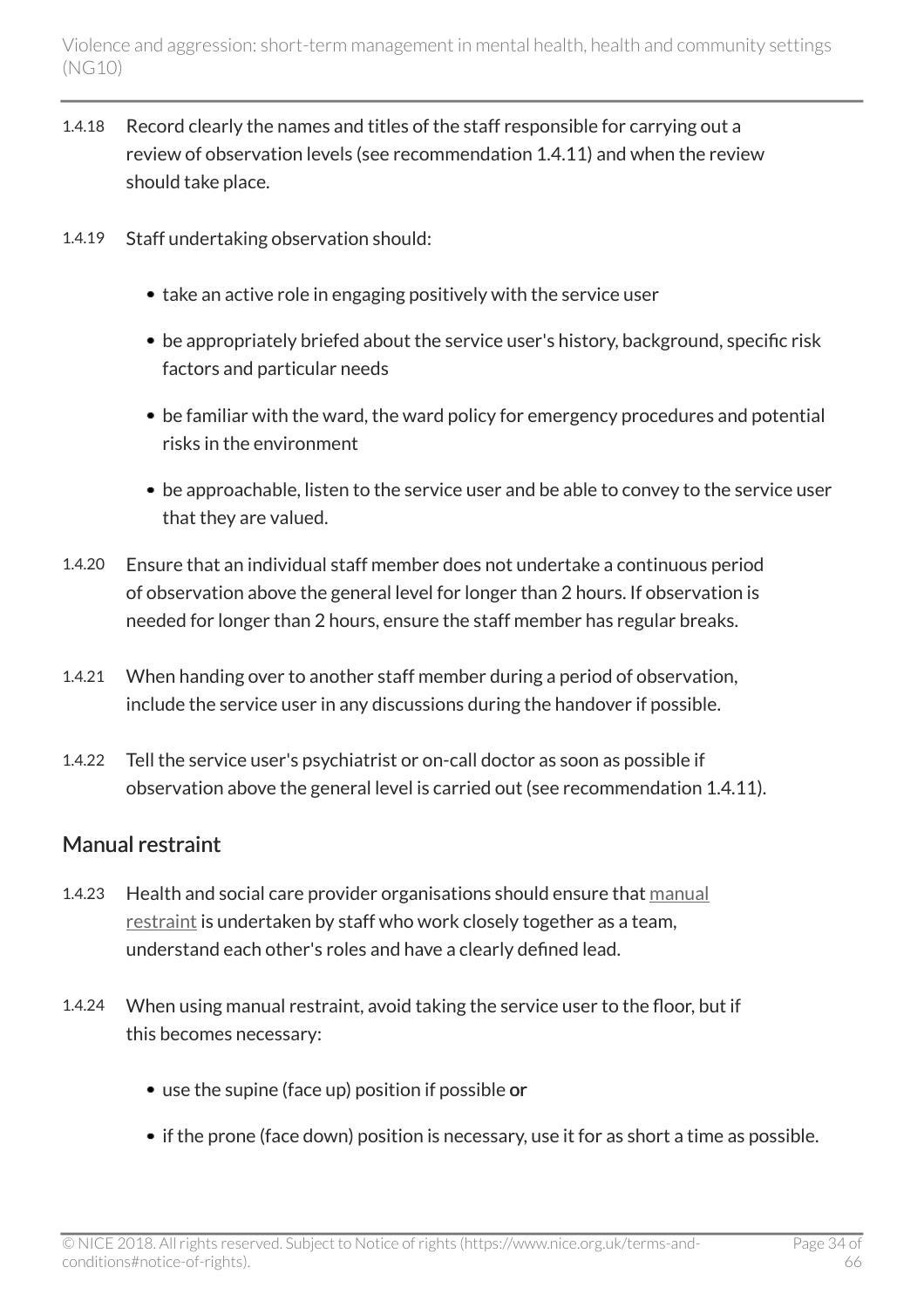- 1.4.25 Do not use manual restraint in a way that interferes with the service user's airway, breathing or circulation, for example by applying pressure to the rib cage, neck or abdomen, or obstructing the mouth or nose.
- 1.4.26 Do not use manual restraint in a way that interferes with the service user's ability to communicate, for example by obstructing the eyes, ears or mouth.
- 1.4.27 Undertake manual restraint with extra care if the service user is physically unwell, disabled, pregnant or obese.
- 1.4.28 Aim to preserve the service user's dignity and safety as far as possible during manual restraint.
- 1.4.29 Do not routinely use manual restraint for more than 10 minutes.
- 1.4.30 Consider rapid tranquillisation or seclusion as alternatives to prolonged manual restraint (longer than 10 minutes).
- 1.4.31 Ensure that the level of force applied during manual restraint is justifiable, appropriate, reasonable, proportionate to the situation and applied for the shortest time possible.
- 1.4.32 One staff member should lead throughout the use of manual restraint. This person should ensure that other staff members are:
	- able to protect and support the service user's head and neck, if needed
	- able to check that the service user's airway and breathing are not compromised
	- able to monitor vital signs
	- supported throughout the process.
- 1.4.33 Monitor the service user's physical and psychological health for as long as clinically necessary after using manual restraint.

### Mechanical restraint

1.4.34 Health and social care provider organisations should ensure that [mechanical](http://live-publications.nice.org.uk/recommendations#terms-used-in-this-guideline) [restraint](http://live-publications.nice.org.uk/recommendations#terms-used-in-this-guideline) in adults is used only in high-secure settings (except when transferring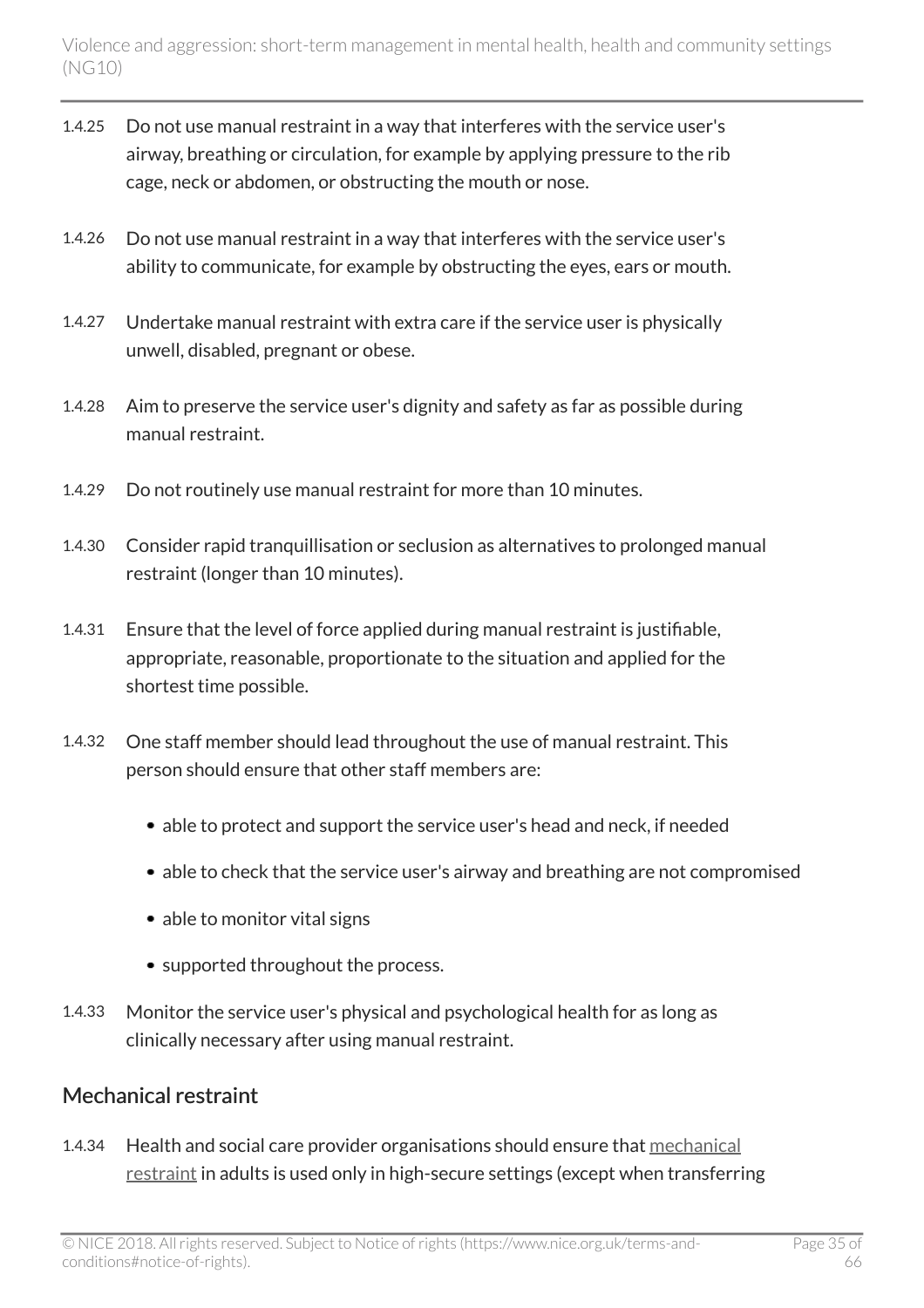service users between medium- and high-secure settings as in recommendation 1.4.36) and its use is reported to the trust board.

- 1.4.35 Use mechanical restraint only as a last resort and for the purpose of:
	- managing extreme violence directed at other people or
	- limiting self-injurious behaviour of extremely high frequency or intensity.
- 1.4.36 Consider mechanical restraint, such as handcuffs, when transferring service users who are at high risk of violence and aggression between medium- and high-secure settings. In this context, restraint should be clearly planned as part of overall risk management.

### Rapid tranquillisation

Rapid tranquillisation in this guideline refers to the use of medication by the parenteral route (usually intramuscular or, exceptionally, intravenous) if oral medication is not possible or appropriate and urgent sedation with medication is needed.

- 1.4.37 Use either intramuscular lorazepam on its own or intramuscular haloperidol combined with intramuscular promethazine for rapid tranquillisation in adults. When deciding which medication to use, take into account:
	- the service user's preferences or [advance statements](http://live-publications.nice.org.uk/recommendations#terms-used-in-this-guideline) and decisions
	- pre-existing physical health problems or pregnancy
	- possible intoxication
	- previous response to these medications, including adverse effects
	- potential for interactions with other medications
	- the total daily dose of medications prescribed and administered.
- 1.4.38 If there is insufficient information to guide the choice of medication for rapid tranquillisation, or the service user has not taken antipsychotic medication before, use intramuscular lorazepam.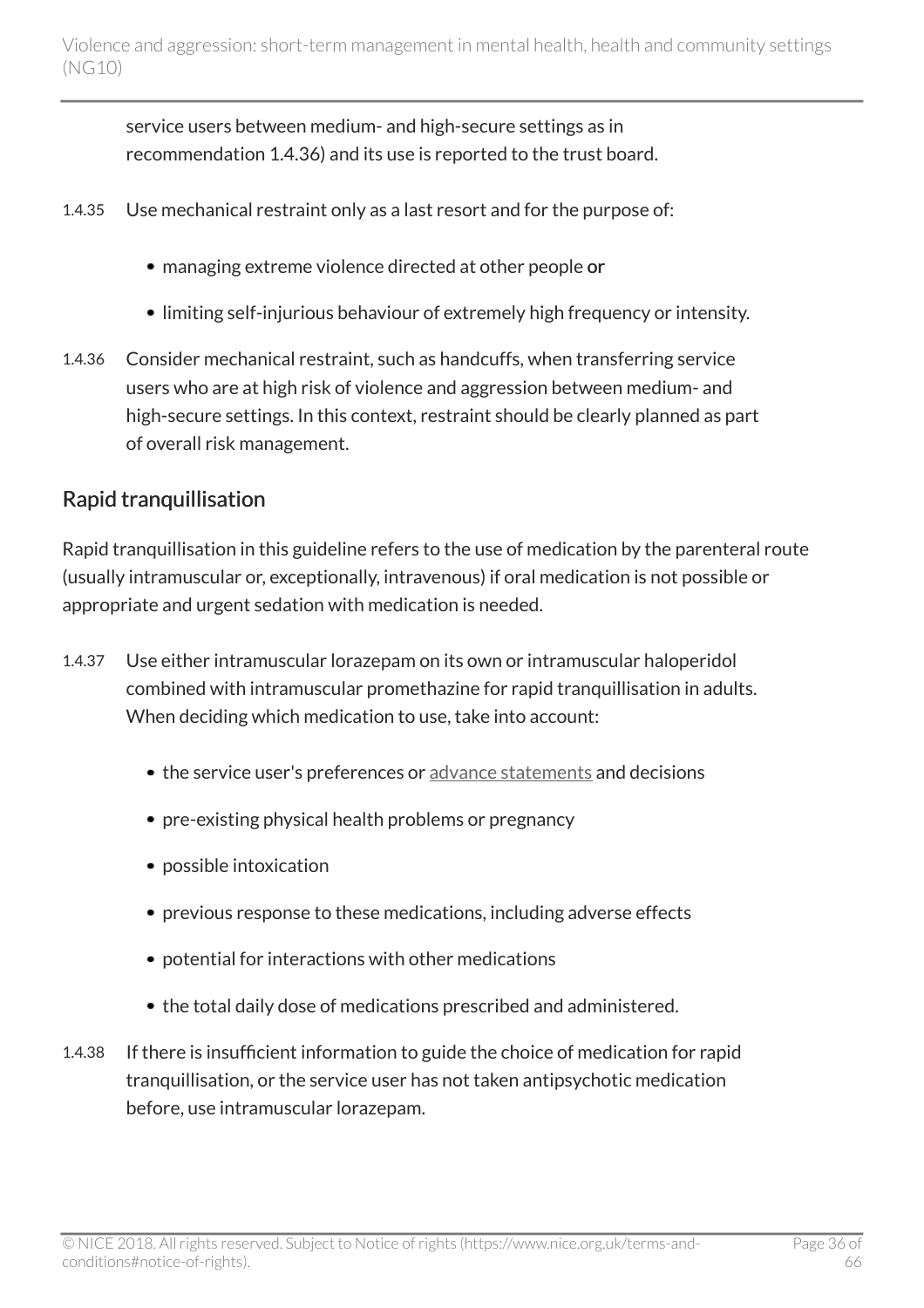- 1.4.39 If there is evidence of cardiovascular disease, including a prolonged QT interval, or no electrocardiogram has been carried out, avoid intramuscular haloperidol combined with intramuscular promethazine and use intramuscular lorazepam instead.
- 1.4.40 If there is a partial response to intramuscular lorazepam, consider a further dose.
- 1.4.41 If there is no response to intramuscular lorazepam, consider intramuscular haloperidol combined with intramuscular promethazine.
- 1.4.42 If there is a partial response to intramuscular haloperidol combined with intramuscular promethazine, consider a further dose.
- 1.4.43 If there is no response to intramuscular haloperidol combined with intramuscular promethazine, consider intramuscular lorazepam if this hasn't been used already during this episode. If intramuscular lorazepam has already been used, arrange an urgent team meeting to carry out a review and seek a second opinion if needed.
- 1.4.44 When prescribing medication for use in rapid tranquillisation, write the initial prescription as a single dose, and do not repeat it until the effect of the initial dose has been reviewed.
- 1.4.45 After rapid tranquillisation, monitor side effects and the service user's pulse, blood pressure, respiratory rate, temperature, level of hydration and level of consciousness at least every hour until there are no further concerns about their physical health status. Monitor every 15 minutes if the [BNF](https://www.medicinescomplete.com/mc/bnf/current/) maximum dose has been exceeded or the service user:
	- appears to be asleep or sedated
	- has taken illicit drugs or alcohol
	- has a pre-existing physical health problem
	- has experienced any harm as a result of any restrictive intervention.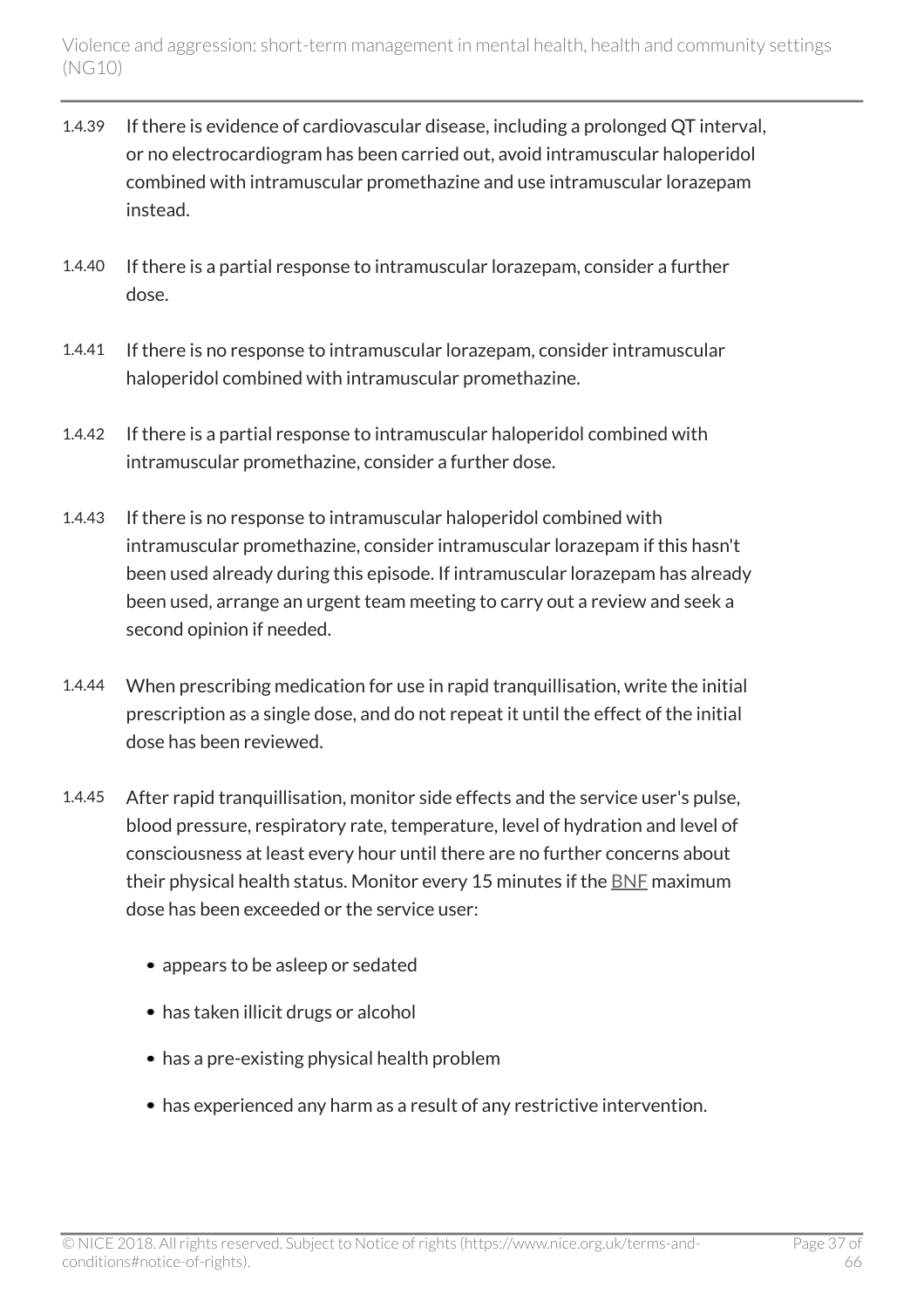#### **Seclusion**

- 1.4.46 Use seclusion in adults only if the service user is detained in accordance with the Mental Health Act 1983. If a service user not detained under the Mental Health Act 1983 is secluded in an emergency, arrange a mental health assessment under the Mental Health Act 1983 immediately.
- 1.4.47 Services that use seclusion should have a designated seclusion room that:
	- allows staff to clearly observe and communicate with the service user
	- is well insulated and ventilated, with temperature controls outside the room
	- has access to toilet and washing facilities
	- has furniture, windows and doors that can withstand damage.

#### *Carrying out seclusion*

- 1.4.48 Record the use of seclusion in accordance with the Mental Health Act 1983 Code of Practice.
- 1.4.49 Ensure that seclusion lasts for the shortest time possible. Review the need for seclusion at least every 2 hours and tell the service user that these reviews will take place.
- 1.4.50 Set out an observation schedule for service users in seclusion. Allocate a suitably trained member of staff to carry out the observation, which should be within eyesight as a minimum.
- 1.4.51 Ensure that a service user in seclusion keeps their clothing and, if they wish, any personal items, including those of personal, religious or cultural significance, unless doing so compromises their safety or the safety of others.

### Rapid tranquillisation during seclusion

1.4.52 If rapid tranquillisation is needed while a service user is secluded, undertake with caution following recommendations 1.4.37–1.4.45 and: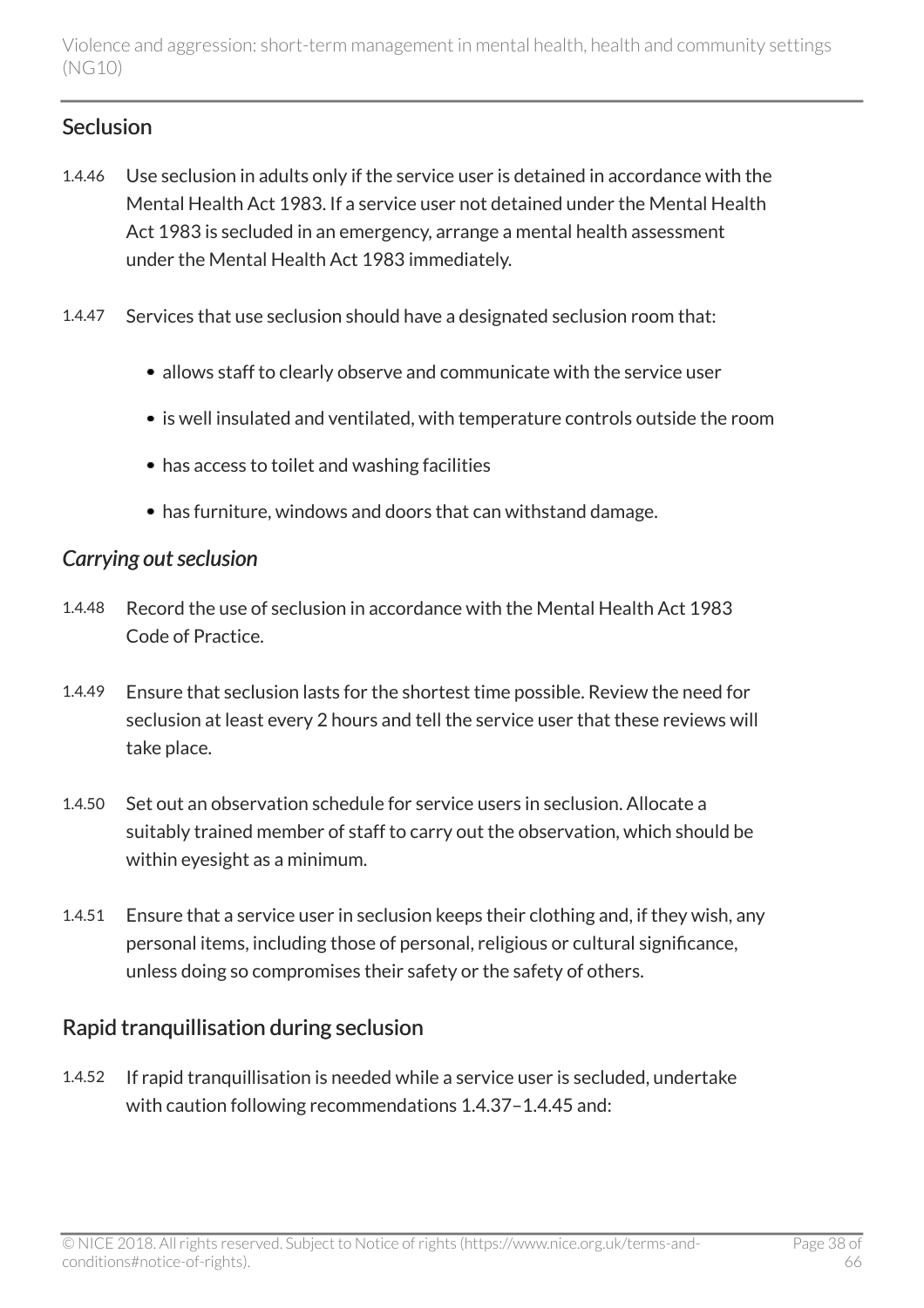- be aware of and prepared to address any complications associated with rapid tranquillisation
- ensure the service user is observed within eyesight by a trained staff member
- undertake a risk assessment and consider ending the seclusion when rapid tranquillisation has taken effect.

### Post-incident debrief and formal review

In this guideline an incident is defined as any event that involves the use of a restrictive intervention – restraint, rapid tranquillisation or seclusion (but not observation) – to manage violence or aggression.

- 1.4.53 Health and social care provider organisations should ensure that wards have sufficient staff with a mix of skills and seniority levels that enable them to:
	- conduct an immediate post-[incident](http://live-publications.nice.org.uk/recommendations#terms-used-in-this-guideline) debrief (see recommendations 1.4.55-1.4.61)
	- monitor and respond to ongoing risks, and contribute to formal external post-incident reviews (see recommendations 1.4.62–1.4.63).
- 1.4.54 The trust board or equivalent governing body should ensure that it receives regular reports from each ward about violent incidents, the use of restrictive interventions, service users' experience of those interventions and the learning gained.

### *Immediate post-incident debrief*

- 1.4.55 After using a restrictive intervention, and when the risks of harm have been contained, conduct an immediate post-incident debrief, including a nurse and a doctor, to identify and address physical harm to service users or staff, ongoing risks and the emotional impact on service users and staff, including witnesses.
- 1.4.56 Use the framework outlined in [recommendation](http://live-publications.nice.org.uk/recommendations#_Ref398629147) 1.2.7 to determine the factors that contributed to an incident that led to a restrictive intervention, identify any factors that can be addressed quickly to reduce the likelihood of a further incident and amend risk and care plans accordingly.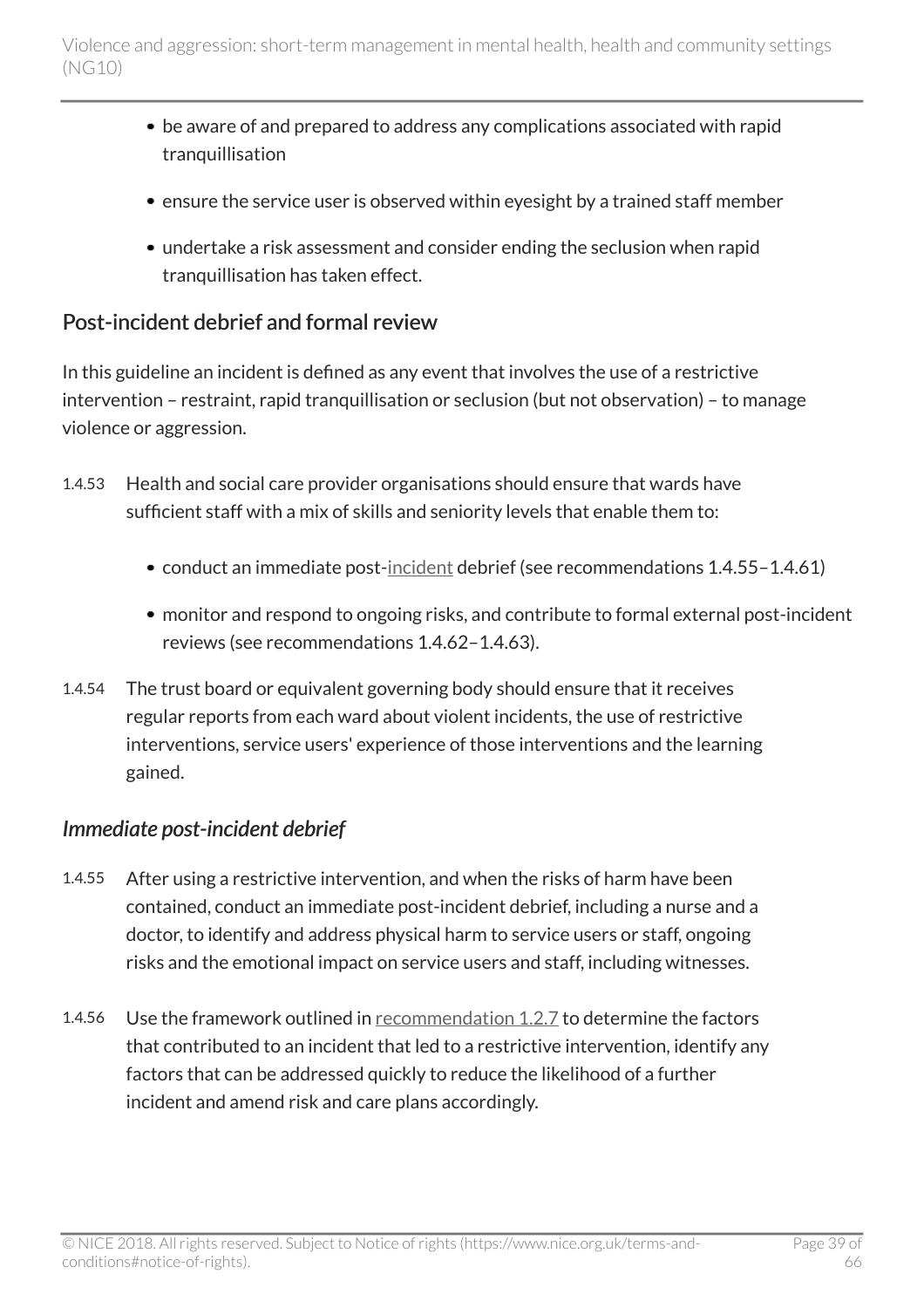- 1.4.57 Advise the service user experience monitoring unit, or equivalent service user group, to start a formal external post-incident review.
- 1.4.58 Ensure that the service user involved has the opportunity to discuss the incident in a supportive environment with a member of staff or an [advocate](http://live-publications.nice.org.uk/recommendations#terms-used-in-this-guideline) or carer. Offer the service user the opportunity to write their perspective of the event in the notes.
- 1.4.59 Ensure that any other service users who may have seen or heard the incident are given the opportunity to discuss it so that they can understand what has happened.
- 1.4.60 Ensure that all staff involved in the incident have the opportunity to discuss their experience with staff who were not involved.
- 1.4.61 Discuss the incident with service users, witnesses and staff involved only after they have recovered their composure and aim to:
	- acknowledge the emotional responses to the incident and assess whether there is a need for emotional support for any trauma experienced
	- promote relaxation and feelings of safety
	- support a return to normal patterns of activity
	- ensure that everyone involved in the service user's care, including their carers, has been informed of the event, if the service user agrees.

Ensure that the necessary documentation has been completed.

### *Formal external post-incident review*

- 1.4.62 The service user experience monitoring unit or equivalent service user group should undertake a formal external post-incident review as soon as possible and no later than 72 hours after the incident. The unit or group should ensure that the formal external post-incident review:
	- is led by a service user and includes staff from outside the ward where the incident took place, all of whom are trained to undertake investigations that aim to help staff learn and improve rather than assign blame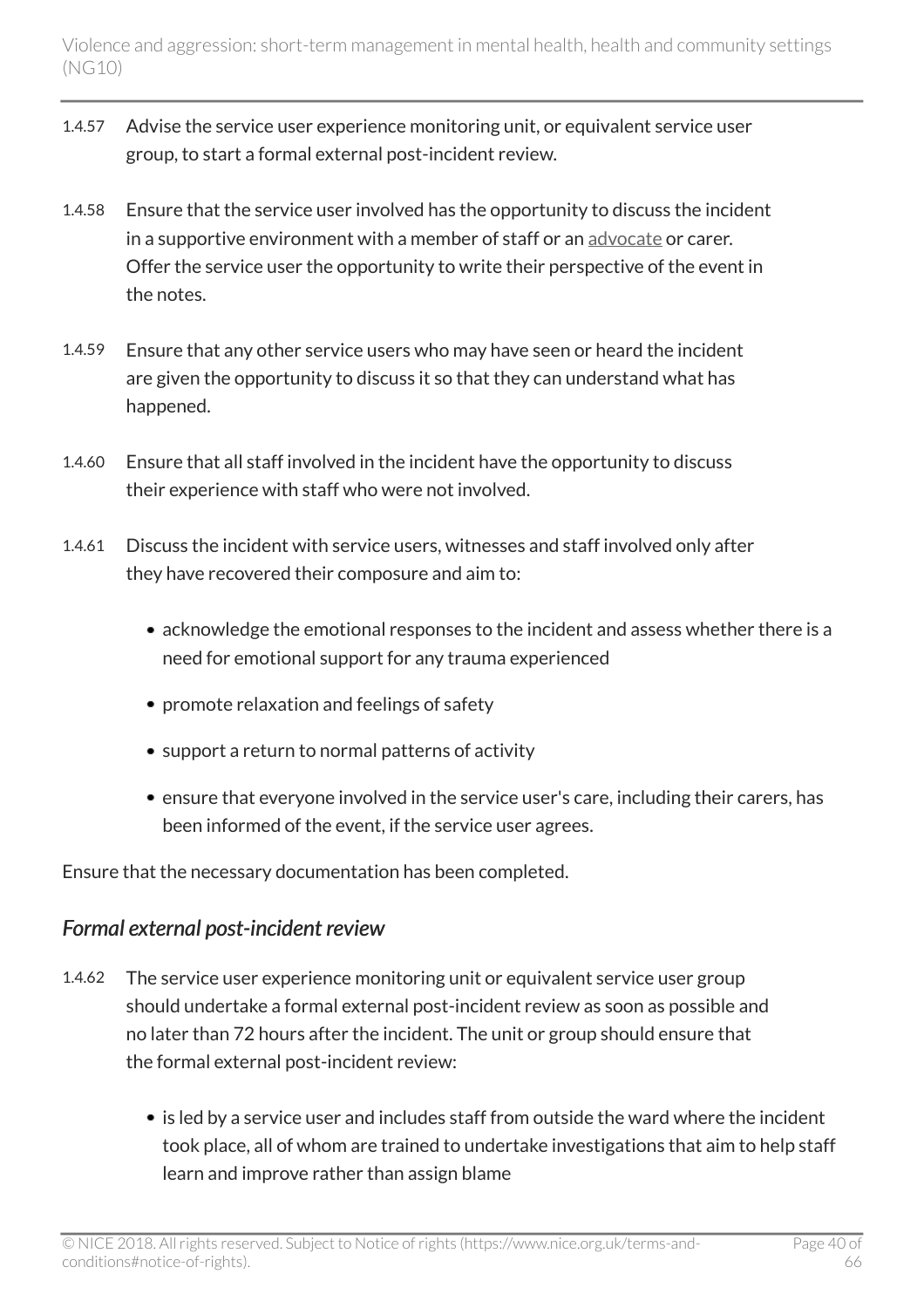- uses the information recorded in the immediate post-incident debrief and the service user's notes relating to the incident
- includes interviews with staff, the service user involved and any witnesses if further information is needed
- uses the framework in [recommendation](http://live-publications.nice.org.uk/recommendations#_Ref398629147) 1.2.7 to:
	- $-$  evaluate the physical and emotional impact on everyone involved, including witnesses
	- help service users and staff to identify what led to the incident and what could have been done differently
	- determine whether alternatives, including less restrictive interventions, were discussed
	- determine whether service barriers or constraints make it difficult to avoid the same course of actions in future
	- recommend changes to the service's philosophy, policies, care environment, treatment approaches, staff education and training, if appropriate
- avoid a similar incident happening in future, if possible.
- 1.4.63 The service user experience monitoring unit or equivalent service user group should give a report to the ward that is based on the formal external post-incident review.

## <span id="page-40-0"></span>*1.5 Managing violence and aggression in emergency departments*

For guidance on [manual restraint](http://live-publications.nice.org.uk/recommendations#terms-used-in-this-guideline) and [rapid tranquillisation](http://live-publications.nice.org.uk/recommendations#terms-used-in-this-guideline), which may be used in emergency departments, see [recommendations](http://live-publications.nice.org.uk/recommendations#_Ref411525530) 1.4.23–1.4.33 and [recommendations](http://live-publications.nice.org.uk/recommendations#_Ref398647936) 1.4.37–1.4.45 respectively. Emergency department staff may also be involved in immediate post-[incident](http://live-publications.nice.org.uk/recommendations#terms-used-in-this-guideline) debriefs (see [recommendations](http://live-publications.nice.org.uk/recommendations#_Ref395093591) 1.4.55–1.4.61).

### Liaison mental health

1.5.1 Healthcare provider organisations and commissioners should ensure that every emergency department has routine and urgent access to a multidisciplinary liaison team that includes consultant psychiatrists and registered psychiatric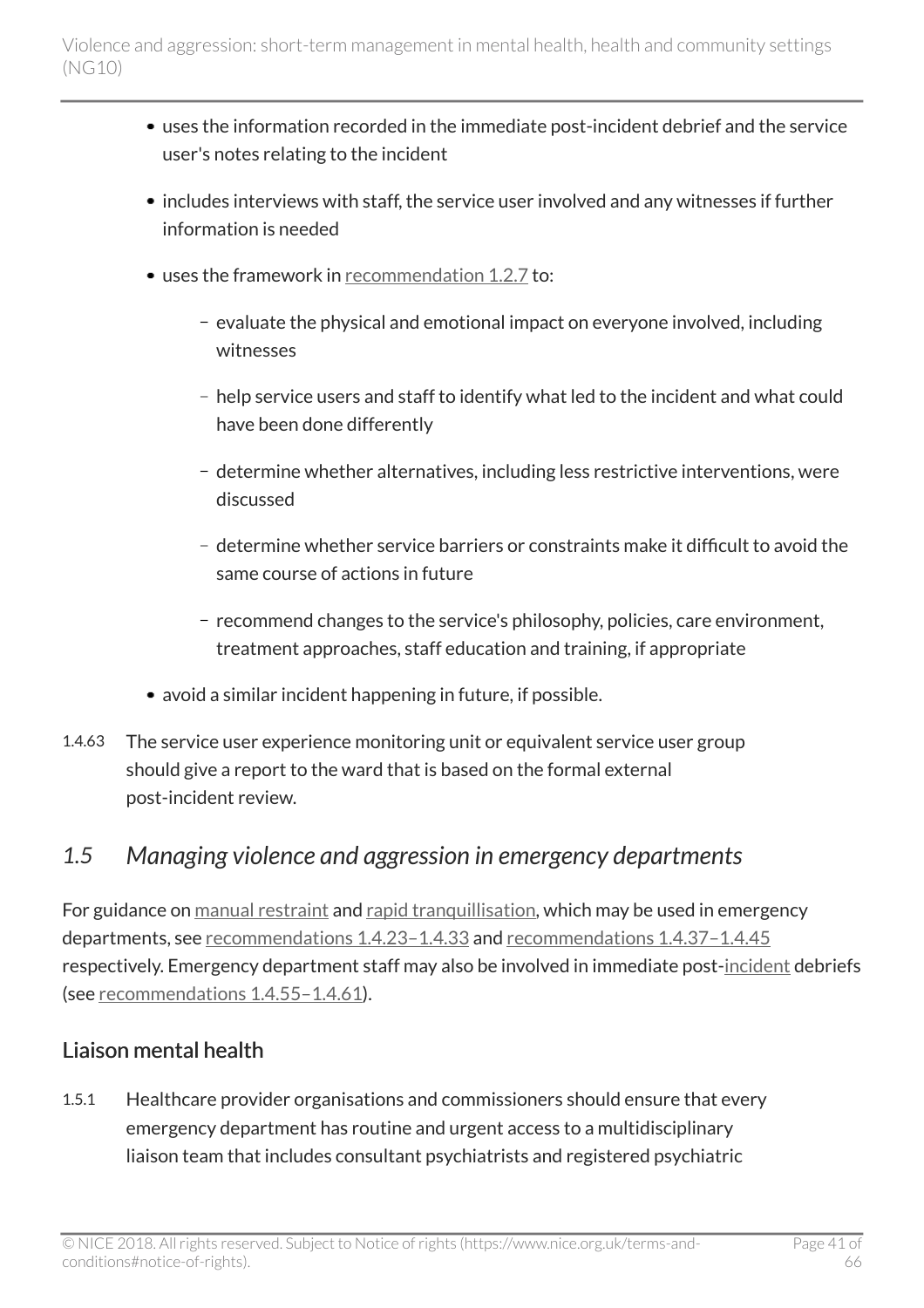nurses who are able to work with [children,](http://live-publications.nice.org.uk/recommendations#terms-used-in-this-guideline) [young people,](http://live-publications.nice.org.uk/recommendations#terms-used-in-this-guideline) adults and older adults.

1.5.2 Healthcare provider organisations should ensure that a full mental health assessment is available within 1 hour of alert from the emergency department at all times.

#### Staff training

- 1.5.3 Healthcare provider organisations should train staff in emergency departments in methods and techniques to reduce the risk of [violence and aggression](http://live-publications.nice.org.uk/recommendations#terms-used-in-this-guideline), including anticipation, prevention and [de-escalation.](http://live-publications.nice.org.uk/recommendations#terms-used-in-this-guideline)
- 1.5.4 Healthcare provider organisations should train staff in emergency departments in mental health triage.
- 1.5.5 Healthcare provider organisations should train staff in emergency departments to distinguish between excited delirium states (acute organic brain syndrome), acute brain injury and excited psychiatric states (such as mania and other psychoses).

#### **Staffing**

1.5.6 Healthcare provider organisations should ensure that, at all times, there are sufficient numbers of staff on duty in emergency departments who have training in the management of violence and aggression in line with this guideline.

#### Preventing violence and aggression

- 1.5.7 Undertake mental health triage for all service users on entry to emergency departments, alongside physical health triage.
- 1.5.8 Healthcare provider organisations should ensure that emergency departments have at least 1 designated interview room for mental health assessment that:
	- is close to or part of the main emergency department receiving area
	- is made available for mental health assessments as a priority
	- can comfortably seat 6 people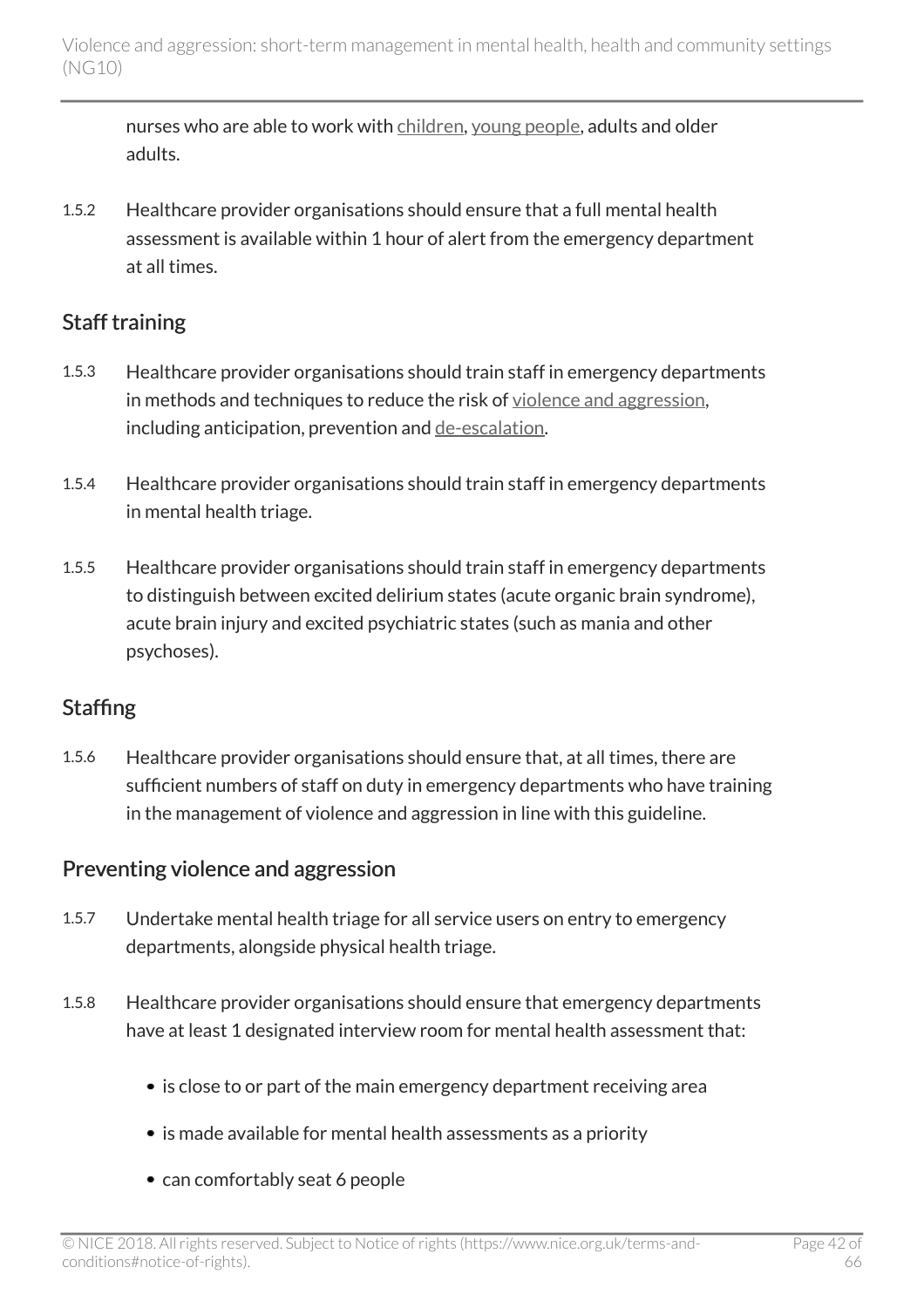- is fitted with an emergency call system, an outward opening door and a window for observation
- contains soft furnishings and is well ventilated
- contains no potential weapons.
- 1.5.9 Staff interviewing a person in the designated interview room should:
	- inform a senior member of the emergency nursing staff before starting the interview
	- make sure another staff member is present.

#### Managing violence and aggression

1.5.10 If a service user with a mental health problem becomes aggressive or violent, do not exclude them from the emergency department. Manage the violence or aggression in line with [recommendations](http://live-publications.nice.org.uk/recommendations#_Ref396990971) 1.4.1-1.4.45 and do not use [seclusion.](http://live-publications.nice.org.uk/recommendations#terms-used-in-this-guideline) Regard the situation as a psychiatric emergency and refer the service user to mental health services urgently for a psychiatric assessment within 1 hour.

## <span id="page-42-0"></span>*1.6 Managing violence and aggression in community and primary care settings*

For guidance on [manual restraint,](http://live-publications.nice.org.uk/recommendations#terms-used-in-this-guideline) which may be used by ambulance staff, see [recommendations](http://live-publications.nice.org.uk/recommendations#_Ref411525530) 1.4.23–1.4.33. Ambulance staff may also be involved in immediate post-[incident](http://live-publications.nice.org.uk/recommendations#terms-used-in-this-guideline) debriefs (see [recommendations](http://live-publications.nice.org.uk/recommendations#_Ref395093591) 1.4.55–1.4.61).

#### Developing policies

1.6.1 Health and social care provider organisations, including ambulance trusts, should ensure that they have up-to-date policies on the management of [violence](http://live-publications.nice.org.uk/recommendations#terms-used-in-this-guideline) [and aggression](http://live-publications.nice.org.uk/recommendations#terms-used-in-this-guideline) in people with mental health problems, and on lone working, in community and primary care settings, in line with this guideline.

### Staff training

1.6.2 Health and social care provider organisations, including ambulance trusts, should consider training staff working in community and primary care settings in methods of avoiding violence, including anticipation, prevention, [de-](http://live-publications.nice.org.uk/recommendations#terms-used-in-this-guideline)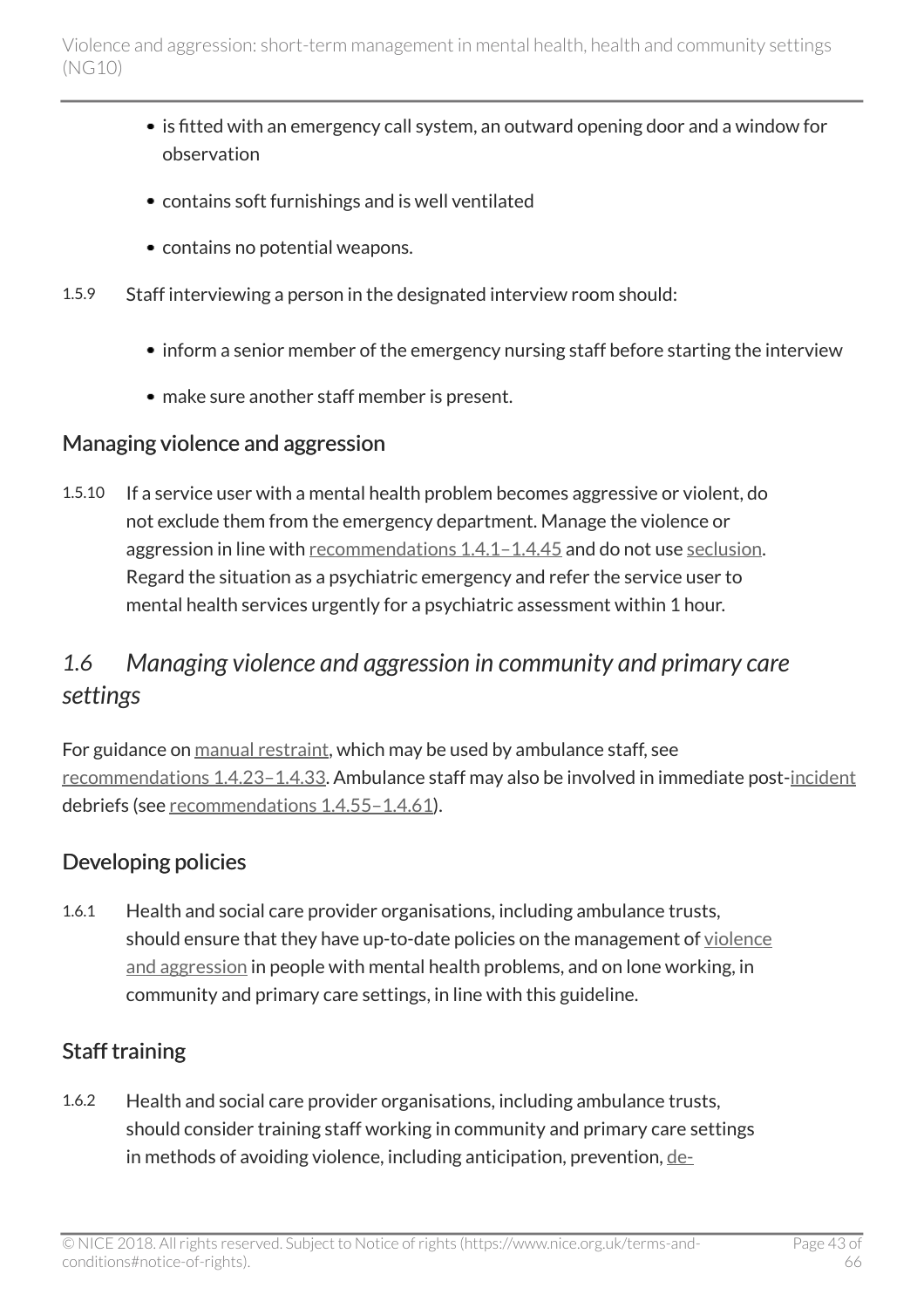[escalation](http://live-publications.nice.org.uk/recommendations#terms-used-in-this-guideline) and [breakaway techniques,](http://live-publications.nice.org.uk/recommendations#terms-used-in-this-guideline) depending on the frequency of violence and aggression in each setting and the extent to which staff move between settings.

1.6.3 Health and social care provider organisations, including ambulance trusts, should ensure that staff working in community and primary care settings are able to undertake a risk assessment for violence and aggression in collaboration with service users known to be at risk and their [carers](http://live-publications.nice.org.uk/recommendations#terms-used-in-this-guideline) if possible. The risk assessment should be available for case supervision and in community teams it should be subject to multidisciplinary review.

#### Managing violence and aggression

- 1.6.4 After a risk assessment has been carried out, staff working in community and primary care settings should:
	- share the risk assessment with other health and social care services and partner agencies (including the police and probation service) who may be involved in the person's care and treatment, and with carers if there are risks to them
	- be aware of professional responsibilities in relation to limits of confidentiality and the need to share information about risks.
- 1.6.5 In community settings, carry out Mental Health Act 1983 assessments with a minimum of 2 people, for example a doctor and a social worker.
- 1.6.6 Community mental health teams should not use [manual restraint](http://live-publications.nice.org.uk/recommendations#terms-used-in-this-guideline) in community settings. In situations of medium risk, staff should consider using breakaway techniques and de-escalation. In situations of high risk, staff should remove themselves from the situation and, if there is immediate risk to life, contact the police.

## <span id="page-43-0"></span>*1.7 Managing violence and aggression in children and young people*

### Staff training

1.7.1 Child and adolescent mental health services (CAMHS) should ensure that staff are trained in the management of [violence and aggression](http://live-publications.nice.org.uk/recommendations#terms-used-in-this-guideline) using a training programme designed specifically for staff working with [children](http://live-publications.nice.org.uk/recommendations#terms-used-in-this-guideline) and [young](http://live-publications.nice.org.uk/recommendations#terms-used-in-this-guideline)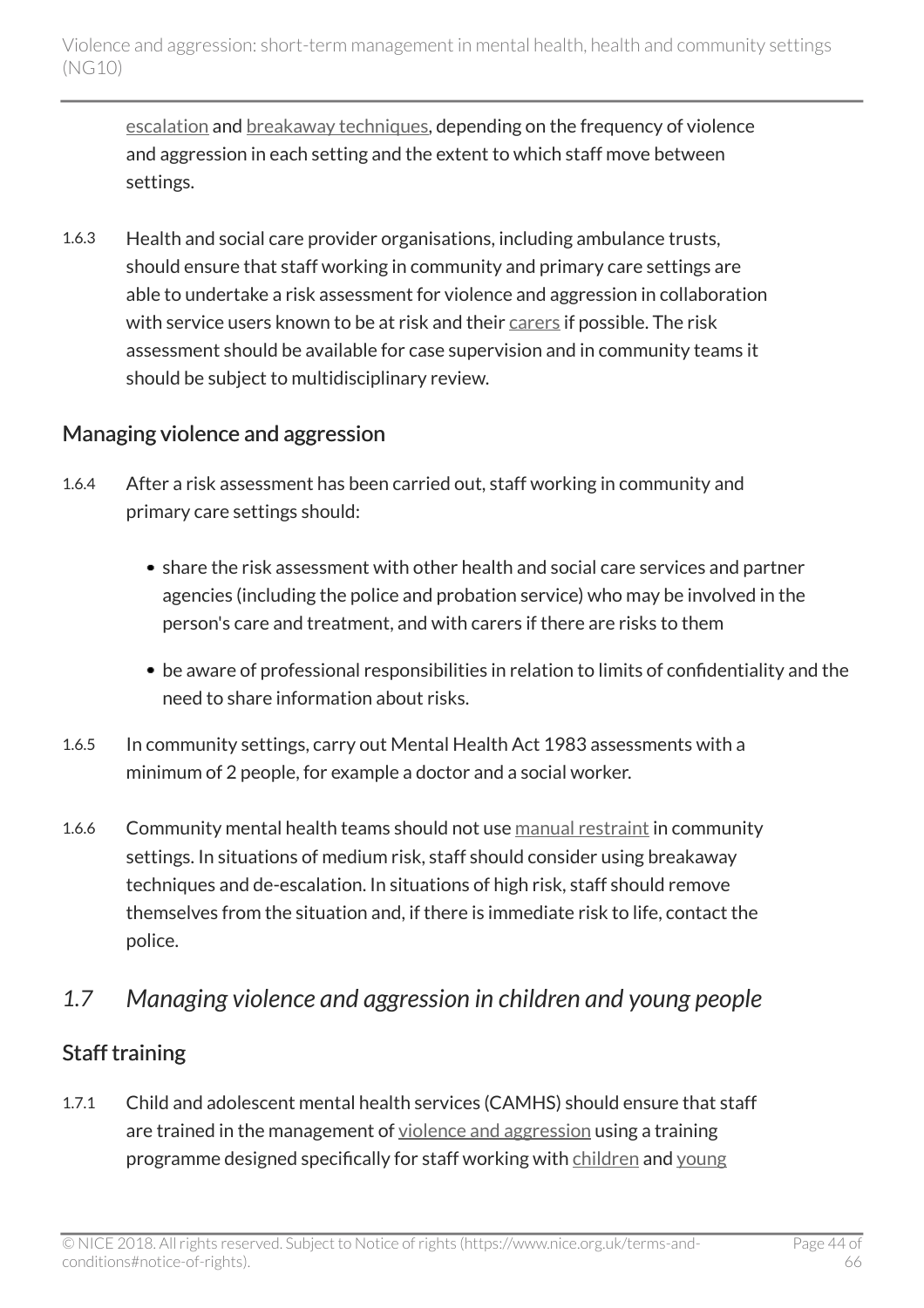[people.](http://live-publications.nice.org.uk/recommendations#terms-used-in-this-guideline) Training programmes should include the use of psychosocial methods to avoid or minimise [restrictive interventions](http://live-publications.nice.org.uk/recommendations#terms-used-in-this-guideline) whenever possible. Staff who might undertake restrictive interventions should be trained:

- in the use of these interventions in these age groups
- to adapt the [manual restraint](http://live-publications.nice.org.uk/recommendations#terms-used-in-this-guideline) techniques for adults in [recommendations](http://live-publications.nice.org.uk/recommendations#_Ref411525530) 1.4.23–1.4.33, adjusting them according to the child or young person's height, weight and physical strength
- $\bullet$  in the use of resuscitation equipment (see [recommendation](http://live-publications.nice.org.uk/recommendations#staffing-and-equipment) 1.4.3) in children and young people.
- 1.7.2 CAMHS should have a clear and consistently enforced policy about managing antisocial behaviour and ensure that staff are trained in psychosocial and behavioural techniques for managing the behaviour.
- 1.7.3 CAMHS staff should be familiar with the Children Act 1989 and 2004 and the Mental Health Act 1983, as well as the Mental Capacity Act 2005 and the Human Rights Act 1998. They should also be aware of the United Nations Convention on the Rights of the Child.

#### Managing violence and aggression

- 1.7.4 Manage violence and aggression in children and young people in line with the recommendations for adults in [sections](http://live-publications.nice.org.uk/recommendations#principles-for-managing-violence-and-aggression) 1.1–1.6, taking into account:
	- the child or young person's level of physical, intellectual, emotional and psychological maturity
	- the recommendations for children and young people in this section
	- that the Mental Capacity Act 2005 applies to young people aged 16 and over.
- 1.7.5 Collaborate with those who have parental responsibility when managing violence and aggression in children and young people.
- 1.7.6 Use safeguarding procedures to ensure the child or young person's safety.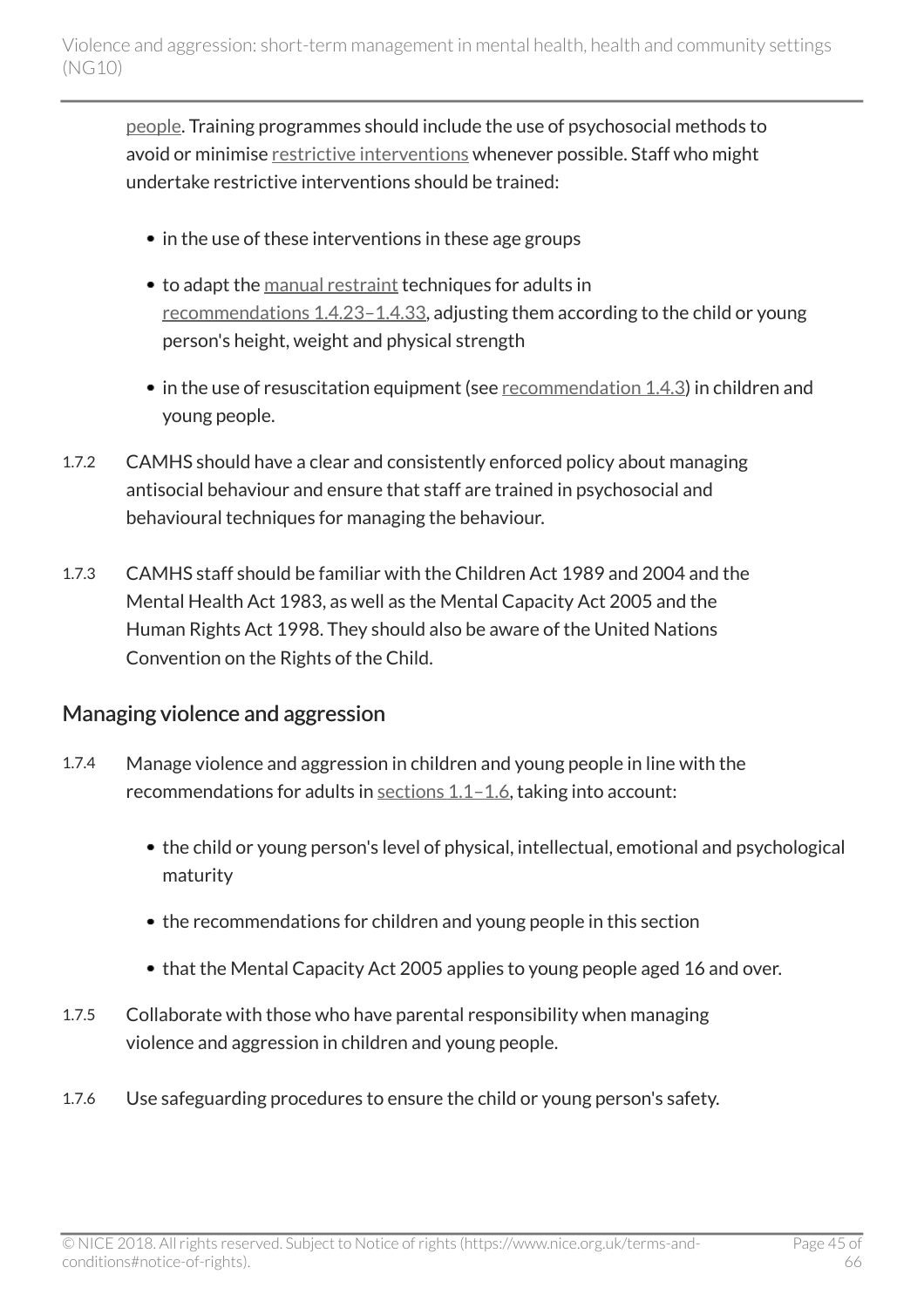1.7.7 Involve the child or young person in making decisions about their care whenever possible.

#### *Assessment and initial management*

- 1.7.8 Assess and treat any underlying mental health problems in line with relevant NICE guidelines, including those on [antisocial behaviour and conduct disorders](http://www.nice.org.uk/guidance/cg158) [in children and young people](http://www.nice.org.uk/guidance/cg158), [attention deficit hyperactivity disorder,](http://www.nice.org.uk/guidance/cg72) [psychosis](http://www.nice.org.uk/guidance/cg155) [and schizophrenia in children and young people](http://www.nice.org.uk/guidance/cg155), [autism diagnosis in children](http://www.nice.org.uk/guidance/cg128) [and young people](http://www.nice.org.uk/guidance/cg128) and [autism.](http://www.nice.org.uk/guidance/cg170)
- 1.7.9 Identify any history of aggression or aggression trigger factors, including experience of abuse or trauma and previous response to management of violence or aggression.
- 1.7.10 Identify cognitive, language, communication and cultural factors that may increase the risk of violence or aggression in a child or young person.
- 1.7.11 Consider offering children and young people with a history of violence or aggression psychological help to develop greater self-control and techniques for self-soothing.
- 1.7.12 Offer support and age-appropriate interventions (including parent training programmes) in line with the NICE guideline on [antisocial behaviour and](http://www.nice.org.uk/guidance/cg158) [conduct disorders in children and young people](http://www.nice.org.uk/guidance/cg158) to parents of children and young people whose behaviour is violent or aggressive.

#### *De-escalation*

- 1.7.13 Use [de-escalation](http://live-publications.nice.org.uk/recommendations#terms-used-in-this-guideline) in line with [recommendations](http://live-publications.nice.org.uk/recommendations#_Ref395106954) 1.3.12-1.3.20 for adults, modified for children and young people, and:
	- use calming techniques and distraction
	- offer the child or young person the opportunity to move away from the situation in which the violence or aggression is occurring, for example to a quiet room or area
	- aim to build emotional bridges and maintain a therapeutic relationship.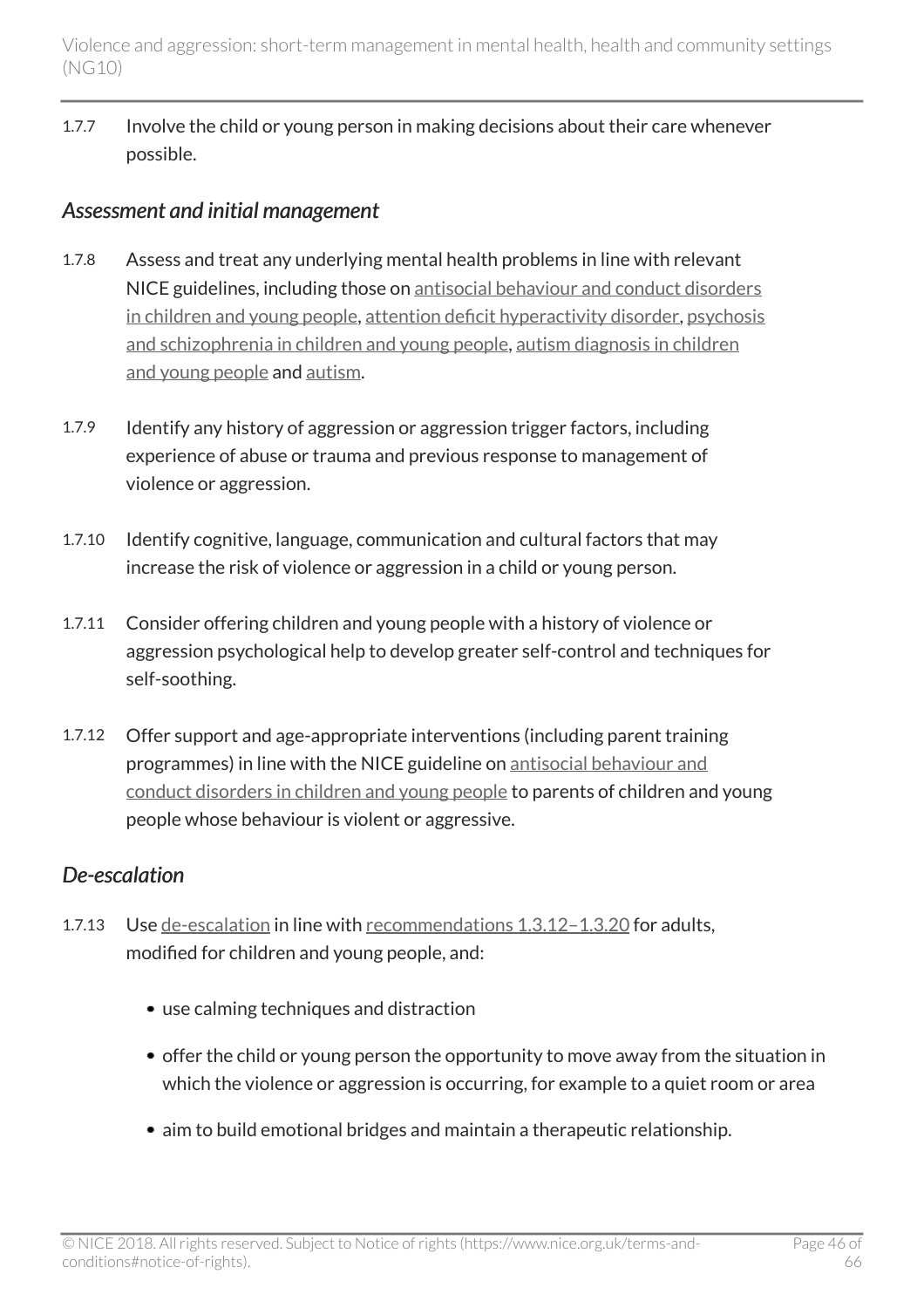#### *Restrictive interventions*

- 1.7.14 Use restrictive interventions only if all attempts to defuse the situation have failed and the child or young person becomes aggressive or violent.
- 1.7.15 When restrictive interventions are used, monitor the child or young person's wellbeing closely and continuously, and ensure their physical and emotional comfort.
- 1.7.16 Do not use punishments, such as removing contact with parents or [carers](http://live-publications.nice.org.uk/recommendations#terms-used-in-this-guideline) or access to social interaction, withholding nutrition or fluids, or corporal punishment, to force compliance.

#### *Manual restraint*

1.7.17 If possible, allocate a staff member who is the same sex as the child or young person to carry out manual restraint.

#### *Mechanical restraint*

- 1.7.18 Do not use [mechanical restraint](http://live-publications.nice.org.uk/recommendations#terms-used-in-this-guideline) in children.
- 1.7.19 Healthcare provider organisations should ensure that, except when transferring young people between medium- and high-secure settings (as in recommendation 1.7.20), mechanical restraint in young people is used only in high-secure settings (on those occasions when young people are being treated in adult high-secure settings), in accordance with the Mental Health Act 1983 and with support and agreement from a multidisciplinary team that includes a consultant psychiatrist in CAMHS.
- 1.7.20 Consider using mechanical restraint, such as handcuffs, when transferring young people who are at high risk of violence or aggression between mediumand high-secure settings, and remove the restraint at the earliest opportunity.

### *Rapid tranquillisation*

<span id="page-46-0"></span>1.7.21 Use intramuscular lorazepam for [rapid tranquillisation](http://live-publications.nice.org.uk/recommendations#terms-used-in-this-guideline) in a child or young person and adjust the dose according to their age and weight $^{\text{\tiny{[1]}}}$  $^{\text{\tiny{[1]}}}$  $^{\text{\tiny{[1]}}}$ .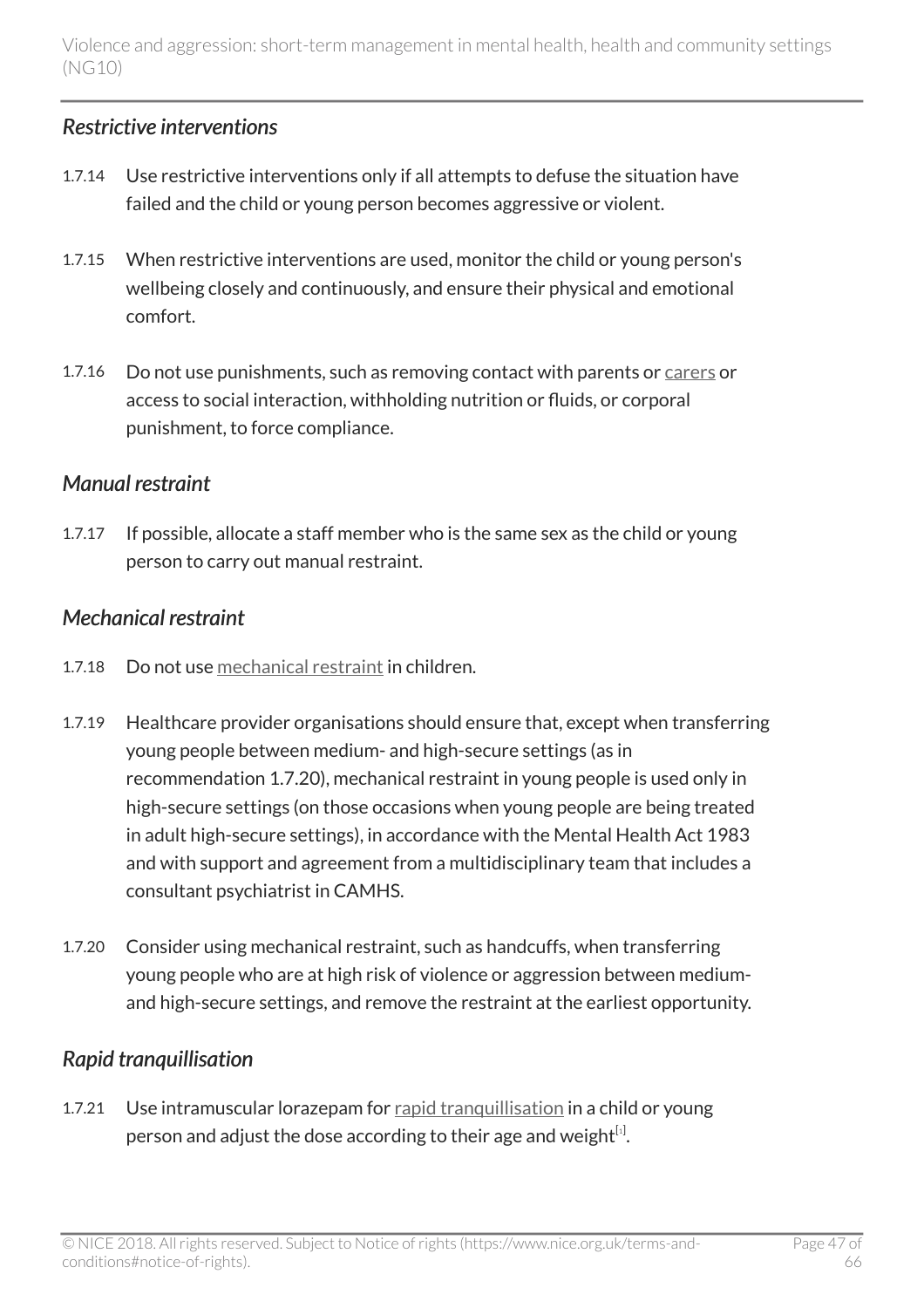- 1.7.22 If there is only a partial response to intramuscular lorazepam, check the dose again according to the child or young person's age and weight and consider a further dose.
- 1.7.23 Monitor physical health and emotional impact continuously when undertaking rapid tranquillisation in a child or young person.

#### *Seclusion*

- 1.7.24 Decisions about whether to seclude a child or young person should be approved by a senior doctor and reviewed by a multidisciplinary team at the earliest opportunity.
- 1.7.25 Report all uses of [seclusion](http://live-publications.nice.org.uk/recommendations#terms-used-in-this-guideline) to the trust board or equivalent governing body.
- 1.7.26 Do not seclude a child in a locked room, including their own bedroom.

<span id="page-47-0"></span> $\overline{14}$  $\overline{14}$  $\overline{14}$ At the time of publication (May 2015), lorazepam did not have a UK marketing authorisation for use in children and young people for this indication. The prescriber should follow relevant professional guidance, taking full responsibility for the decision. Informed consent should be obtained and documented. See the General Medical Council's [Prescribing guidance: prescribing](http://www.gmc-uk.org/guidance/ethical_guidance/14327.asp) [unlicensed medicines](http://www.gmc-uk.org/guidance/ethical_guidance/14327.asp) for further information.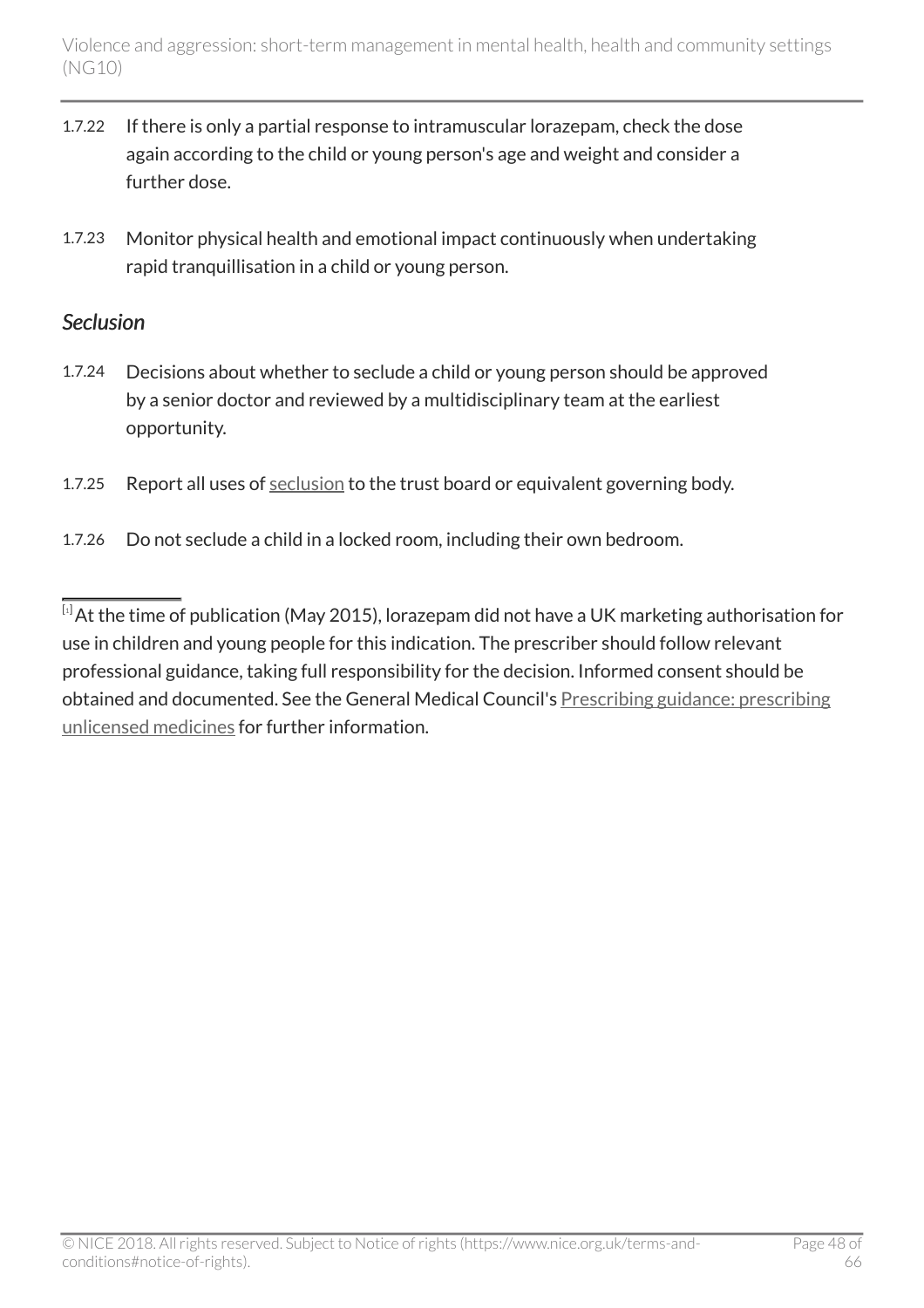## <span id="page-48-0"></span>2 Research recommendations

The Guideline Development Group has made the following recommendations for research, based on its review of evidence, to improve NICE guidance and patient care in the future. The Guideline Development Group's full set of research recommendations is detailed in the [full guideline](http://www.nice.org.uk/guidance/ng10/evidence).

## <span id="page-48-1"></span>*2.1 Medication for promoting de-escalation*

Which medication is effective in promoting [de-escalation](http://live-publications.nice.org.uk/recommendations#terms-used-in-this-guideline) in people who are identified as likely to demonstrate significant violence?

#### Why this is important

Although there are studies that demonstrate the value of medication in the management of [violence and aggression](http://live-publications.nice.org.uk/recommendations#terms-used-in-this-guideline), there is little information on management before violence becomes overt. Often [p.r.n.](http://live-publications.nice.org.uk/recommendations#terms-used-in-this-guideline) medication is given at this point but there is little evidence of efficacy. It is clearly preferable to avoid violence whenever possible.

This question should be addressed by a randomised controlled trial in which people at risk of becoming violent are randomised, with their consent, to 1 or more of the medications commonly used to effect [rapid tranquillisation](http://live-publications.nice.org.uk/recommendations#terms-used-in-this-guideline) or other medication not normally used for this purpose. Outcomes should include measures of violence, degree of sedation, acceptability of the medication and adverse effects, all recorded over a suitable timescale to match the pharmacokinetic properties of the drugs.

## <span id="page-48-2"></span>*2.2 Violence related to drug or alcohol misuse*

What is the best environment in which to contain violence in people who have misused drugs or alcohol?

### Why this is important

There are major problems in managing drug- and alcohol-related violence. The risk of severe violence can last for many hours in people who have misused drugs and alcohol and most settings in which violence takes place (such as emergency departments) do not have the facilities needed to contain people for several hours with an adequate level of supervision. As a consequence many people are taken, often inappropriately, to police cells. It is likely that there are less expensive and more effective environments available for this purpose.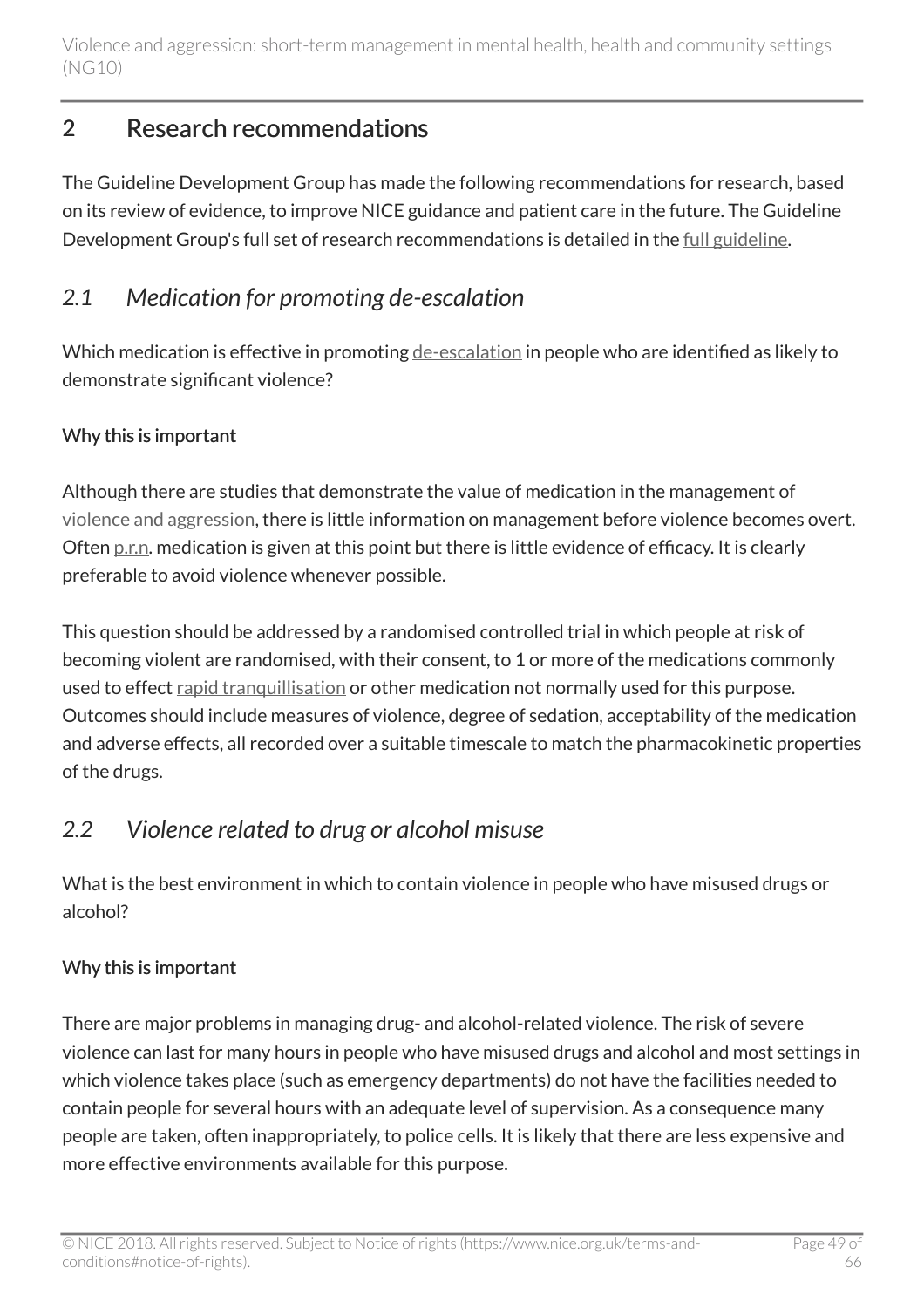Data about the size of this problem and an epidemiological survey of its frequency and duration, as well as current methods of managing drug- and alcohol-related violence, are needed to start answering this question.

## <span id="page-49-0"></span>*2.3 Advance statements and decisions*

What forms of management of violence and aggression do service users prefer and do [advance](http://live-publications.nice.org.uk/recommendations#terms-used-in-this-guideline) [statements](http://live-publications.nice.org.uk/recommendations#terms-used-in-this-guideline) and decisions have an important role in management and prevention?

### Why this is important

There are widely differing opinions among service users about the best way of managing violence and decisions are often made according to personal preference. Advance statements and decisions are not widely used, although they might have an important role in management and prevention.

The question could be answered by randomising people who are at risk of becoming violent or who have demonstrated repeated violence into 2 groups: a control group with no advance statements and decisions, and a group who make advance statements and decisions indicating the forms of management they prefer and those they do not want. The subsequent frequency of violent episodes and their outcomes could then be compared.

## <span id="page-49-1"></span>*2.4 Content and nature of effective de-escalation*

What is the content and nature of effective de-escalatory actions, interactions and activities used by mental health nurses, including the most effective and efficient means of training nurses to use them in a timely and appropriate way?

### Why this is important

Although it is regularly recommended, there has been little research on the nature and efficacy of verbal and non-verbal de-escalation for adults with mental health problems who become agitated. Research is needed to systematically describe current techniques for de-escalation and develop and test these techniques with adults who have cognitive impairment or psychosis. In addition, research should be carried out to develop methods of training staff and test the outcomes of these methods.

There is a similar lack of research on the nature and efficacy of verbal and non-verbal de-escalation of seriously agitated [children](http://live-publications.nice.org.uk/recommendations#terms-used-in-this-guideline) and [young people](http://live-publications.nice.org.uk/recommendations#terms-used-in-this-guideline) with mental health problems. These techniques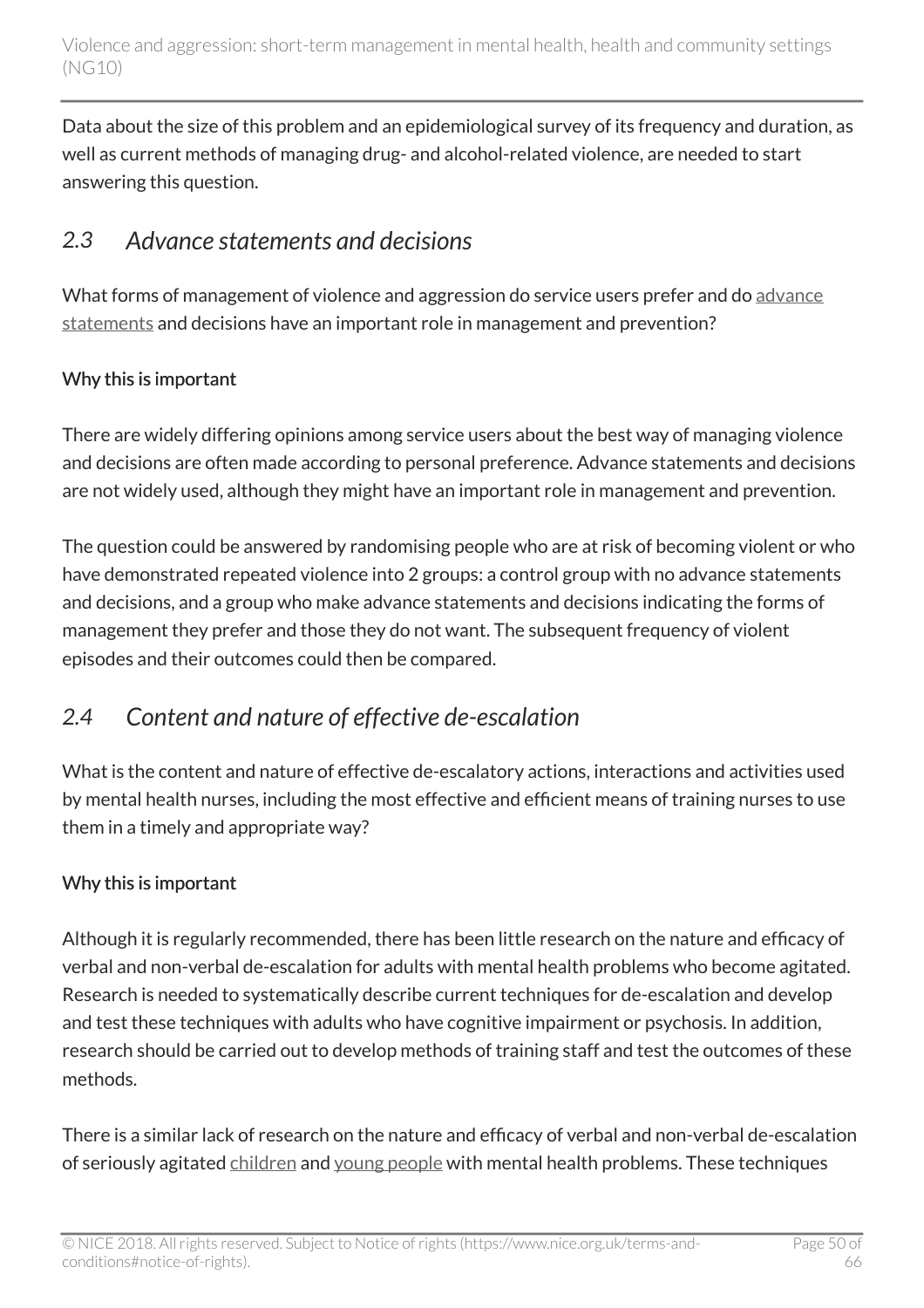need to take account of and be adapted to the specific background, developmental/cognitive and psychiatric characteristics of this age group. Additional research should therefore be commissioned on the lines recommended for adults. The research should systematically describe expert practice in adults, develop and test those techniques in aroused children and young people with mental health problems, and develop and test different methods of training staff working with children and young people with mental health problems.

## <span id="page-50-0"></span>*2.5 Long duration or very frequent manual restraint*

In what circumstances and how often are long-duration or repeated [manual restraint](http://live-publications.nice.org.uk/recommendations#terms-used-in-this-guideline) used, and what alternatives are there that are safer and more effective?

#### Why this is important

Adults who are agitated and violent sometimes continue to struggle and fight during manual restraint and rapid tranquillisation may fail. This results in long periods of restraint and further doses of medication. These occurrences are used as justifications for [seclusion](http://live-publications.nice.org.uk/recommendations#terms-used-in-this-guideline) and, very rarely, for the use of [mechanical restraint](http://live-publications.nice.org.uk/recommendations#terms-used-in-this-guideline) if repeat episodes occur. Yet there is no information about the frequency of such events or the demography and symptomatology of the adults who are subject to such measures. Exploratory survey work should be commissioned as a matter of urgency to assess the scope of this problem and potential measures for prevention or alternative management that minimise excessive, severe and risky containment methods.

The reasons why children and young people with mental health problems need long-duration or very frequent manual restraint may be expected to vary from those in adults but have similarly been little investigated. Exploratory survey work should therefore specifically address the scope of this problem as it affects children and young people and assess potential measures for prevention or alternative management that minimise any existing excessive, severe or risky containment methods.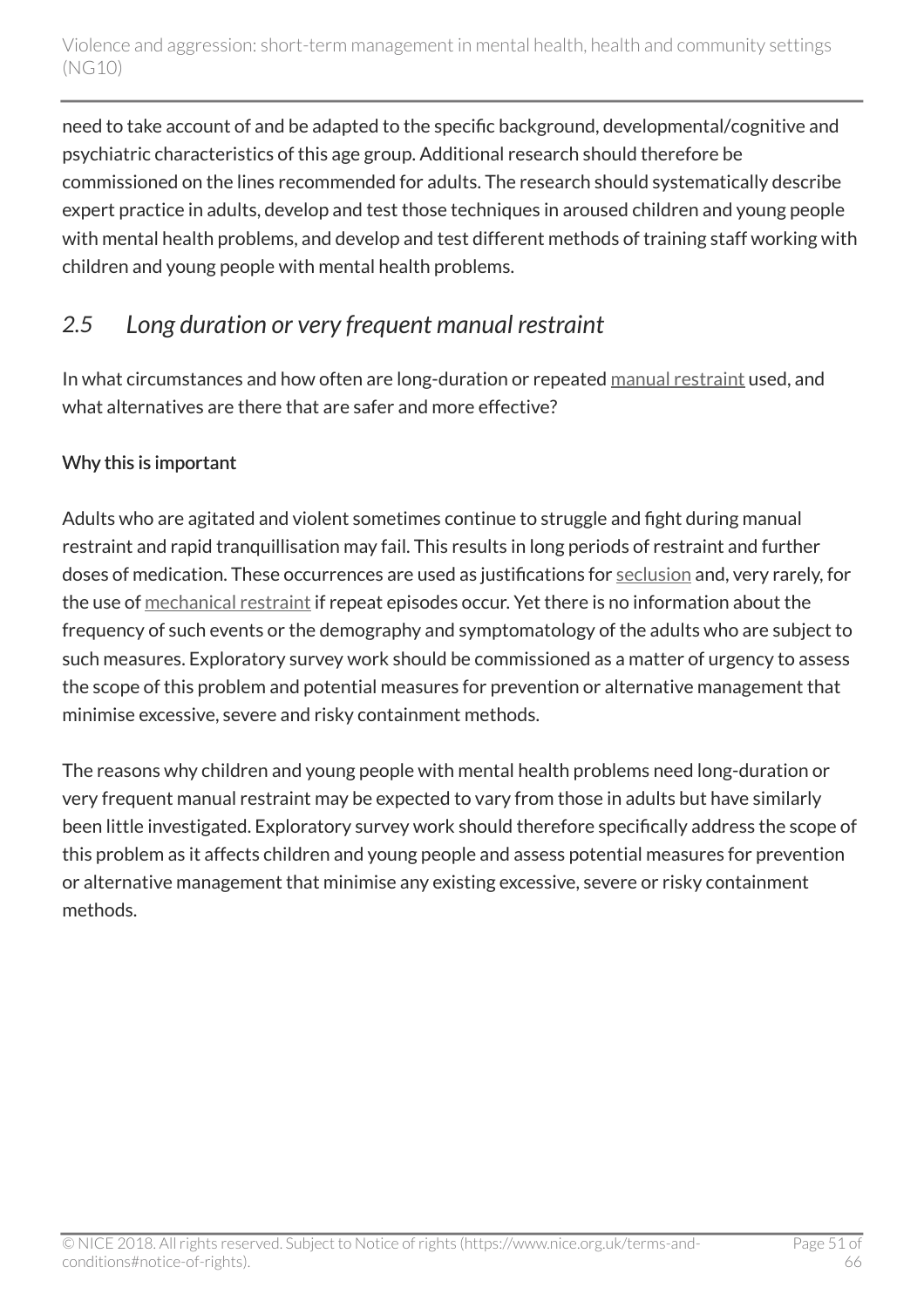## <span id="page-51-0"></span>3 Other information

## <span id="page-51-1"></span>*3.1 Scope and how this guideline was developed*

NICE guidelines are developed in accordance with a [scope](http://www.nice.org.uk/guidance/ng10/documents) that defines what the guideline will and will not cover.

#### How this guideline was developed

NICE commissioned the National Collaborating Centre for Mental Health to develop this guideline. The Centre established a Guideline Development Group (see [section 4](http://live-publications.nice.org.uk/the-guideline-development-group-national-collaborating-centre-and-nice-project-team-and#the-guideline-development-group-national-collaborating-centre-and-nice-project-team-and)), which reviewed the evidence and developed the recommendations.

The methods and processes for developing NICE clinical guidelines are described in [the](http://www.nice.org.uk/About/What-we-do/Our-Programmes/NICE-guidance/NICE-guidelines/NICE-clinical-guidelines) [guidelines manual.](http://www.nice.org.uk/About/What-we-do/Our-Programmes/NICE-guidance/NICE-guidelines/NICE-clinical-guidelines)

## <span id="page-51-2"></span>*3.2 Related NICE guidance*

Further information is available on the [NICE website](http://www.nice.org.uk/).

## General

- [Smoking cessation in secondary care](http://www.nice.org.uk/guidance/ph48) (2013) NICE guideline PH48
- [Patient experience in adult NHS services](http://www.nice.org.uk/guidance/cg138) (2012) NICE guideline CG138
- [Service user experience in adult mental health](http://www.nice.org.uk/guidance/cg136) (2011) NICE guideline CG136
- [Medicines adherence](http://www.nice.org.uk/guidance/cg76) (2009) NICE guideline CG76

## Condition-specific

- [Challenging behaviour and learning disabilities](http://www.nice.org.uk/guidance/ng11) (2015) NICE guideline NG11.
- [Psychosis and schizophrenia in adults](http://www.nice.org.uk/guidance/cg178) (2014) NICE guideline CG178
- [Antisocial behaviour and conduct disorders in children and young people](http://www.nice.org.uk/guidance/cg158) (2013) NICE guideline CG158
- [Psychosis and schizophrenia in children and young people](http://www.nice.org.uk/guidance/cg155) (2013) NICE guideline CG155
- [Attention deficit hyperactivity disorder](http://www.nice.org.uk/guidance/cg72) (2008) NICE guideline CG72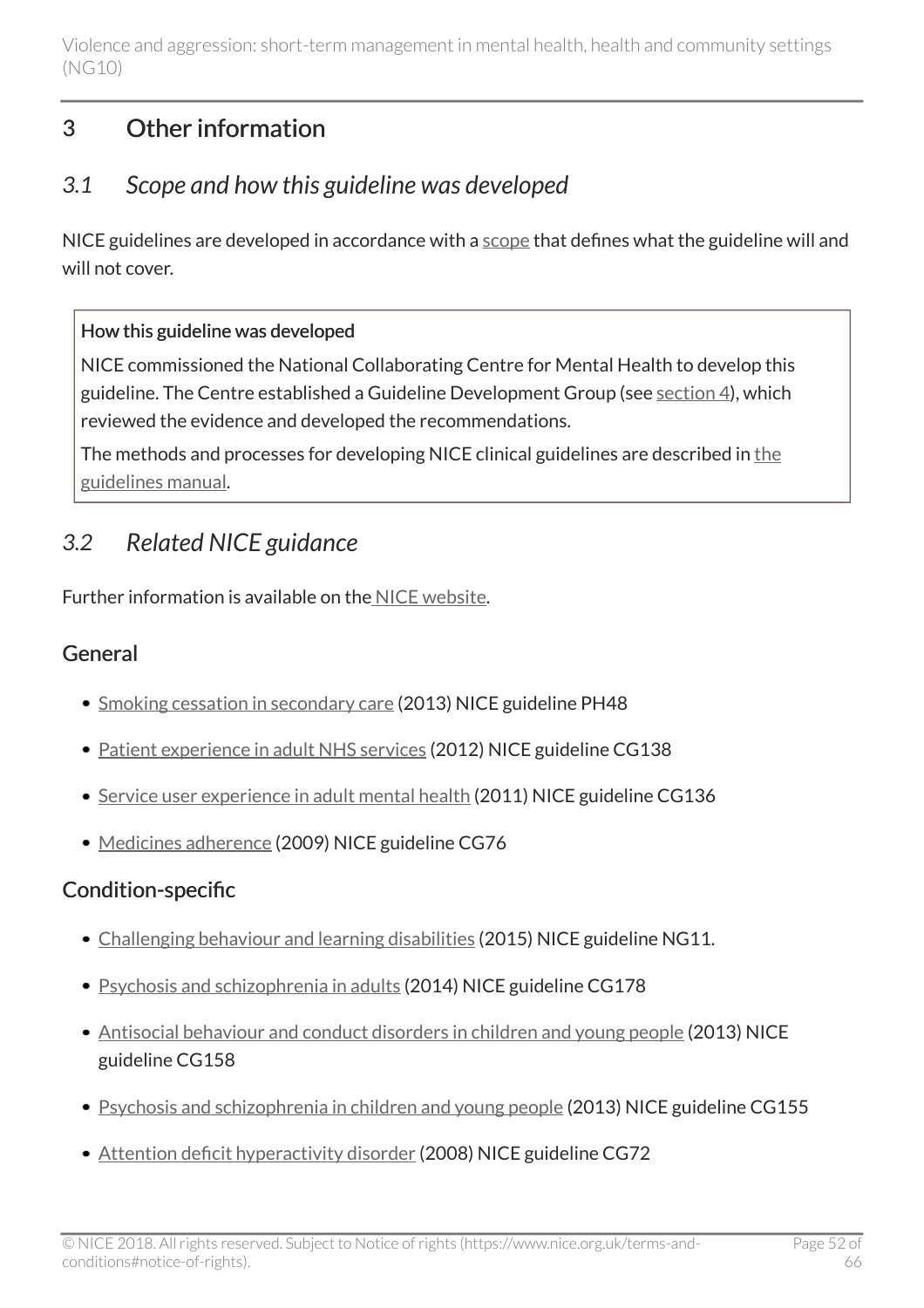- [Drug misuse opioid detoxification](http://www.nice.org.uk/guidance/cg52) (2007) NICE guideline CG52
- [Drug misuse psychosocial interventions](http://www.nice.org.uk/guidance/cg51) (2007) NICE guideline CG51
- [Dementia](http://www.nice.org.uk/guidance/cg42) (2006) NICE guideline CG42
- [Self-harm](http://www.nice.org.uk/guidance/cg16) (2004) NICE guideline CG16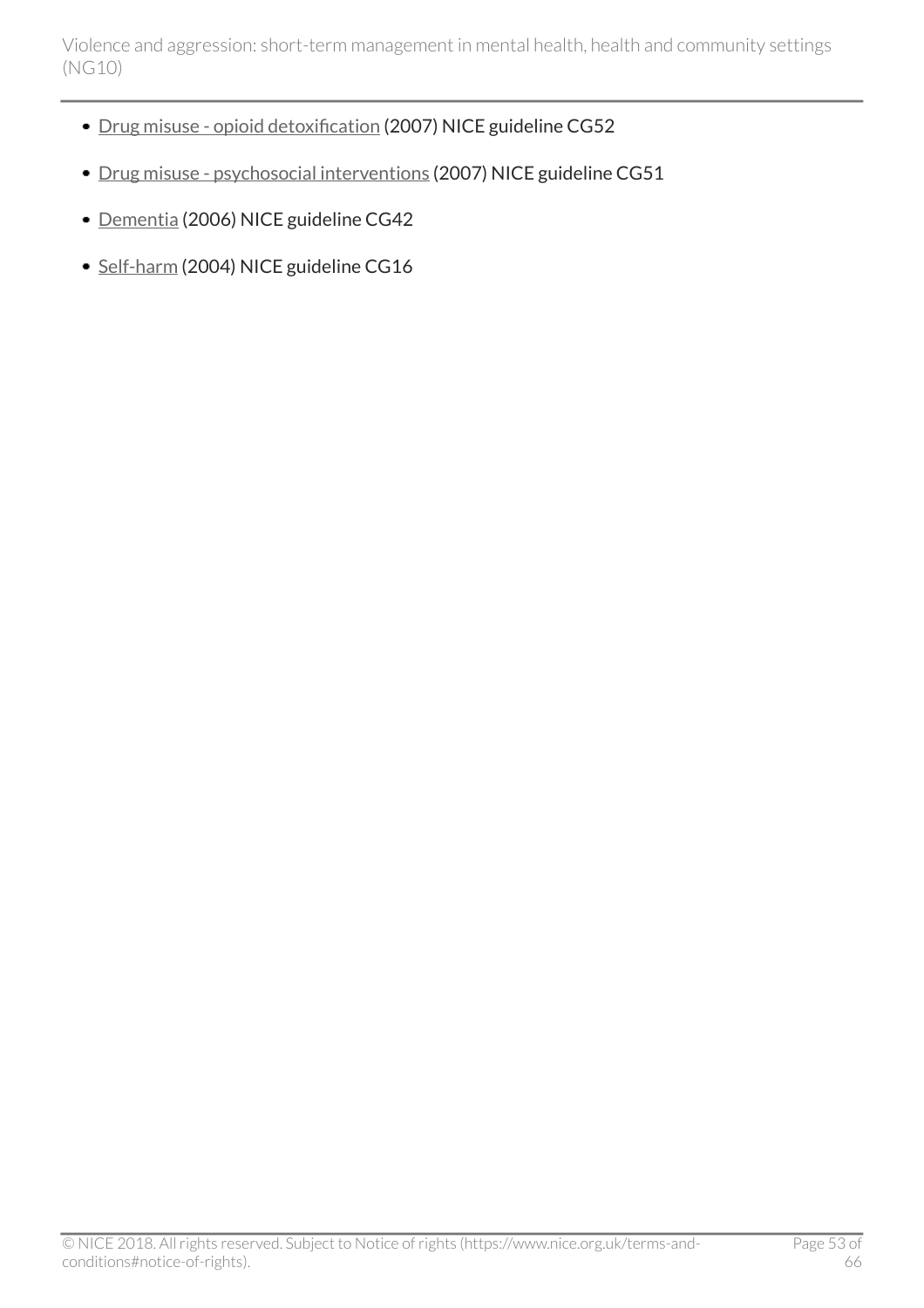## <span id="page-53-0"></span>4 The Guideline Development Group, National Collaborating Centre and NICE project team, and declarations of interests

## <span id="page-53-1"></span>*4.1 Guideline Development Group*

#### Peter Tyrer (Chair)

Professor of Community Psychiatry, Centre for Mental Health, Imperial College London

Tim Kendall (Facilitator) Director, National Collaborating Centre for Mental Health

#### Richard Barnett

Lecturer, School of Health and Rehabilitation, Keele University

#### Len Bowers

Professor of Psychiatric Nursing, Institute of Psychiatry, Psychology and Neuroscience, Kings College London

#### Joy Duxbury

Professor of Mental Health Nursing, University of Central Lancashire

#### Elena Garralda

Emeritus Professor of Child and Adolescent Psychiatry, Imperial College London

#### Mike Hunter

Consultant Psychiatrist, Assertive Outreach; Clinical Director, Inpatient Services; Associate Medical Director, Research and Strategy, Sheffield Health and Social Care NHS Foundation Trust

#### Uday Katkar

Locum GP; GP with a Special Interest in Emergency Medicine, Staffordshire

#### Catherine King

Representing service user and carer views

#### Brian Littlechild

Professor of Social Work, University of Hertfordshire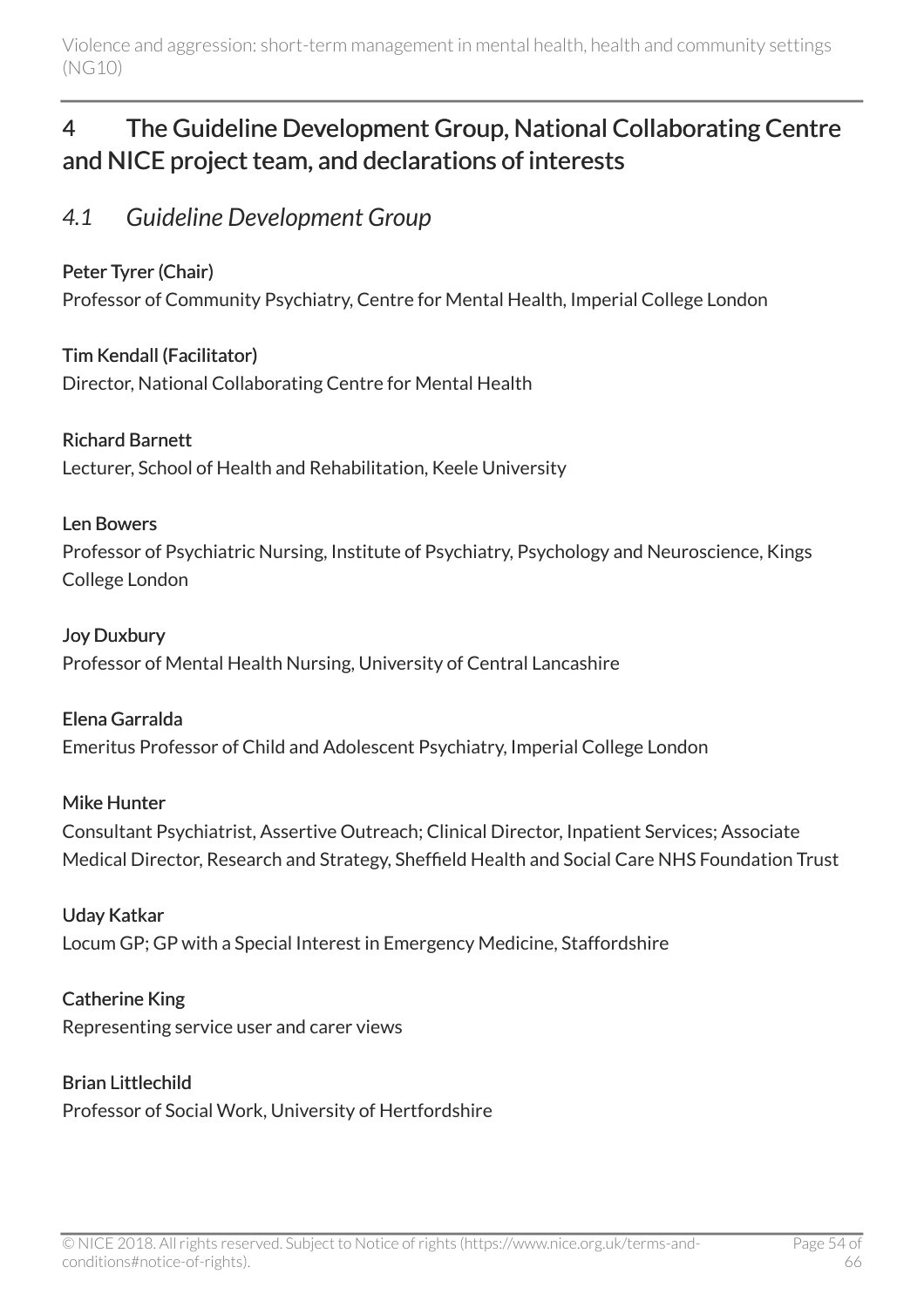#### Noel McKenna

Representing service user and carer views

#### Maeve Murphy

Clinical Nurse Specialist, Forensic Adolescent Consultation and Treatment Service Team, Greater Manchester West NHS Foundation Mental Health Trust

Tony O'Connell Detective Constable, Criminal Investigations Department, Dorset Police

#### Peter Pratt

Chief Pharmacist, Sheffield Health and Social Care NHS Foundation Trust

#### Belinda Salt

Matron, Acute Services, Nottinghamshire Healthcare NHS Trust

#### Faisil Sethi

Consultant Psychiatrist and Associate Clinical Director, Maudsley Hospital, South London and Maudsley NHS Foundation Trust, London; Psychiatric Intensive Care Unit Lead Consultant, Psychosis Clinical Academic Group, South London and Maudsley NHS Foundation Trust, London; Vice Chair, National Association of Psychiatric Intensive Care and Low Secure Units

#### Leroy Simpson

Representing service user views

#### Peter Staves

Representing service user and carer views

#### Birgit Völlm

Clinical Associate Professor and Reader, Head of Section, Forensic Mental Health, Division of Psychiatry and Applied Psychology, University of Nottingham; Honorary Consultant Forensic Psychiatrist, Rampton Hospital, Nottinghamshire Healthcare NHS Trust

## <span id="page-54-0"></span>*4.2 National Collaborating Centre for Mental Health*

#### Lucy Burt Research Assistant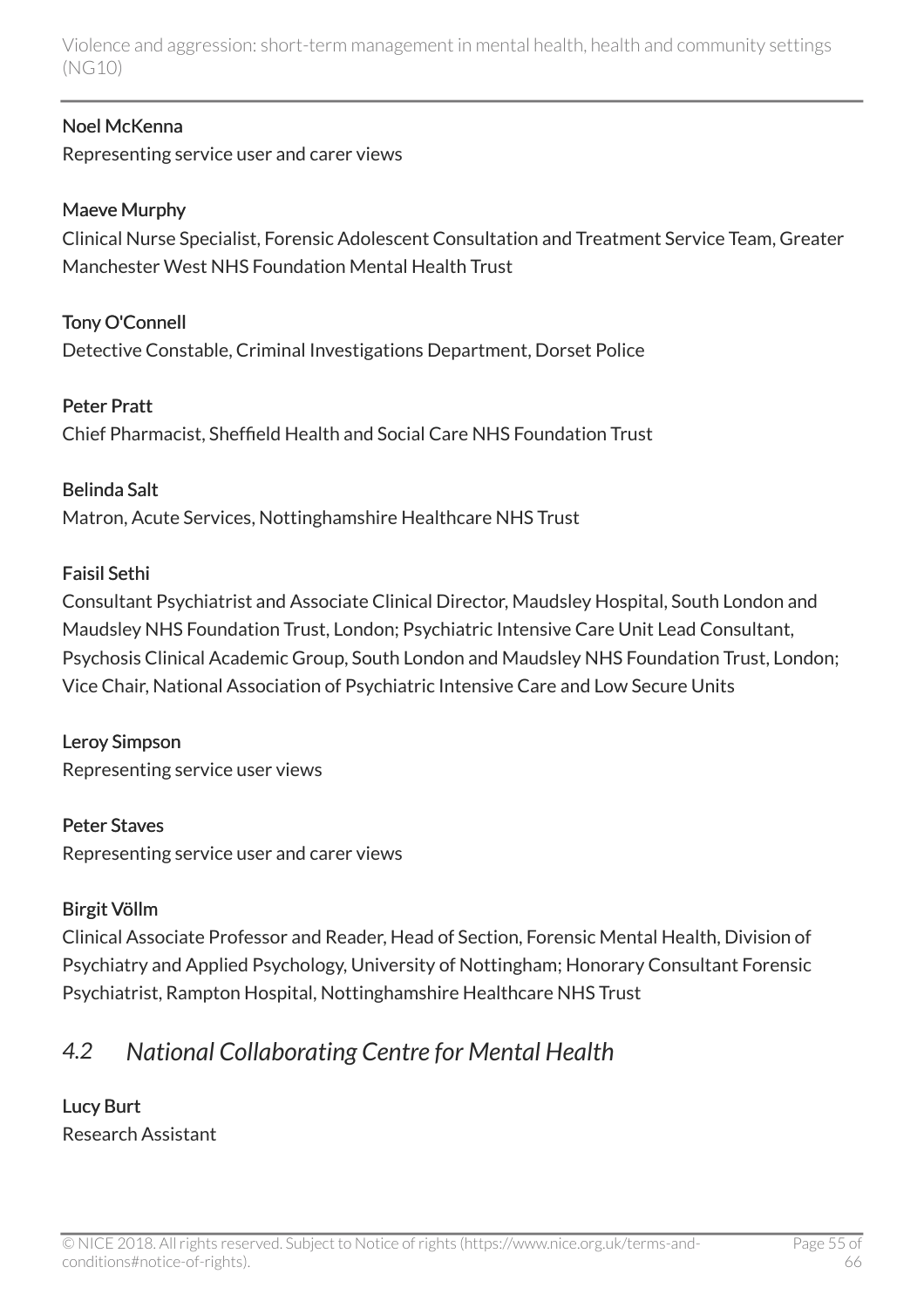Rebecca Gate Research Assistant

David Glynn Health Economist

Maryla Moulin Senior Project Manager

Sabrina Naqvi Project Manager

Mary Pennant Systematic Reviewer

Eric Slade Health Economist

Sarah Stockton Senior Information Scientist

Clare Taylor Senior Editor

Craig Whittington Associate Director (Clinical Effectiveness)

## <span id="page-55-0"></span>*4.3 NICE project team*

Christine Carson Guideline Lead

Martin Allaby Clinical Adviser

Clifford Middleton Guideline Commissioning Manager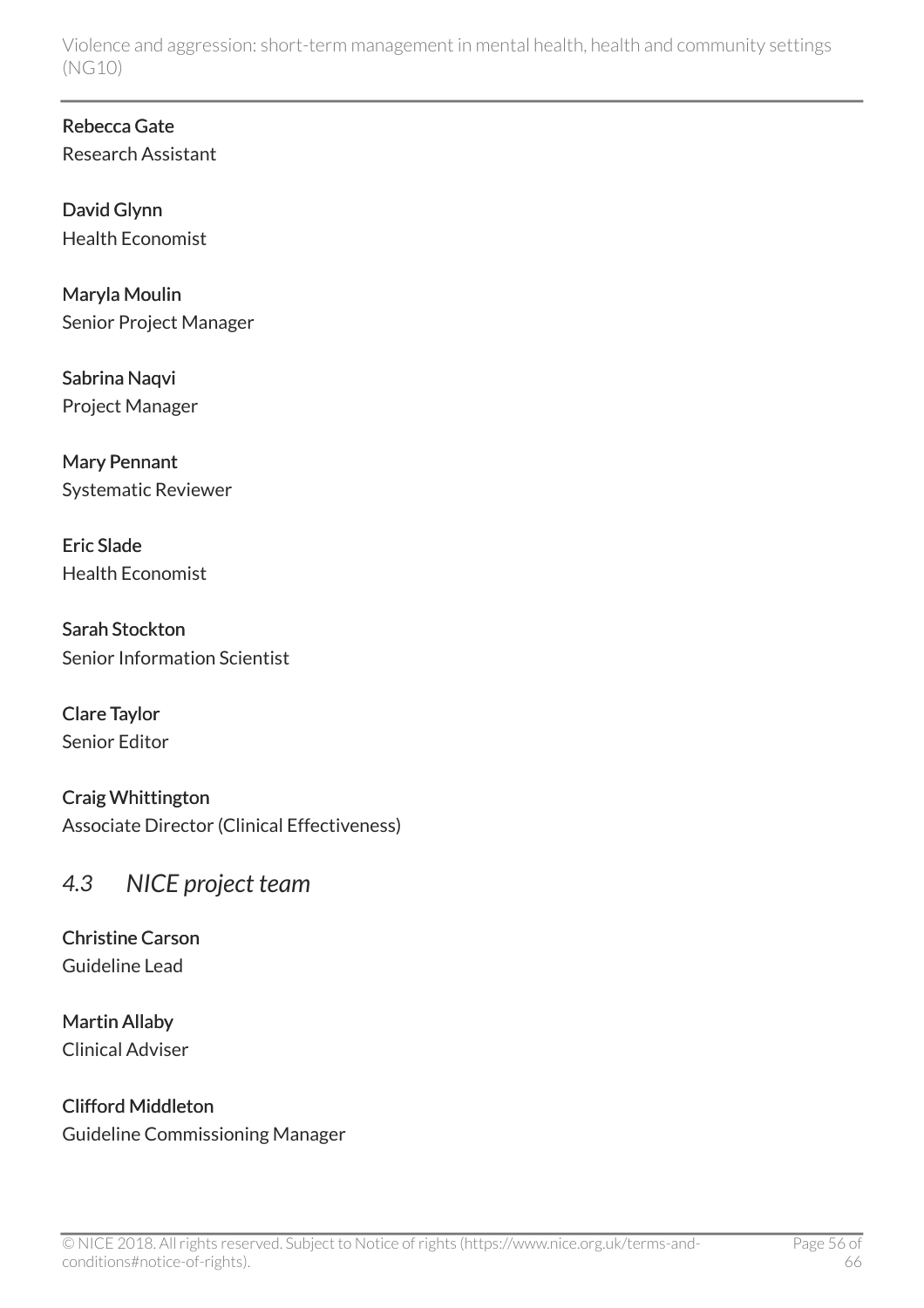#### Rebecca Pye Guideline Coordinator

Steven Barnes Technical Lead

#### Bhash Naidoo Health Economist

Judy McBride

Editor

## <span id="page-56-0"></span>*4.4 Declarations of interests*

The following members of the Guideline Development Group made declarations of interests. All other members of the Group stated that they had no interests to declare. The conflicts of interest policy (2007) was followed until September 2014, when an [updated policy](http://www.nice.org.uk/About/Who-we-are/policies-and-procedures) was published.

| <b>Member</b>         | Interest declared                                                                                                                                              | Type of<br>interest                   | <b>Decision</b><br>taken      |
|-----------------------|----------------------------------------------------------------------------------------------------------------------------------------------------------------|---------------------------------------|-------------------------------|
| Peter<br><b>Tyrer</b> | Wife has a pecuniary interest in Anxiety and Worry<br>Service Ltd.                                                                                             | Personal<br>family interest           | Declare<br>and<br>participate |
| Peter<br><b>Tyrer</b> | Director (unpaid) of Anxiety and Worry Service Ltd.<br>Chair of NIDUS-UK (charity for mental health<br>reform).                                                | Personal<br>non-pecuniary<br>interest | Declare<br>and<br>participate |
| Len<br><b>Bowers</b>  | Accepted paid speaking engagement for a conference<br>run by CPI (Crisis Prevention International).                                                            | Personal<br>pecuniary<br>interest     | Declare<br>and<br>participate |
| Len<br><b>Bowers</b>  | Author of many systematic reviews in this area,<br>creator of the Safewards model and interventions,<br>and the Principal Investigator of the Safewards trial. | Personal<br>non-pecuniary<br>interest | Declare<br>and<br>participate |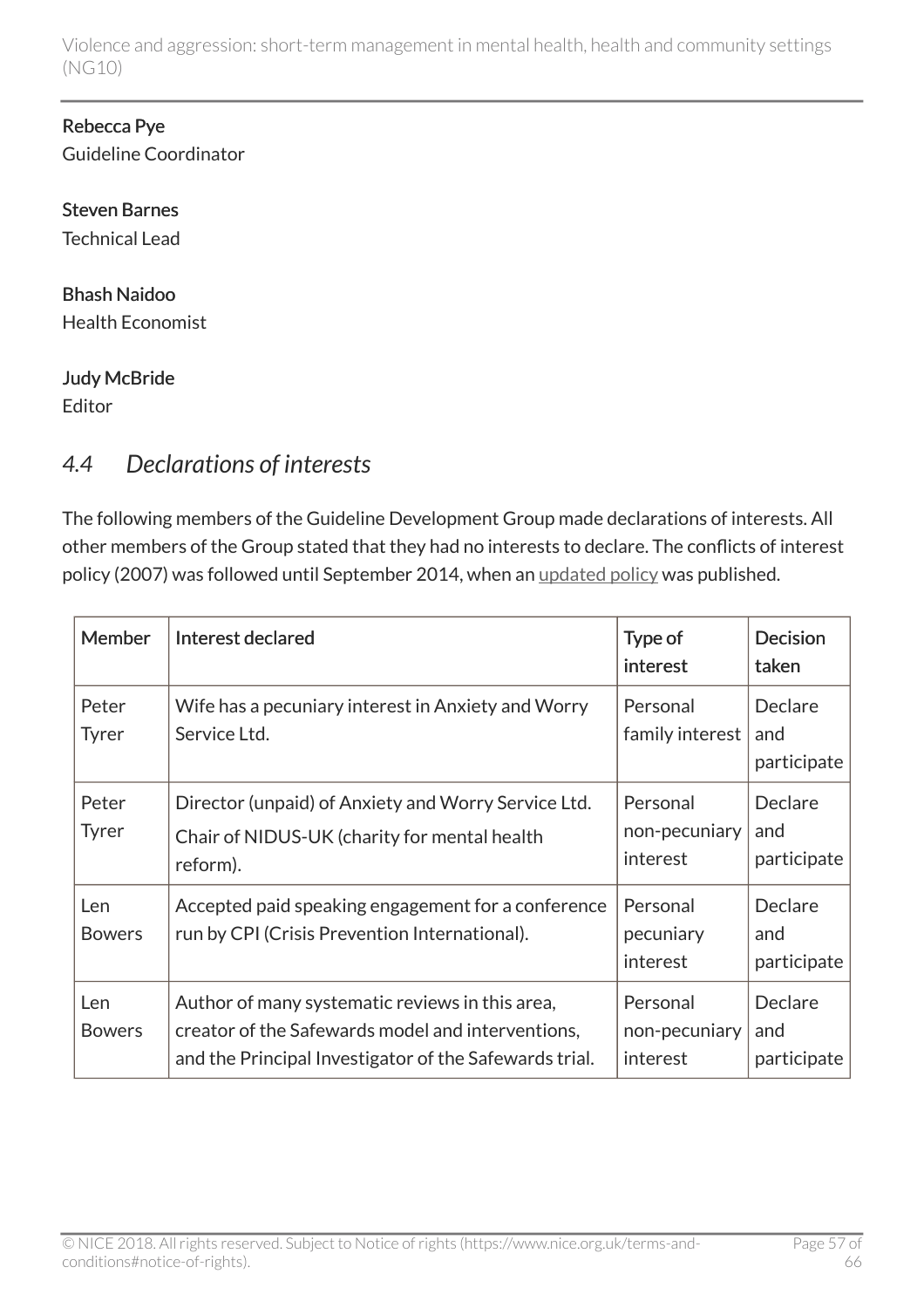| Mike<br>Hunter           | [Non-specific]: Local principal investigator for a<br>randomised controlled trial of an investigational<br>medicinal product for schizophrenia sponsored by<br>Amgen Ltd. This study has been adopted in the NHS<br>through the Mental Health Research Network.                                | Non-personal<br>pecuniary<br>interest | Declare<br>and<br>participate |
|--------------------------|------------------------------------------------------------------------------------------------------------------------------------------------------------------------------------------------------------------------------------------------------------------------------------------------|---------------------------------------|-------------------------------|
| Catherine<br><b>King</b> | Occasional paid reviews for booklets for Mind.                                                                                                                                                                                                                                                 | Personal<br>pecuniary<br>interest     | Declare<br>and<br>participate |
| Catherine<br><b>King</b> | Member of Mind.                                                                                                                                                                                                                                                                                | Personal<br>non-pecuniary<br>interest | Declare<br>and<br>participate |
| Peter<br>Pratt           | Chaired College of Mental Health Pharmacy session<br>(morning only, on 8 November 2014). Last minute<br>stand-in for presenter who was unable to present.<br>Received a small honorarium payment plus travel<br>expenses.                                                                      | Personal<br>pecuniary<br>interest     | Declare<br>and<br>participate |
| Faisil<br>Sethi          | Sponsored by Janssen to attend the American<br>Psychiatric Association Annual Meeting, May 2013.<br>The sponsorship covered reasonable costs for travel,<br>accommodation and registration at the conference;<br>did not conduct any work for Janssen nor receive any<br>speaker fees.         | Personal<br>pecuniary<br>interest     | Declare<br>and<br>participate |
|                          | Speaker fee and sponsorship by the University<br>Psychiatric Centre of Hvidore in Copenhagen to give<br>Psychiatric Intensive Care lecture at their conference,<br>November 2013. The sponsorship covered<br>reasonable costs for travel, accommodation and<br>registration at the conference. |                                       |                               |
| Faisil<br>Sethi          | Vice Chair and member of the Executive Committee<br>of the National Association of Psychiatric Intensive<br>Care Units (NAPICU).<br>Elected member of the Executive Committee of the<br>General Adult Faculty of the Royal College of<br>Psychiatrists.                                        | Personal<br>non-pecuniary<br>interest | Declare<br>and<br>participate |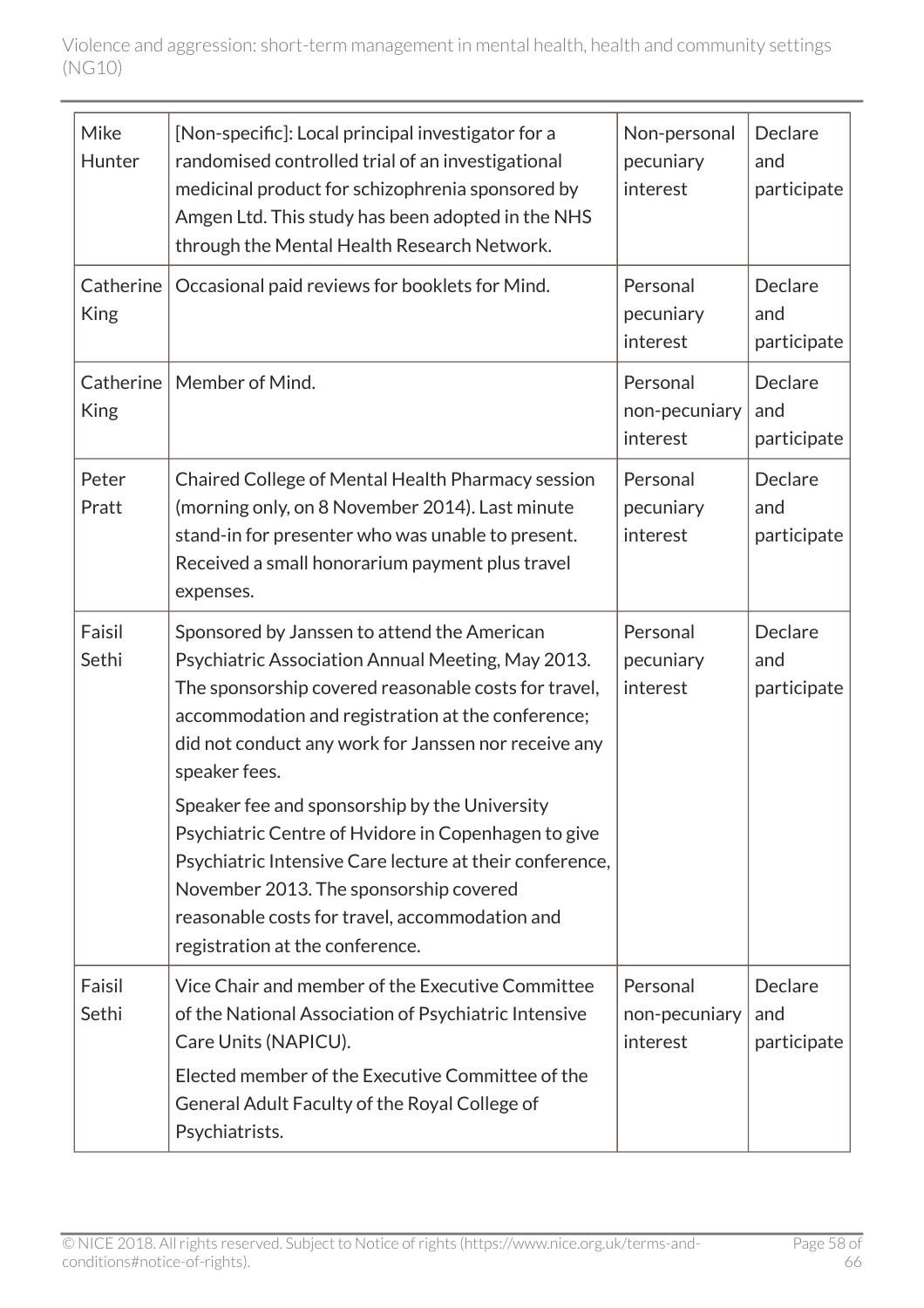## <span id="page-58-0"></span>Implementation: getting started

While developing this guideline, the Guideline Development Group identified 13 recommendations in 6 areas as [key priorities for implementation.](http://live-publications.nice.org.uk/key-priorities-for-implementation#key-priorities-for-implementation) With input from stakeholders, experts and health professionals, 3 areas were identified as having a big impact on practice and being challenging to implement. This section highlights some important changes to practice that may result from implementing the guideline. However, other changes to practice may be needed to fully implement the guideline.

Staff working in inpatient mental health and emergency care settings may be particularly affected by these changes.

## <span id="page-58-1"></span>*Manual restraint*

See recommendations [1.4.4–1.4.6](http://live-publications.nice.org.uk/recommendations#staffing-and-equipment), [1.4.24 and 1.4.29.](http://live-publications.nice.org.uk/recommendations#manual-restraint)

## Potential impact of implementation

This guideline recommends that taking service users to the floor during [manual restraint](http://live-publications.nice.org.uk/recommendations#terms-used-in-this-guideline) should be avoided, but that if it is necessary, the supine (face up) position should be used in preference to the prone (face down) position. The [Winterbourne View Hospital: Department of Health review and](https://www.gov.uk/government/publications/winterbourne-view-hospital-department-of-health-review-and-response) [response](https://www.gov.uk/government/publications/winterbourne-view-hospital-department-of-health-review-and-response) reported that restraint was being used to abuse service users. Mind's [Mental health crisis](http://www.mind.org.uk/news-campaigns/campaigns/crisis-care/about-the-campaign/?ctaId=/news-campaigns/campaigns/crisis-care/crisis-care-slices/we-need-excellent-crisis-care/) [care: physical restraint in crisis](http://www.mind.org.uk/news-campaigns/campaigns/crisis-care/about-the-campaign/?ctaId=/news-campaigns/campaigns/crisis-care/crisis-care-slices/we-need-excellent-crisis-care/) found that [restrictive interventions](http://live-publications.nice.org.uk/recommendations#terms-used-in-this-guideline) were being used for too long, often not as a last resort, and sometimes purposely to inflict pain, humiliate or punish. Mind also reported that in 2011/12 the prone position was being used, in some trusts as many as 2 to 3 times a day. This position can, and has, caused death after as little as 10 minutes, by causing a cardiac event. Consistent implementation of these recommendations will save lives, improve safety and minimise distress for all involved.

## Challenges for implementation

- Higher staffing levels will be needed in some settings to successfully implement these recommendations, particularly ensuring that a doctor trained to use emergency equipment is immediately available if manual restraint might be used.
- Training will be needed in psychosocial interventions to avoid or minimise the use of restrictive interventions, and about why manual restraint, when used, should last no longer than 10 minutes.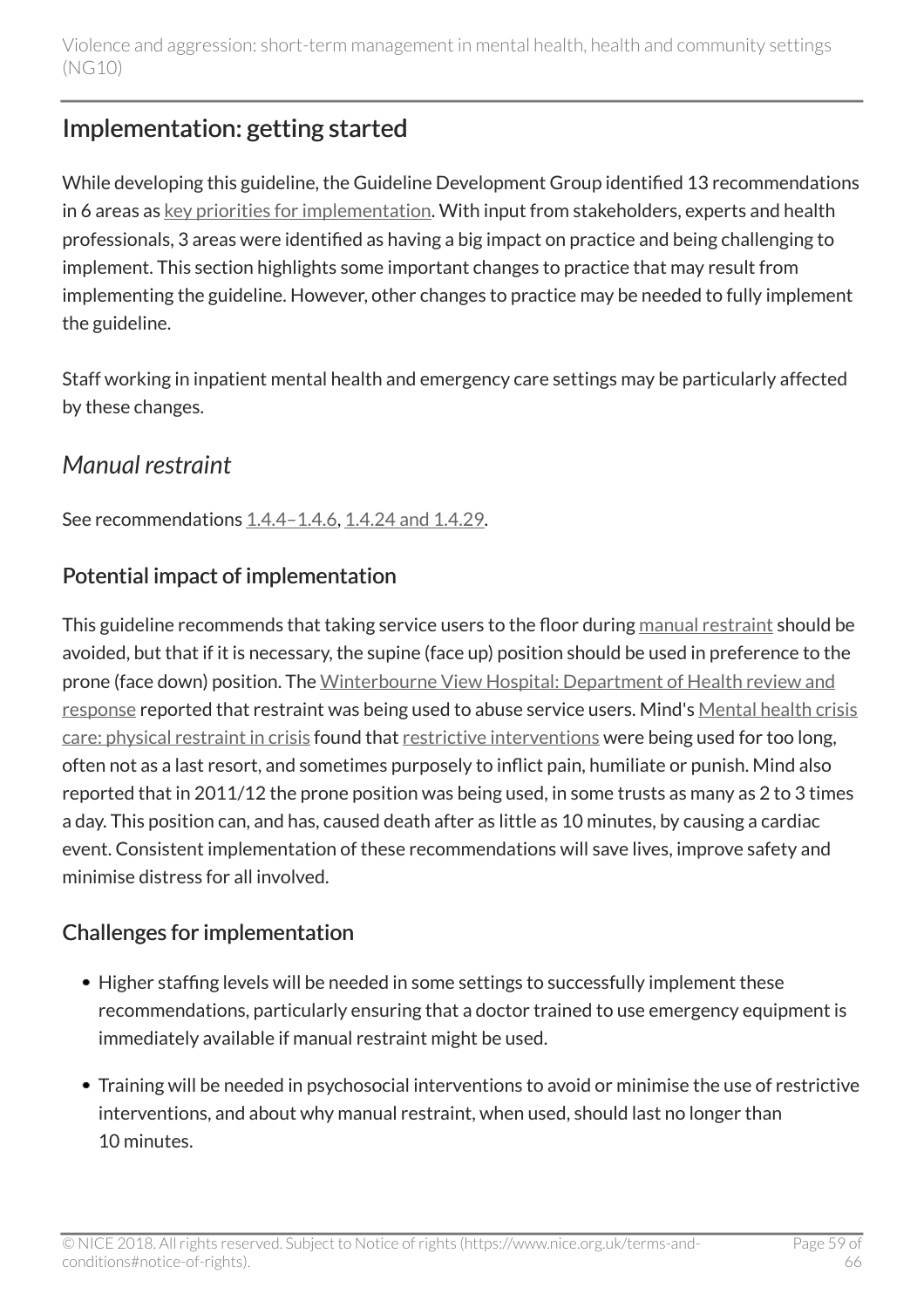### Support for implementation

- $\bullet$  [Section](http://live-publications.nice.org.uk/recommendations#anticipating-and-reducing-the-risk-of-violence-and-aggression-2) 1.2 of this guideline outlines how to reduce the use of restrictive interventions, including manual restraint, and other methods that can be used to reduce the risk of violence and aggression. It includes a framework for anticipating and reducing violence and aggression in inpatient psychiatric wards.
- The Department of Health's Positive and safe programme promotes a reduction in the use of restrictive interventions. [Positive and proactive care: reducing the need for restrictive](https://www.gov.uk/government/publications/positive-and-proactive-care-reducing-restrictive-interventions) [interventions](https://www.gov.uk/government/publications/positive-and-proactive-care-reducing-restrictive-interventions) (Department of Health) and [A positive and proactive workforce](http://www.skillsforcare.org.uk/Skills/Restrictive-practices/Restrictive-practices.aspx) (Department of Health, Skills for Care and Skills for Health) provide a framework to help staff working in health and social care settings to change their culture, leadership and professional practice to deliver care and support that keeps people safe and promotes recovery.
- The [Mental Health Act 1983 Code of Practice](https://www.gov.uk/government/publications/code-of-practice-mental-health-act-1983) provides guidance for professionals as well as guidance about for service users, their families and carers about their rights.

## <span id="page-59-0"></span>*Rapid tranquillisation*

See [recommendations](http://live-publications.nice.org.uk/recommendations#_Ref398647936) 1.4.37–1.4.45.

### Potential impact of implementation

Rapid tranquillisation is defined in this guideline as the administration of sedative medication by injection, and although a number of effective agents are available for sedation, there is no evidence showing clear superiority for any one agent. Therefore individualised treatment needs to be emphasised, taking into account the service user's view, pre-existing physical health problems, previous response to medications including adverse effects, the potential for interactions with other medications, and the total daily dose of medications prescribed and administered. Intramuscular lorazepam is recommended for service users who have not taken antipsychotic medication before because it is an effective intervention that is likely to be acceptable to the majority of service users. Prescribing the initial dose of rapid tranquillisation as a single dose will ensure that any subsequent treatment options can be individualised, taking account of both response and any emergent adverse effects of the initial treatment choice.

## Challenges for implementation

During development of the guideline it became known that the manufacturer of intramuscular olanzapine had decided to withdraw the product from the UK market, and so the Guideline Development Group would not be able to make recommendations for its use. However, it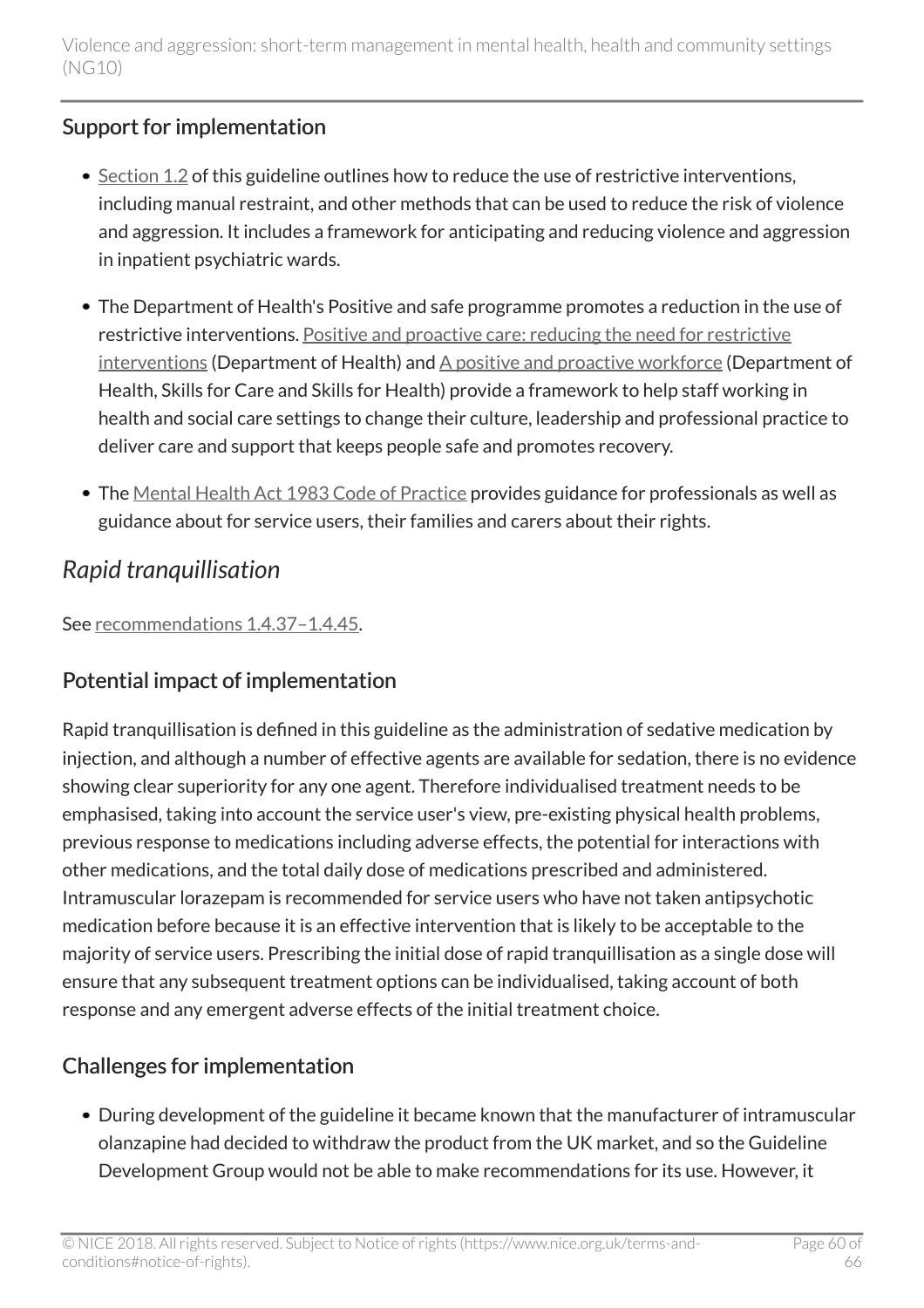remains a licensed product in the European Union (EU) and some organisations import the product from elsewhere in the EU.

Local rapid tranquillisation policies and protocols will need revision and healthcare professionals will need educating in how these differ from previous versions. It may also be necessary to emphasise the need to tailor the choice of medication for rapid tranquillisation to the individual. Where rapid tranquillisation is used, adequate numbers of skilled staff should be available to monitor the outcome of the intervention in order to make an individualised decision about subsequent choice of medication and dose frequency.

### Support for implementation

- The rationale for the recommendations is described in section 6.5.1 of the [full guideline.](http://www.nice.org.uk/guidance/ng10/Evidence)
- The cost difference between medication options is not large and the most cost-effective strategy is likely to be one that tailors treatment to the individual, taking into account their preferences, current medication and medication history.
- The use of intramuscular lorazepam for service users who have not taken antipsychotic medication before is supported because of its favourable benefit:harm profile.
- Although it is possible to import intramuscular olanzapine into the UK as an EU-licensed product, the Guideline Development Group was unable to comment on the use of this preparation because the manufacturer had withdrawn it from the UK market.
- These recommendations do not preclude the use of alternative treatment options. However, their use should be tailored to the individual in line with the recommendations for rapid tranquillisation.
- The summary of product characteristics for haloperidol recommends a baseline electrocardiogram (ECG). If an ECG is not available the prescriber should consider the risks and benefits of using this treatment and be able to justify their prescribing decision, because it may be considered an off-label use.

## <span id="page-60-0"></span>*Formal external post-incident reviews*

See [recommendations](http://live-publications.nice.org.uk/recommendations#postincident-debrief-and-formal-review) 1.4.53–1.4.63.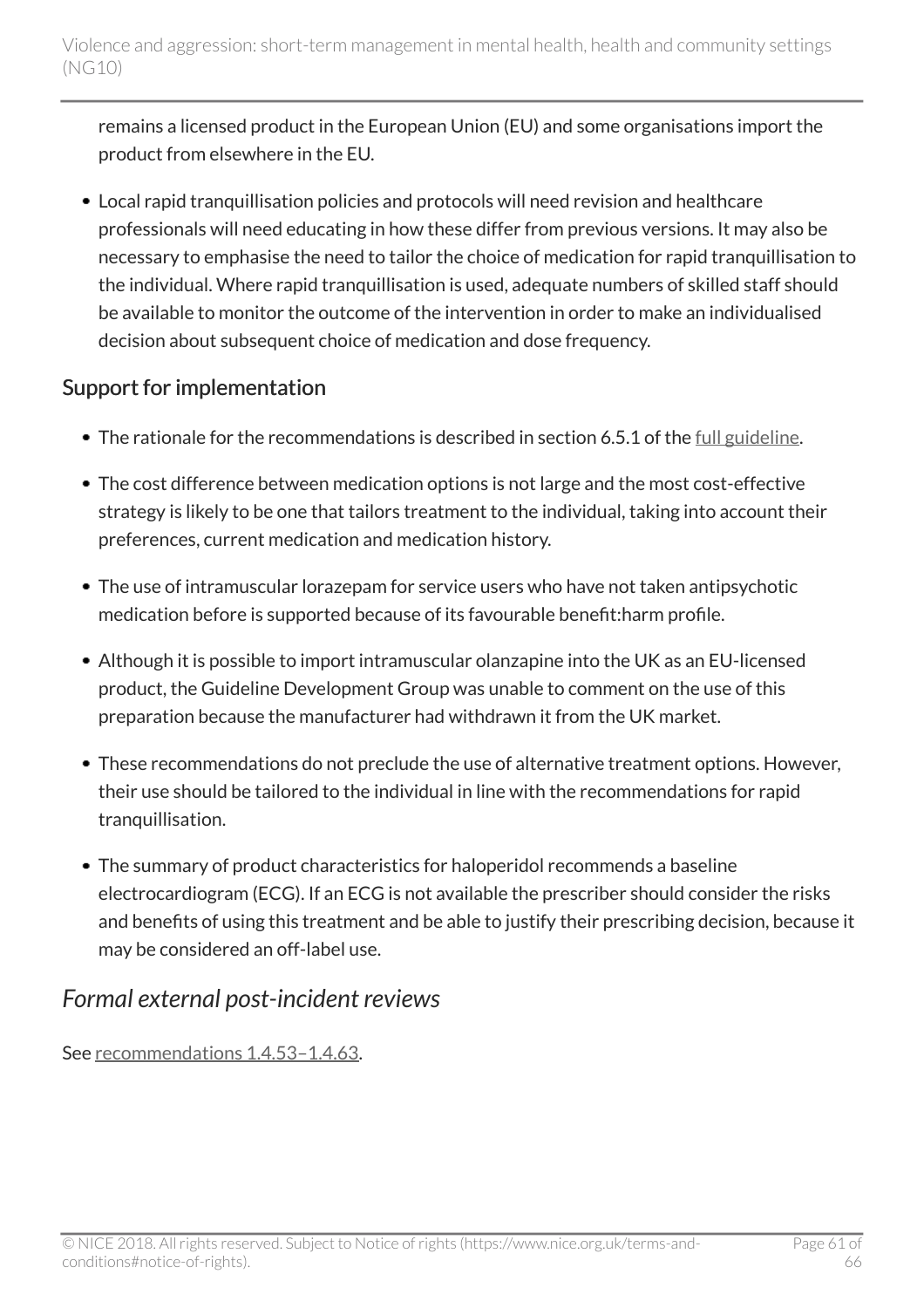## Potential impact of implementation

Formal external post[-incident](http://live-publications.nice.org.uk/recommendations#terms-used-in-this-guideline) reviews are an important aid in identifying the causes and effects of violence if restraint is needed to contain a situation, and the impact of this on all involved. Full recording of incidents of violence and aggression is currently variable and therefore it is difficult to get a clear picture nationally. In [Mental health crisis care: physical restraint in crisis](http://www.mind.org.uk/news-campaigns/campaigns/crisis-care/about-the-campaign/?ctaId=/news-campaigns/campaigns/crisis-care/crisis-care-slices/we-need-excellent-crisis-care/) Mind reported responses from freedom of information requests made to all 54 mental health trusts in England in 2013 about the use of prone restraint. Of these, 27 trusts did not record this information.

The information gathered during a review can inform future service delivery and, on an individual level, any further work with the service user involved to make it less likely that a similar event will happen again. Use of formal external post-incident reviews could lead to safety improvements for staff and service users, and save costs to the service long-term if, as a result of the review, positive changes are made to avoid such situations in the future.

## Challenges for implementation

- In organisations where formal external post-incident reviews are not carried out routinely, new policies and processes will need to be developed; staff will need to be trained to carry out the reviews and service users will need to be supported to take part in this process.
- Additional training and guidance will be needed about when and how to approach service users to include them in the process in ways that meet their needs.
- Getting all of the necessary staff, including a doctor, in addition to volunteers and service users to participate in the review process may have an impact on current workload and service capacity.
- In some settings there can be many incidents in a short time. In such circumstances implementing the 72-hour follow-up may be more challenging.

## Support for implementation

- The framework outlined in [recommendation](http://live-publications.nice.org.uk/recommendations#_Ref398629147) 1.2.7 can be used to determine the factors that contributed to an incident that involved using a restrictive intervention.
- No economic evidence was found on post-incident management strategies. Clear costs are incurred when considering the staff time needed to deliver comprehensive post-incident reviews. These costs may be recouped by the potential for improved relationships and better understanding of events, allowing safer and more adaptive practice in the future.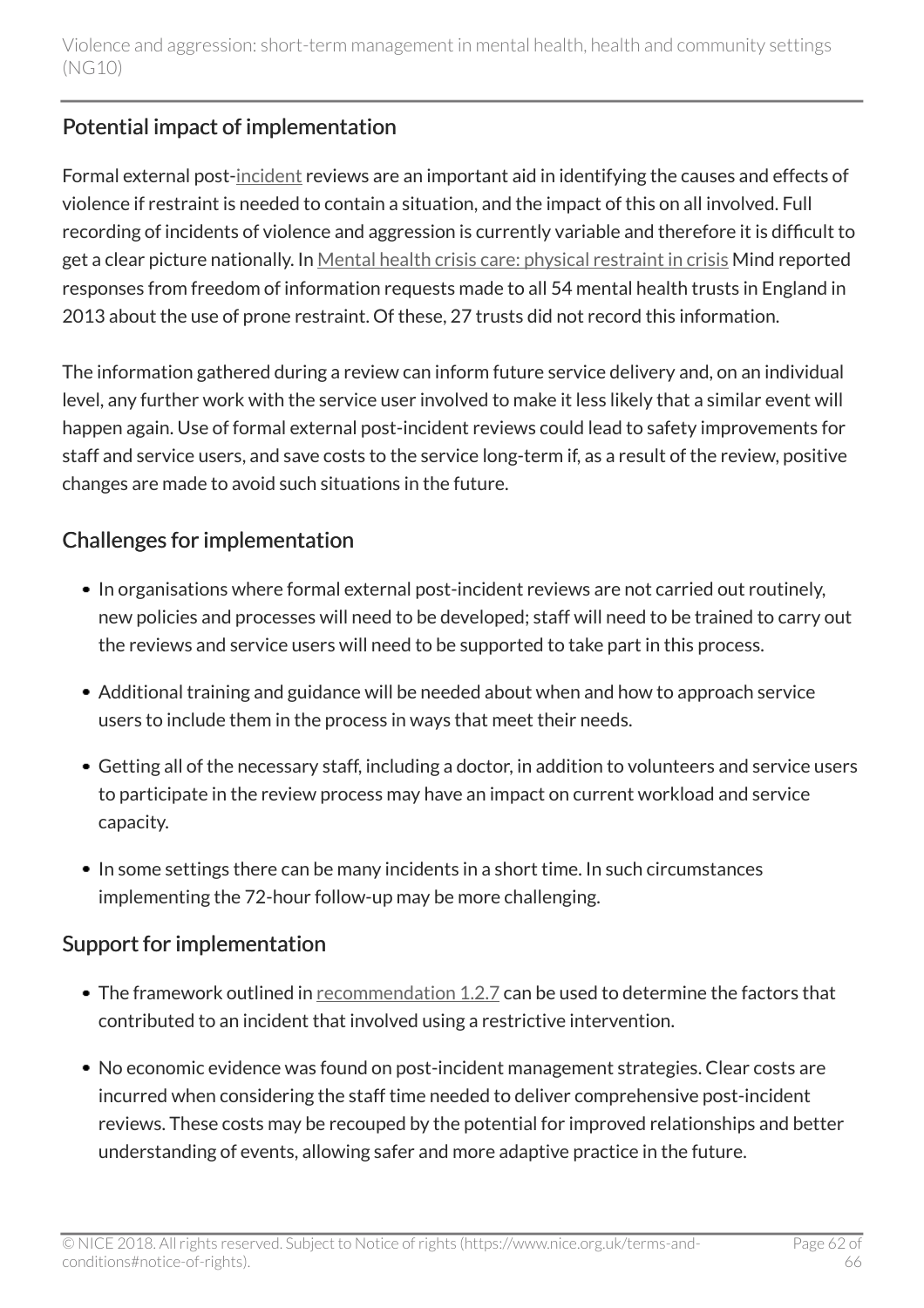## <span id="page-62-0"></span>*Further resources*

Further [resources](http://www.nice.org.uk/guidance/NG10/Resources) are available from NICE that may help to support implementation.

Practice examples from organisations that have implemented these recommendations are available from the [NICE local practice collection](http://www.nice.org.uk/proxy/?sourceUrl=http%3a%2f%2fwww.nice.org.uk%2flocalPractice%2fcollection).

The [NICE Into practice guide](http://www.nice.org.uk/about/what-we-do/into-practice/into-practice-guide) provides practical advice on how to use NICE guidance and related quality standards, for commissioners and practitioners working in health and social care.

[Uptake data](http://www.nice.org.uk/uptake) about guideline recommendations and quality standard measures are available on the NICE website.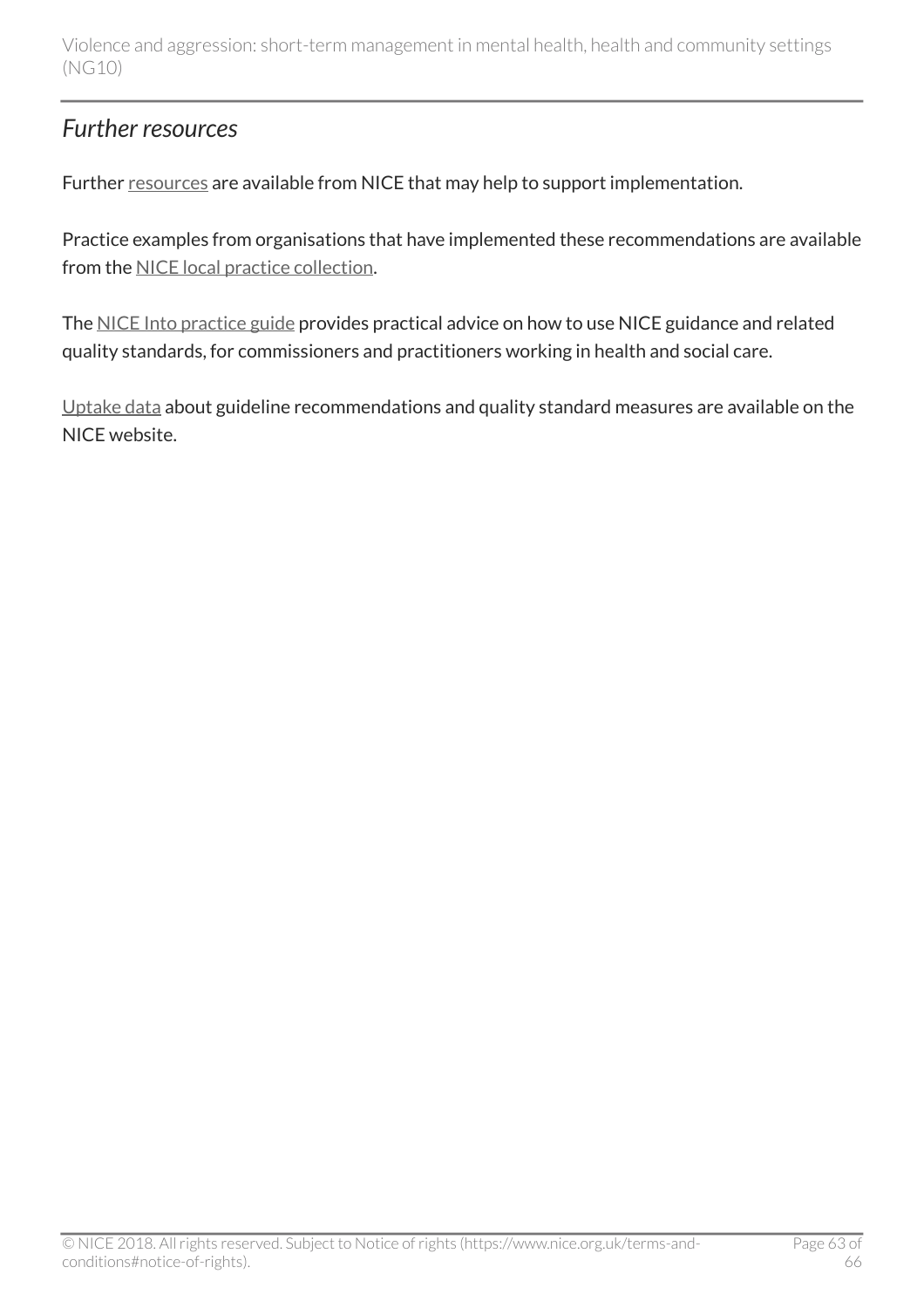## <span id="page-63-0"></span>About this guideline

NICE clinical guidelines are recommendations about the treatment and care of people with specific diseases and conditions.

NICE guidelines are developed in accordance with a [scope](http://www.nice.org.uk/guidance/ng10/documents) that defines what the guideline will and will not cover.

This guideline was developed by the National Collaborating Centre for Mental Health, which is based at the Royal College of Psychiatrists. The Collaborating Centre worked with a Guideline Development Group, comprising healthcare professionals (including consultants, GPs and nurses), service users and carers, and technical staff, which reviewed the evidence and drafted the recommendations. The recommendations were finalised after public consultation.

The methods and processes for developing NICE clinical guidelines are described in [the guidelines](http://www.nice.org.uk/About/What-we-do/Our-Programmes/NICE-guidance/NICE-guidelines/NICE-clinical-guidelines) [manual](http://www.nice.org.uk/About/What-we-do/Our-Programmes/NICE-guidance/NICE-guidelines/NICE-clinical-guidelines).

NICE produces guidance, standards and information on commissioning and providing high-quality healthcare, social care, and public health services. We have agreements to provide certain NICE services to Wales, Scotland and Northern Ireland. Decisions on how NICE guidance and other products apply in those countries are made by ministers in the Welsh government, Scottish government, and Northern Ireland Executive. NICE guidance or other products may include references to organisations or people responsible for commissioning or providing care that may be relevant only to England.

## <span id="page-63-1"></span>*Update information*

This guideline updates and replaces NICE guideline CG25 (published February 2005).

## <span id="page-63-2"></span>*Strength of recommendations*

Some recommendations can be made with more certainty than others. The Guideline Development Group makes a recommendation based on the trade-off between the benefits and harms of an intervention, taking into account the quality of the underpinning evidence. For some interventions, the Guideline Development Group is confident that, given the information it has looked at, most patients would choose the intervention. The wording used in the recommendations in this guideline denotes the certainty with which the recommendation is made (the strength of the recommendation).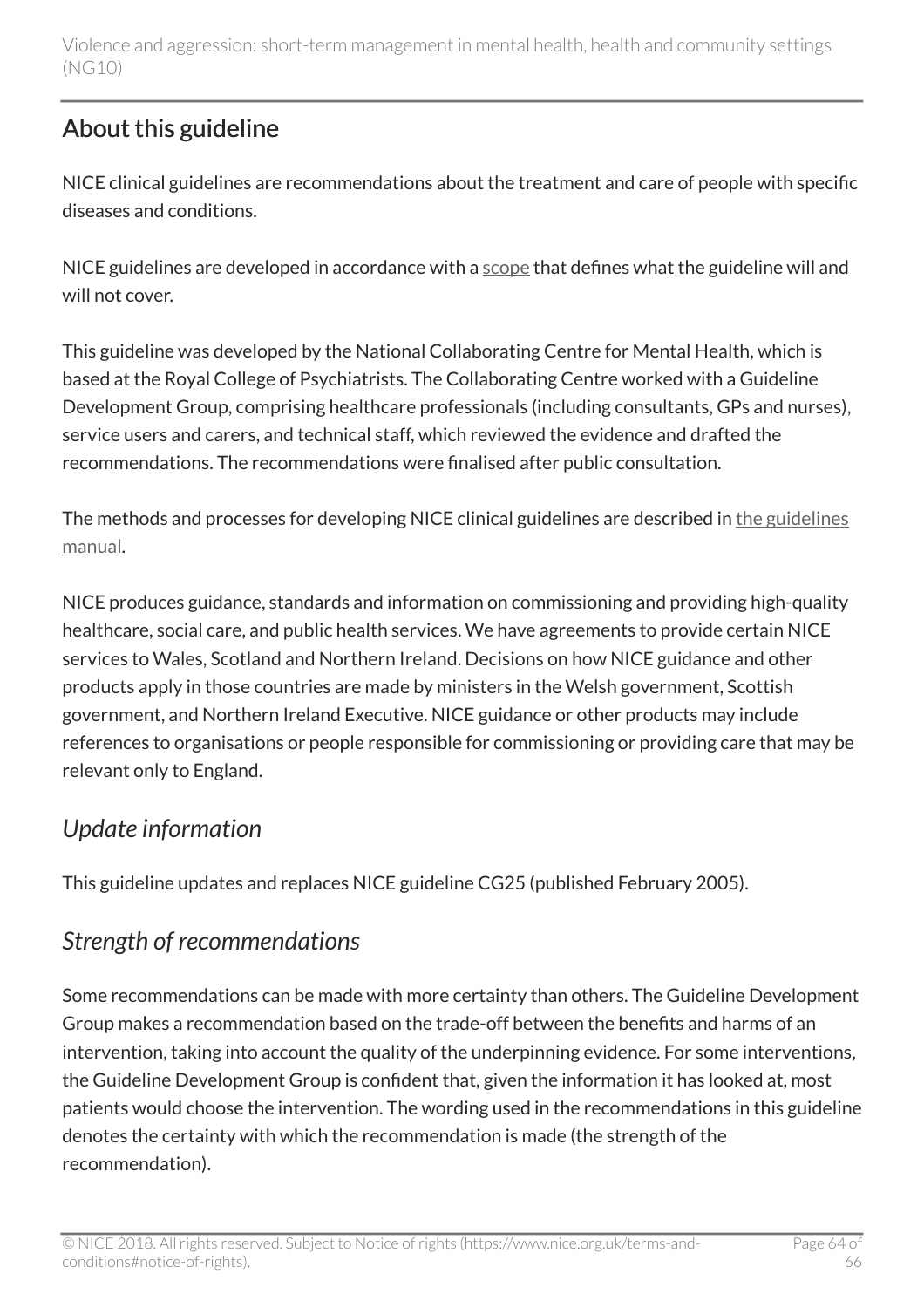For all recommendations, NICE expects that there is discussion with the patient about the risks and benefits of the interventions, and their values and preferences. This discussion aims to help them to reach a fully informed decision (see also [person-centred care](http://live-publications.nice.org.uk/person-centred-care#person-centred-care)).

### Interventions that must (or must not) be used

We usually use 'must' or 'must not' only if there is a legal duty to apply the recommendation. Occasionally we use 'must' (or 'must not') if the consequences of not following the recommendation could be extremely serious or potentially life threatening.

## Interventions that should (or should not) be used – a 'strong' recommendation

We use 'offer' (and similar words such as 'refer' or 'advise') when we are confident that, for the vast majority of patients, an intervention will do more good than harm, and be cost effective. We use similar forms of words (for example, 'Do not offer…') when we are confident that an intervention will not be of benefit for most patients.

### Interventions that could be used

We use 'consider' when we are confident that an intervention will do more good than harm for most patients, and be cost effective, but other options may be similarly cost effective. The choice of intervention, and whether or not to have the intervention at all, is more likely to depend on the patient's values and preferences than for a strong recommendation, and so the healthcare professional should spend more time considering and discussing the options with the patient.

## <span id="page-64-0"></span>*Other versions of this guideline*

The full guideline, 'Violence and aggression: short-term management in mental health, health and community settings' contains details of the methods and evidence used to develop the guideline. It is published by the National Collaborating Centre for Mental Health.

The recommendations from this guideline have been incorporated into a [NICE pathway](http://www.pathways.nice.org.uk/pathways/violence-and-aggression).

We have produced [information for the public](http://www.nice.org.uk/guidance/ng10/informationforpublic) about this guideline.

ISBN: 978-1-4731-1234-6